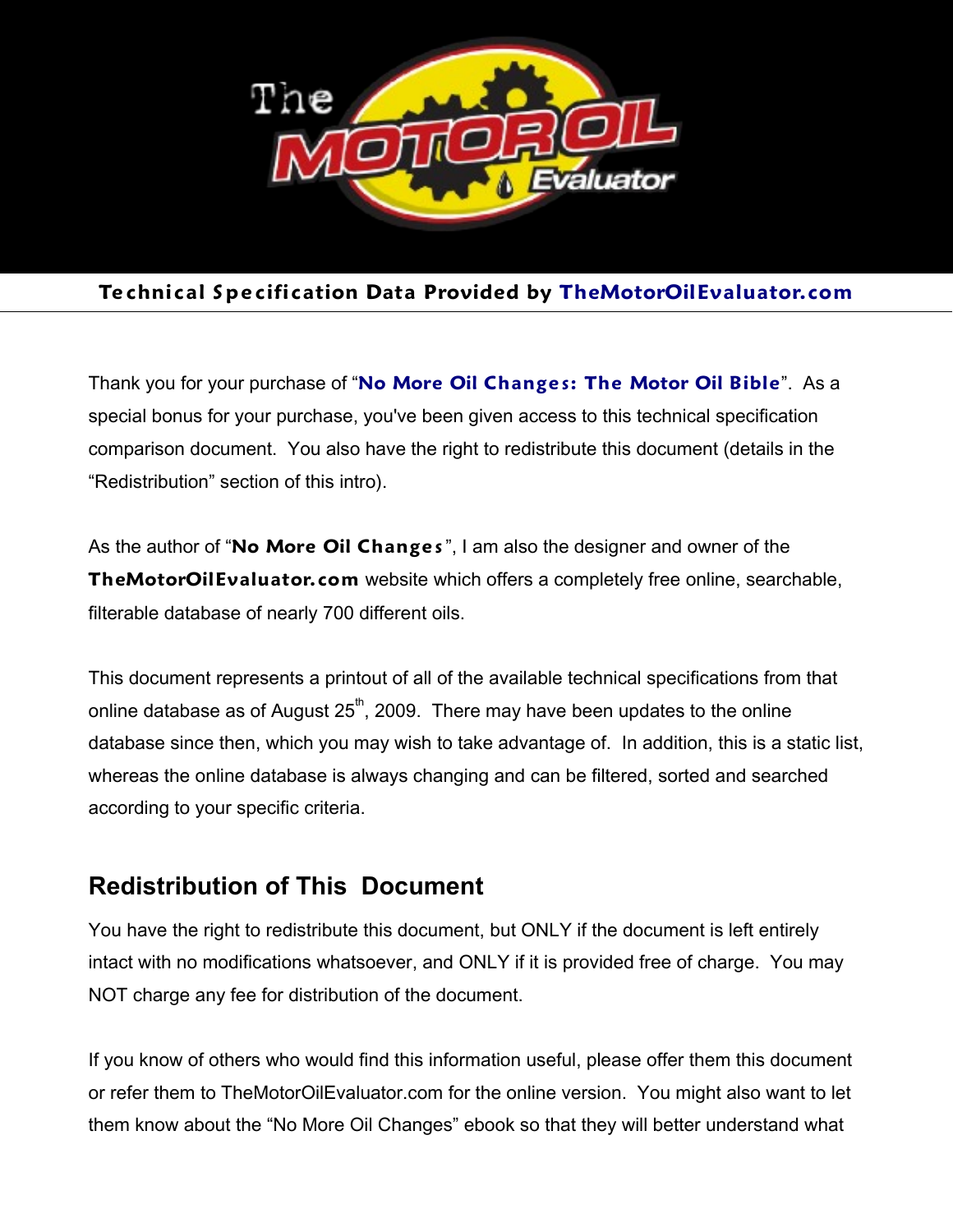the specs mean and how to compare and understand them.

# **Become an Affiliate or SuperLink Affiliate (55% commission)**

The commission percentage for sales of "No More Oil Changes: The Motor Oil Bible" has just been increased from 25% to 55%, so there is significant money to be made as an affiliate.

If you happen to have a lot of friends, acquaintances, business associates, website visitors, members or subscribers that might have an interest in "No More Oil Changes", you would be well served to become an affiliate for the book. Becoming an affiliate costs nothing and offers you a 55% payout on all ebook sales.

To become an affiliate, simply setup a ClickBank account (which is free) at [ClickBank.com](http://ClickBank.com/) and then create an affiliate "hoplink" by entering your ClickBank "nickname" in the form found at the link below:

#### <http://www.clickbank.com/info/jmap.htm?vendor=VACATION1>

Alternatively, you might want to consider becoming a SuperLink affiliate which offers considerably more flexibility and further resources to promote both "No More Oil Changes" and "The Motor Oil Evaluator".

Find Out More: [Click Here](http://members.themotoroilevaluator.com/index.php?id=32)

## *About the Specs in This Document*

A few notes to keep in mind as you look over the technical specifications in the charts below.

1) Specifications shown in red indicate that the manufacturer of the oil did not provide the data for that specification. Thus, in order to still be able to calculate ranking scores for all oils, TheMotorOilEvaluator.com has inserted default values for these specifications. For the most part, these default values are taken directly from the max/min allowable values based upon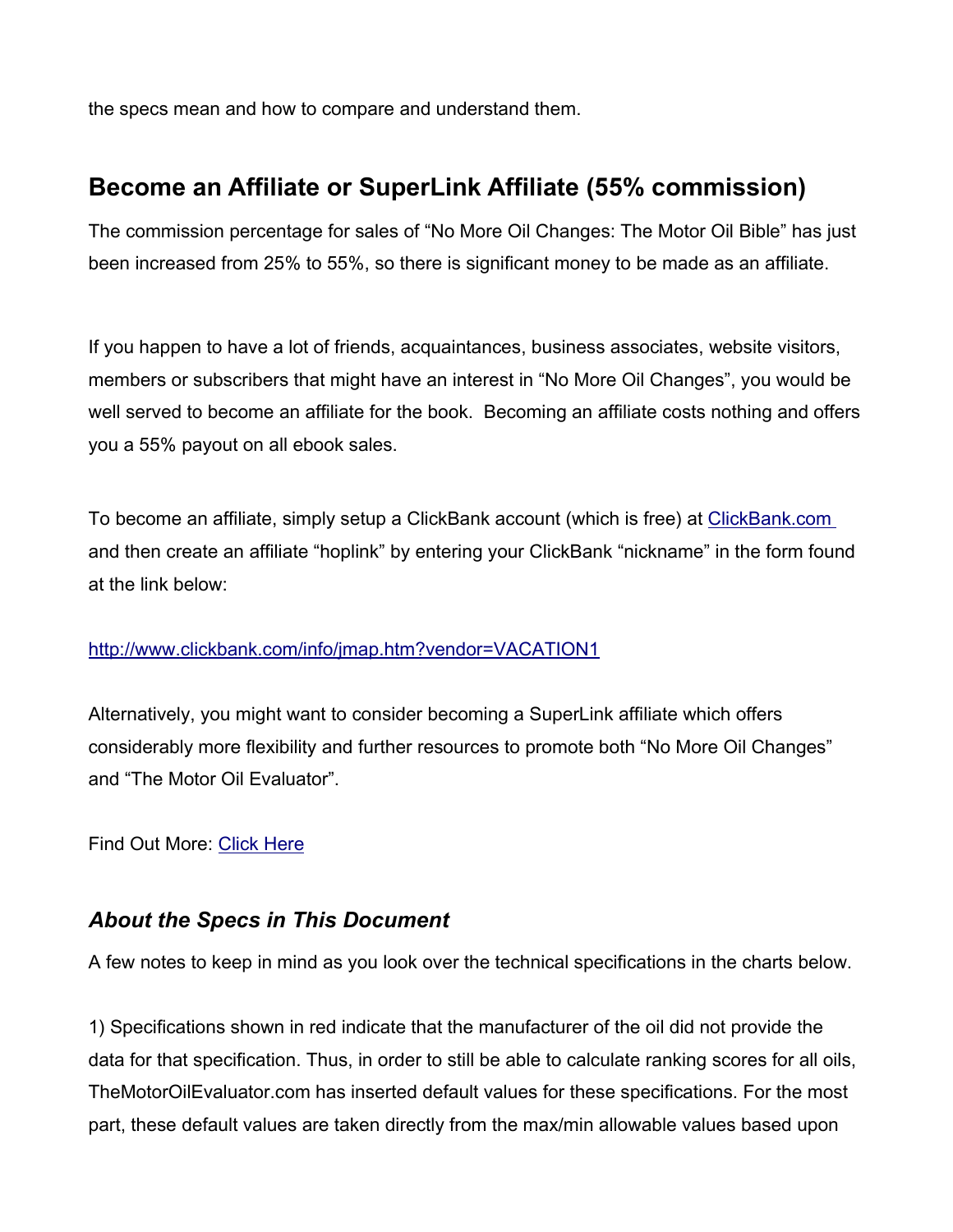the viscosity of the oil or the API classifications claimed to be met.

For instance, in order to be classified as an SAE 5w30 motor oil, an oil must have a minimum HT/HS (High Temperature/High Shear) score of 2.9. Thus, if an oil's manufacturer indicates that an oil has a 5w30 viscosity but does not list an HT/HS score, TheMotorOilEvaluator website inserts this default minimum value of 2.9. The oil MAY have a higher HT/HS value than that, but, since the manufacturer does not provide the data, it is assumed the value is near 2.9 (otherwise, why not publish it).

2) Scoring and Ranking values are based off of the scoring algorithm established by TheMotorOilEvaluator. If you disagree with the scoring values or believe them to be biased in any way, you are absolutely welcome to ignore them and focus solely on the specifications themselves (on TheMotorOilEvaluator.com website, you can sort and filter your results by the ranking scores as well).

Hopefully, the information provided in this document will help you form an objective opinion of the quality of various oils on the market. Of course, only multiple oil analyses over time will TRULY establish the overall "real world" quality of an oil (some specs can be "doctored" a bit with heavy treatment of low quality additives that quickly break down – leaving a much lower quality oil than you started with).

So, I recommend oil analysis as the ultimate judge of oil quality in your vehicle, but this document is at least a start.

3) Accuracy of data and scoring/ranking values is only as good as the database it was taken from at TheMotorOilEvaluator.com website. None of the data has been modified in any way from that which is available on TheMotorOilEvaluator.com website as of August 25th, 2009.

Updates may have occurred to the original data since this document was created. Always see TheMotorOilEvaluator.com for the most up to date and complete data. In addition, any corrections that should be applied to the database should be indicated through the contact form on TheMotorOilEvaluator.com website.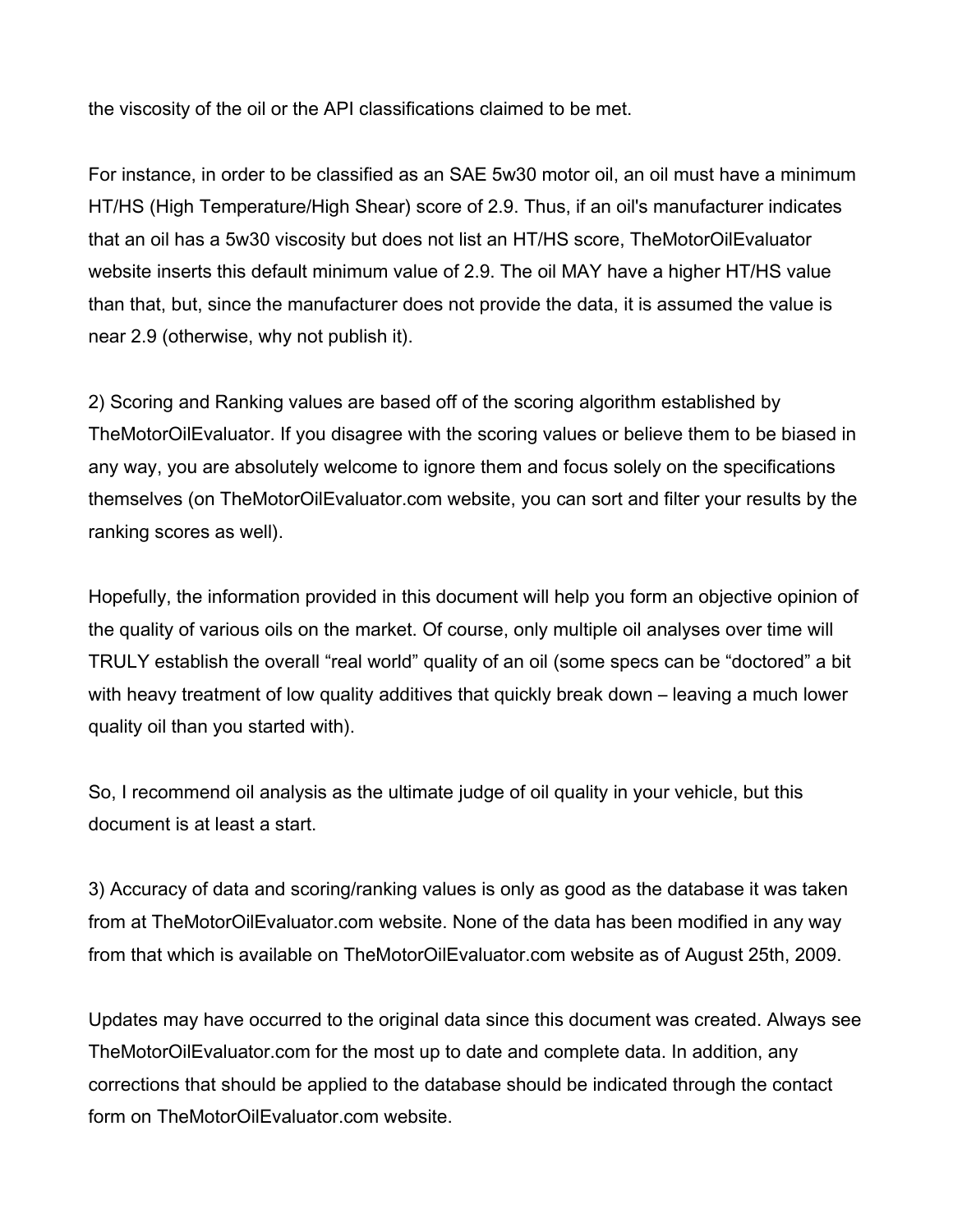| Visc. | <b>Brand</b>      | Product             | Type  | Score        | Rank | VI         | PP           | FP         | Noack        | <b>TBN</b> | <b>HTHS</b> | CCS <sub>V</sub> . | CCS T.         | cSt @ 100 | cSt @ 40   | Last Update           |
|-------|-------------------|---------------------|-------|--------------|------|------------|--------------|------------|--------------|------------|-------------|--------------------|----------------|-----------|------------|-----------------------|
| 0w20  | Castrol           | Syntec              | Syn   | 3165         |      | 50         | 45           | 415        | 13           |            | 2.6         | 5200               | 35             | 8.8       |            | 15 Apr, 2009 15:10:09 |
| 0w20  | Synergyn          | Racing              | Syn   | 3524         |      | 165        | $-65$        | 410        | 13           |            | $2.6\,$     | 5200               | $-35$          | 8.8       | 48.2       | 15 Apr, 2009 17:58:21 |
| 0w20  | Pennzoil          | Platinum Synthetic  | Syn   | 3421         |      | 171        | $-49$        | 435.2      | 13.4         |            | 2.6         | 5580               | $-35$          | 8.43      | 44.2       | 14 Apr, 2009 23:26:14 |
| 0w20  | Valvoline         | Synpower            | Syn   | 3393         |      | 170        | -49          | 428        | 13.5         |            | 2.6         | 5600               | $-35$          | 8.65      | 45         | 18 Apr, 2009 10:43:23 |
| 0w20  | Eneos             | Fully Synthetic     | Syn   | 3266         |      | 199        | $-49$        | 446        | 13           | 5.1        | 2.6         | 5200               | $-35$          | 8.5       | 41.5       | 17 Aug, 2009 22:53:45 |
| 0w20  | Mobil 1           | Adv. Fuel Econ.     | Syn   | 3244         |      | 50         | 45           | 438.8      | 13           | 8.5        | $2.6\,$     | 5200               | $-35$          | 8.6       | 45.5       | 15 Apr, 2009 15:04:01 |
| 0w20  | <b>AMSOIL</b>     | Synthetic 0w20      | Syn   | 4624         |      | 165        | $-65$        | 442        | 8.6          | 12.1       | 2.8         | 4069               | $-35$          |           | 49.1       | 14 Apr, 2009 13:29:02 |
| 0w20  | Torco             | SR-5 Syn Racing     | Syn   | 3043         |      | 50         | $-40$        | 392        | 13           |            | 2.6         | 5200               | $-35$          | 8.13      |            | 18 Apr, 2009 11:51:12 |
| 5w20  | Valvoline         | Durablend           | Blend | 3517         | 22   | 161        | $-32.8$      | 428        | 13           |            | 2.6         | 4400               | $-30$          | 8.38      | 45.78      | 17 Apr, 2009 16:46:45 |
| 5w20  | Pennzoil          | <b>High Mileage</b> | Petro | 2760         | 46   | 150        | $-27.4$      | 384.8      | 14.5         |            | 2.7         | 5800               | 30             | 8.86      | 51.9       | 14 Apr, 2009 20:18:47 |
| 5w20  | Royal Purple      | Multi-Grade         | Syn   | 3181         | 32   | 156        | 25           | 455        | 13           |            | 2.6         | 5600               | $-30$          | 8.7       | 49.5       | 15 Apr, 2009 17:40:13 |
| 5w20  | 76                | HP Syn              | Syn   | 3985         | 10   | 159        | $-38$        | 444        | 13           | 8.1        | 2.7         | 4000               | 30             | 8.3       | 45.9       | 15 Apr, 2009 15:10:09 |
| 5w20  | Mobil             | Mobil Clean 5000    | Petro | 3225         | 28   | 156        | $-38$        | 392        | 13           |            | 2.6         | 5100               | 30             | 8.5       | 47.8       | 15 Apr, 2009 15:10:09 |
| 5w20  | Shell             | Formula Shell       | Petro | 2865         | 43   | 151        | $-33$        | 420        | 13           |            | 2.6         | 5600               | $-30$          | 8.16      | 46.28      | 17 Apr, 2009 09:05:46 |
| 5w20  | TropArtic         | Full Syn            | Syn   | 3985         | 11   | 159        | $-38$        | 444        | 13           | 8.1        | 2.7         | 4000               | $-30$          | 8.3       | 45.9       | 18 Apr, 2009 12:07:29 |
| 5w20  | Mobil             | Mobil Clean 7500    | Petro | 3347         | 26   | 159        | $-44$        | 392        | 13           |            | 2.6         | 5190               | $-30$          | 8.9       | 50         | 15 Apr, 2009 15:10:09 |
| 5w20  | TropArtic         | Syn Blend           | Blend | 3594         | 20   | 164        | $-44$        | 435        | 13           | 7.8        | 2.6         | 5300               | $-30$          | 8.7       | 51         | 18 Apr, 2009 12:09:23 |
| 5w20  | Havoline          | Synthetic           | Blend | 3640         | 17   | 165        | $-33$        | 405        | 11.5         |            | 2.6         | 4200               | $-30$          | 8.9       | 47         | 19 Feb, 2009 17:05:24 |
| 5w20  | Lucas             | Synthetic 5w20      | Syn   | 2898         | 42   | 155        | 25           | 308        | 13           |            | 2.6         | 5600               | $-30$          |           | 48         | 15 Apr, 2009 15:10:09 |
| 5w20  | Valvoline         | MaxLife             | Petro | 3201         | 30   | 152        | $-43.6$      | 422.6      | 13.4         |            | 2.6         | 5900               | $-30$          | 8.8       | 51         | 18 Apr, 2009 10:23:57 |
| 5w20  | Castrol           | Syntec              | Syn   | 3013         | 37   | 40         | 25           | 105        | 13           |            | $2.6\,$     | 600                | 30             |           |            | 15 Apr, 2009 15:10:09 |
| 5w20  | Mobil             | Mobil Clean         | Petro | 2997         | 39   | 153        | $-26$        | 392        | 13           |            | 2.6         | 4900               | $-30$          | 8.3       | 47         | 15 Apr, 2009 15:10:09 |
| 5w20  | Castrol           | Syntec              | Syn   | 3013         | 38   | 140        | 25           | 105        | 13           |            | 2.6         | 5600               | $-30$          |           |            | 15 Apr, 2009 15:10:09 |
| 5w20  | 76                | Super Syn Blend     | Blend | 3925         | 12   | 165        | $-44$        | 457        | 13           | 7.8        | 2.6         | 3800               | 30             | 8.6       | 46.3       | 15 Apr, 2009 15:10:09 |
| 5w20  | Pennzoil          | Platinum Synthetic  | Syn   | 4002         |      | 164        | $-43.6$      | 435.2      | 13.2         |            | 2.6         | 4250               | $-30$          | 8.46      | 45.73      | 14 Apr, 2009 23:28:40 |
| 5w20  | Citgo             | Supergard Syn       | Syn   | 3814         | 14   | 158        | $-27$        | 466        | 13           |            | 2.8         | 4040               | $-30$          | 8.5       | 47.2       | 15 Apr, 2009 15:10:09 |
| 5w20  | Kendall           | GT-1 Full Syn       | Syn   | 4111         | 6    | 159        | $-44$        | 444        | 13           | 8.1        | 2.7         | 4000               | $-30$          | 8.3       | 45.9       | 15 Apr, 2009 15:10:09 |
| 5w20  | Castrol           | <b>Syntec Blend</b> | Blend | 2796         | 44   | 40         | 25           | $105 -$    | 13           |            | 2.6         | 600                | $-30$          | 9.1       |            | 15 Apr, 2009 15:10:09 |
| 5w20  | Mobil             | Drive Clean         | Petro | 2953         | 41   | 153        | $-26$        | 392        | 13           |            | 2.6         | 5130               | 30             | 8.3       | 47         | 15 Apr, 2009 15:10:09 |
| 5w20  | Valvoline         | Synpower            | Syn   | 4121         | 5    | 170        | $-49$        | 429.8      | 13.5         |            | 2.6         | 4200               | $-30$          | 8.65      | 46         | 18 Apr, 2009 10:44:23 |
| 5w20  | Pennzoil          | Multi-Grade         | Petro | 3299         | 27   | 158        | -49          | 445        | 13           |            | 2.65        | 5600               | $-30$          | 8.6       | 48         | 15 Apr, 2009 15:10:09 |
| 5w20  | Citgo             | Supergard           | Petro | 3133         | 35   | 152        | $-31$        | 421        | 13           |            | 2.6         | 5000               | 30             | 8.2       | 46         | 15 Apr, 2009 15:10:09 |
| 5w20  | Mystik            | JT-8 Premium        | Blend | 3416         | 24   | 150        | $-35$        | 450        | 13           |            | $2.6\,$     | 5130               | $-30$          | 8.1       | 46         | 18 Apr, 2009 12:33:58 |
| 5w20  | Schaeffer         | Sup.7000 Syn Plus   | Blend | 3755         | 16   | 158        | $-41$        | 439        | 13.86        | 7.5        | 2.6         | 3587               | $-30$          | 7.5       | 43         | 16 Apr, 2009 18:16:33 |
| 5w20  | Petro Canada      | Supreme Multigrade  | Petro | 3429         | 23   | 159        | $-33$        | 444        | 13           |            | 2.6         | 3690               | $-30$          | 8.6       | 47.8       | 16 Apr, 2009 23:07:07 |
| 5w20  | Kendall           | GT-1 HP Blend       | Blend | 3526         | 21   | 150        | $-44$        | 433        | 13           | 7.8        | 2.6         | 5300               | $-30$          | 8.4       | 49         | 15 Apr, 2009 15:10:09 |
| 5w20  | Quaker State      | Peak Perf.          | Petro | 2786         | 45   | 151        | $-27$        | 445        | 13           |            | $2.6\,$     | 5600               | 30             | 8.1       | 45.5       | 15 Apr, 2009 16:22:47 |
| 5w20  | <b>Wolfs Head</b> | Syn-Pack PCMO       | Syn   | 3413         | 25   | 140        | $-43.6$      | 410        | 13           |            | 2.6         | 5600               | $-30$          | 6.8       | 38         | 18 Apr, 2009 11:19:44 |
| 5w20  | Mobil 1           | Ext Perf            | Syn   | 4017         |      | 171        | $-59.8$      | 455        | 13           |            | 2.7         | 5600               | 30             | 8.9       | 47.4       | 17 Aug, 2009 23:07:35 |
| 5w20  | AMSOIL            | XL 5w20             | Syn   | 4410         |      | 165        | $-45$        | 439        | 10.7         |            | 2.7         | 3818               | 30             | 8.5       | 45.4       | 14 Apr, 2009 12:53:23 |
| 5w20  | <b>Wolfs Head</b> | Super Duty PCMO     | Petro | 2973         | 40   | 130        | $-43.6$      | 410        | 13           |            | 2.6         | 5600               | $-30$          | 6.5       | 37         | 18 Apr, 2009 11:20:32 |
| 5w20  | Exxon             | Superflo            | Petro | 3196         | 31   | 153        | $-38$        | 392        | 13           |            | 2.6         | 5180               | $-30$          | 8.3       | 47         | 15 Apr, 2009 15:10:09 |
| 5w20  | Pennzoil          | SUV, Truck          | Blend | 3611         | 18   | 157        | $-43.6$      | 406.4      | 13.1         |            | 2.6         | 4750               | $-30$          | 8.3       | 46.2       | 15 Apr, 2009 16:36:55 |
| 5w20  | Conoco            | Super Syn Blend     | Blend | 3594         | 19   | 164        | $-44$        | 435        | 13           | 7.8        | 2.6         | 5300               | $-30$          | 8.7       | 51         | 15 Apr, 2009 15:10:09 |
| 5w20  | Castrol           | <b>GTX</b>          | Petro | 2618         | 47   | 140        | 25           | 405        | 13           |            | 2.6         | 600                | $-30$          | 5.6       |            | 15 Apr, 2009 15:10:09 |
| 5w20  | Torco             | SR-1 Syn            | Syn   | 3223         | 29   | 140        | $-31$        | 449.6      | 13           |            | 2.6         | 5600               | $-30$          | 7.37      | 42.69      | 18 Apr, 2009 11:47:39 |
| 5w20  | Redline           | Synthetic           | Syn   | 4611         |      | 145        | -49          | 484        | $\mathbf{Q}$ |            | 3.3         | 5000               | 30             | 9.1       | 55         | 15 Apr, 2009 16:54:01 |
| 5w20  | Valvoline         | Prem. Conv.         | Petro | 3072         | 36   | 152        | $-32.8$      | 428        | 14.9         | 7.5        | 2.6         | 4700               | 30             | 8.7       | 49.97      | 17 Apr, 2009 16:32:34 |
| 5w20  | Mobil 1           | 5w20                | Syn   | 3776         | 15   | 163        | $-52.6$      | 442.4      | 13           |            | 2.62        | 5600               | $-30$          | 8.8       | 48.3       | 15 Apr, 2009 15:10:30 |
| 5w20  | Chevron           | Supreme Syn         | Syn   | 3857         | 13   | 165        | $-33$        | 405        | 11.5         |            | 2.6<br>13   | 4200               | $-30$<br>$-30$ | 8.9       | 47         | 18 Feb, 2009 20:54:05 |
| 5w20  | <b>AMSOIL</b>     | Dominator Racing    | Syn   | 4015<br>4290 |      | 165<br>139 | -49<br>$-58$ | 437<br>455 | 13<br>6      |            | 2.6         | 5695<br>600        | $-30$          | 7.4       | 49.6<br>42 | 15 Apr, 2009 15:10:09 |
| 5w20  | Redline           | Racing              | Syn   |              |      |            |              |            | 13           |            |             |                    |                |           |            | 15 Apr, 2009 17:25:10 |
| 5w20  | Chevron           | Supreme             | Petro | 3178         | 33   | 146        | $-35$        | 392        |              | 7.8        | 2.6         | 4700               | $-30$          |           | 47.5       | 15 Apr, 2009 15:10:09 |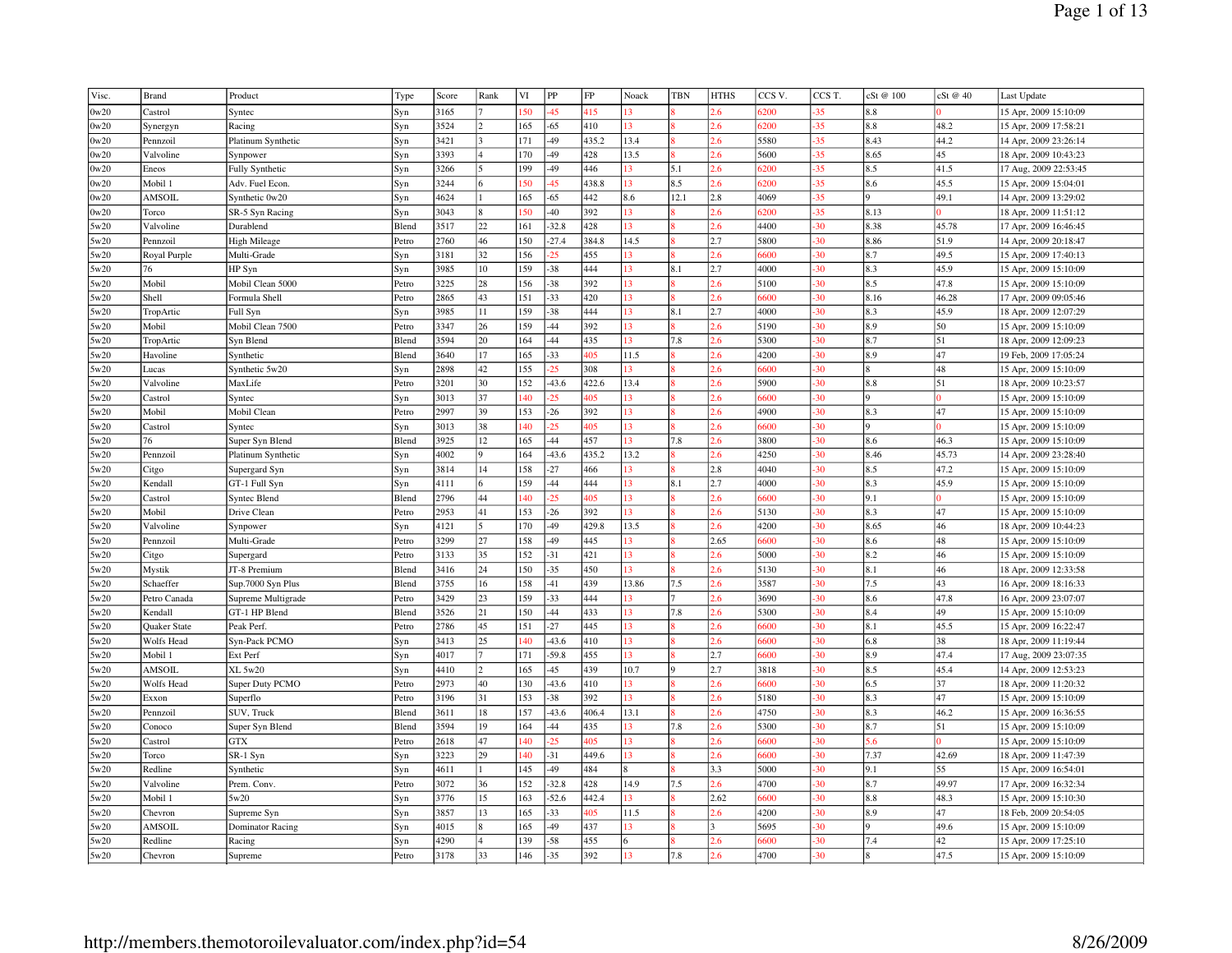|      | Havoline         | Motor Oil               | Petro | 3178 | 34            | 146          | $-35$        | 392   | 13              | 7.8          | 2.6                     | 4700 | $-30$ | $\overline{8}$ | 47.5     | 15 Apr, 2009 15:10:09 |
|------|------------------|-------------------------|-------|------|---------------|--------------|--------------|-------|-----------------|--------------|-------------------------|------|-------|----------------|----------|-----------------------|
| 5w20 | Shell            | Formula Shell Syn       | Syn   | 4328 |               | $ 40\rangle$ | $-56.2$      | 440.6 | 13              |              | 2.6                     | 3480 | $-30$ | 8.7            | 35.1     | 17 Apr, 2009 08:58:01 |
| 0w30 | Lucas            | Synthetic 0w30          | Syn   | 3643 |               | 193          | $-55$        | 425   | 13              |              | 2.9                     | 6200 | $-35$ | 10.5           | 55       | 15 Apr, 2009 15:10:30 |
| 0w30 | Castrol          | Syntec                  | Syn   | 3542 | 11            | 175          | $-55$        | 410   | 13              |              | 2.9                     | 6200 | $-35$ | 12.1           |          | 15 Apr, 2009 15:10:30 |
| 0w30 | Citgo            | Citgard Syndurance      | Syn   | 4052 |               | 165          | $-71$        | 374   | 13              | 12           | 2.9                     | 5490 | $-35$ | 11.3           | 65.1     | 15 Apr, 2009 15:11:50 |
| 0w30 | 76               | Syn HD Arctic           | Syn   | 3762 |               | 176          | $-49$        | 370   | 13              | 9.7          | 3.3                     | 5500 | $-35$ | 11.6           | 65       | 15 Apr, 2009 15:11:50 |
| 0w30 | Maxima           | Maxum4 Ultra            | Syn   | 3404 | 14            | 153          | $-50$        | 422   | 13              |              | 2.9                     | 6200 | $-35$ | 9.3            | 46.8     | 15 Apr, 2009 15:11:50 |
| 0w30 | <b>Brad Penn</b> | Penn-Grade1 Racing      | Blend | 3529 | 12            | 170          | $-54$        | 385   | 13              | <sup>Q</sup> | 3.38                    | 6000 | $-35$ | 11             | 63.5     | 15 Apr, 2009 15:10:30 |
| 0w30 | Shell            | Rotella T SB            | Blend | 3266 | 15            | 175          | $-49$        | 410   | 13              |              | 2.9                     | 6200 | $-35$ | 11.3           |          | 17 Apr, 2009 09:32:10 |
| 0w30 | Chevron          | Delo 400 Syn            | Syn   | 4111 | $\mathcal{L}$ | 190          | $-60$        | 419   | 13              | 10           | 2.9                     | 4750 | $-35$ | 10.3           | 52.2     | 15 Apr, 2009 15:11:50 |
| 0w30 | Klotz            | Snow X4 Estorlin        | Syn   | 3526 | 13            | 175          | $-48$        | 410   | 13              | 9.4          | 2.9                     | 6200 | $-35$ | 10.9           |          | 15 Apr, 2009 15:10:30 |
| 0w30 | Petro Canada     | Duron Syn HD            | Syn   | 4003 |               | 175          | $-60$        | 448   | 13              | 9.2          | 3.3                     | 5651 | $-35$ | 11.5           | 64       | 16 Apr, 2009 23:27:04 |
| 0w30 | Petro Canada     | Duron XL Blend          | Blend | 3959 |               | 176          | $-60$        | 448   | 13              | 9.1          | 3.5                     | 5249 | $-35$ | 12.1           | 68.7     | 17 Apr, 2009 08:32:42 |
| 0w30 | Mobil 1          | Adv. Fuel Econ.         | Syn   | 3663 |               | 175          | $55^{\circ}$ | 442.4 | 13              | 8.5          | 2.99                    | 6200 | $-35$ | 11             | 63.1     | 15 Apr, 2009 15:11:50 |
| 0w30 | Mobil 1          | 0w30                    | Syn   | 3786 |               | 169          | $-65.2$      | 442.4 | 13              | 8.5          | 2.99                    | 6200 | $-35$ | 11             | 63.1     | 15 Apr, 2009 15:11:50 |
| 0w30 | Petro Canada     | Synthetic PCM           | Syn   | 3583 | 10            | 170          | $-44$        | 455   | 13              | 7.6          | 2.9                     | 5434 | $-35$ | 10.4           | 57.6     | 17 Apr, 2009 08:41:33 |
| 0w30 | AMSOIL           | <b>Signature Series</b> | Syn   | 4314 |               | 173          | $-60$        | 446   | 8.7             | 13.2         | 3.2                     | 5927 | $-35$ | 10.3           | 56.6     | 14 Apr, 2009 13:43:34 |
| 5w30 | Havoline         | Motor Oil               | Petro | 2988 | 61            | 151          | $-33$        | 392   | 13              | 7.8          | 2.9                     | 5400 | $-30$ | 9.7            | 59.4     | 15 Apr, 2009 15:11:50 |
| 5w30 | Shell            | Formula Shell Syn       | Syn   | 3707 | 20            | 160          | $-32.8$      | 437   | 13              |              | 2.9                     | 4300 | $-30$ | 10.51          | 57.47    | 17 Apr, 2009 08:58:40 |
| 5w30 | Valvoline        | Durablend               | Blend | 3393 | 30            | 169          | $-32.8$      | 429.8 | 13.5            |              | 2.9                     | 4800 | $-30$ | 10.33          | 57.89    | 17 Apr, 2009 16:48:33 |
| 5w30 | Pennzoil         | <b>High Mileage</b>     | Petro | 2853 | 72            | 157          | $-27.4$      | 384.8 | 14.2            |              | 3.3                     | 6000 | $-30$ | 11.7           | 74.1     | 14 Apr, 2009 20:20:28 |
| 5w30 | Mobil 1          | Truck & SUV             | Syn   | 4044 |               | 169          | $-65.2$      | 446   | 13              |              | 3.09                    | 6600 | $-30$ | 11.3           | 64.8     | 15 Apr, 2009 15:11:50 |
| 5w30 | Royal Purple     | Multi-Grade             | Syn   | 3200 | 43            | 161          | $-25$        | 455   | 13              |              | 2.9                     | 6600 | $-30$ | 11             | 65.3     | 15 Apr, 2009 17:40:43 |
| 5w30 | 76               | HP Syn                  | Syn   | 4029 |               | 166          | $-44$        | 455   | 13              | 8.1          |                         | 4250 | $-30$ | 10.5           | 60       | 15 Apr, 2009 15:16:00 |
| 5w30 | Havoline         | <b>High Mileage</b>     | Petro | 2882 | 70            | 156          | $-33$        | 401   | 13              | 8.2          | 2.9                     | 6400 | $-30$ | 12             |          | 15 Apr, 2009 15:18:14 |
| 5w30 | Mobil            | Mobil Clean 5000        | Petro | 2839 | 73            | 161          | $-27$        | 392   | 13              |              | 2.9                     | 5940 | $-30$ | 10.6           | 62.2     | 15 Apr, 2009 15:12:33 |
| 5w30 | Valvoline        | MaxLife Synthetic       | Syn   | 2442 | 78            | 162          | 32           | 437   | 10              | 8.5          | 2.9                     | 6000 | $-30$ | 11.7           | 70       | 18 Apr, 2009 10:04:26 |
| 5w30 | LE               | 8530 Monolec SPB        | Blend | 3298 | 39            | 145          | $-33$        | 435   |                 | 6.2          | 3.23                    | 5600 | $-30$ | 11.05          | 70.11    | 19 Feb, 2009 20:11:23 |
| 5w30 | Shell            | Formula Shell           | Petro | 2856 | 71            | 153          | $-33$        | 420   | 13              |              | 2.9                     | 6600 | $-30$ | 10.75          | 66.16    | 17 Apr, 2009 09:06:14 |
| 5w30 | Valvoline        | MaxLife                 | Petro | 3019 | 60            | 163          | $-38.2$      | 429.8 | 14.9            |              | 2.9                     | 5800 | $-30$ | 11.3           | 67       | 18 Apr, 2009 10:07:01 |
| 5w30 | TropArtic        | Full Syn                | Syn   | 4029 |               | 166          | $-44$        | 455   | 13              | 8.1          | $\overline{\mathbf{3}}$ | 4250 | $-30$ | 10.5           | 60       | 18 Apr, 2009 12:08:08 |
| 5w30 | Havoline         | Syn Blend               | Blend | 3164 | 47            | 157          | $-37$        | 392   | 13 <sup>°</sup> | 7.8          | 2.9                     | 6000 | $-30$ | 9.7            | 62.4     | 15 Apr, 2009 15:11:50 |
| 5w30 | Castrol          | SLX Pro OE              | Syn   | 3557 | 25            | 160          | $-49$        | 405   | 13              |              | 2.9                     | 6600 | $-30$ | 12.1           | 73       | 15 Apr, 2009 15:11:50 |
| 5w30 | Mobil            | Mobil Clean 7500        | Petro | 3155 | 49            | 160          | $-44$        | 392   | 13              |              | 2.9                     | 5950 | $-30$ | 10.6           | 62.5     | 15 Apr, 2009 15:11:50 |
| 5w30 | Lucas            | Synthetic 5w30          | Syn   | 3178 | 45            | 171          | $-25$        | 420   | 13              |              | 2.9                     | 6600 | $-30$ | 11             | 63       | 15 Apr, 2009 15:11:50 |
| 5w30 | TropArtic        | Svn Blend               | Blend | 3365 | 32            | 163          | $-38$        | 430   | 13              | 7.8          | 3.1                     | 5900 | $-30$ | 10.8           | 65       | 18 Apr, 2009 12:10:09 |
| 5w30 | 76               | Super High Mile         | Blend | 3293 | 40            | 162          | $-40$        | 410   | 13              | 7.8          | $\overline{\mathbf{3}}$ | 6100 | $-30$ | 10.8           | 66       | 15 Apr, 2009 15:11:50 |
| 5w30 | Shell            | Formula Shell Blend     | Blend | 2942 | 65            | 158          | $-27$        | 420   | 13              |              | 2.9                     | 6600 | $-30$ | 10.67          | 63.86    | 17 Apr, 2009 09:08:35 |
| 5w30 | Havoline         | Synthetic               | Blend | 3568 | $22^{1}$      | 167          | $-33$        | 405   | 13              |              | 2.9                     | 3700 | $-30$ | 10.6           | 59.9     | 15 Apr, 2009 15:11:50 |
| 5w30 | Mobil            | Mobil Clean HM          | Petro | 3033 | 59            | 60           | $-38$        | 392   | 13              |              | 2.9                     | 6000 | $-30$ | 10.6           | 62.5     | 15 Apr, 2009 15:11:50 |
| 5w30 | Synergyn         | Racing                  | Syn   | 3181 | 44            | 156          | $-30$        | 406   | 13              |              | 2.9                     | 6600 | $-30$ | 12.3           | 77.9     | 15 Apr, 2009 17:54:09 |
| 5w30 | TropArtic        | <b>High Mileage</b>     | Blend | 3484 | 26            | 160          | $-45$        | 430   | 13              | 7.8          | 3.2                     | 6100 | $-30$ | 11.3           | 68.2     | 18 Apr, 2009 12:11:50 |
| 5w30 | Mobil            | Mobil Clean             | Petro | 3115 | 53            | 159          | $-38$        | 392   | 13              |              | 2.9                     | 5500 | $-30$ | 10.5           | 62       | 15 Apr, 2009 15:11:50 |
| 5w30 | Castrol          | Syntec                  | Syn   | 3102 | 55            | 160          | 25           | 405   | 13 <sup>°</sup> |              | 2.9                     | 5600 | $-30$ | 9.7            |          | 15 Apr, 2009 15:11:50 |
| 5w30 | 76               | Super Syn Blend         | Blend | 3709 | 19            | 167          | $-44$        | 433   | 13              | 7.8          | 3.1                     | 4700 | $-30$ | 10.8           | 62       | 15 Apr, 2009 15:11:50 |
| 5w30 | Pennzoil         | Platinum Synthetic      | Syn   | 4015 | 10            | 166          | $-49$        | 435.2 | 11.6            |              | 3                       | 5200 | $-30$ | 10.2           | 57.5     | 14 Apr, 2009 23:29:49 |
| 5w30 | Valvoline        | <b>NSL Syn Racing</b>   | Syn   | 3452 | 28            | 157          | $-38.2$      | 460.4 | 13              | 5.9          | 2.9                     | 5700 | $-30$ | 10             | 59       | 18 Apr, 2009 10:40:24 |
| 5w30 | Citgo            | Supergard Syn           | Syn   | 3568 | 23            | 162          | 22           | 460   | 13              |              | 3.1                     | 4610 | $-30$ | 10.6           | 61.8     | 15 Apr, 2009 15:18:14 |
| 5w30 | Kendall          | GT-1 Full Syn           | Syn   | 4029 |               | 166          | $-44$        | 455   | 13              | 8.1          | $\overline{\mathbf{3}}$ | 4250 | $-30$ | 10.5           | 60       | 15 Apr, 2009 15:18:14 |
| 5w30 | Castrol          | Syntec Blend            | Blend | 2884 | 68            | 160          | $-25$        | 405   | 13              |              | 2.9                     | 6600 | $-30$ | 11             | $\Omega$ | 15 Apr, 2009 15:11:50 |
| 5w30 | Schaeffer        | Sup.7000 Syn Plus       | Blend | 3430 | 29            | 159          | $-41$        | 448   | 13.9            | 7.5          | 3.18                    | 5610 | $-30$ | 10             | 47       | 16 Apr, 2009 18:10:38 |
| 5w30 | Citgo            | Supergard Ultralife     | Syn   | 3340 | 35            | 159          | 25           | 457   | 13              |              | 2.9                     | 5760 | $-30$ | 11             | 65.8     | 15 Apr, 2009 15:11:50 |
| 5w30 | Kendall          | GT-1 HM Syn Blend       | Blend | 3343 | 34            | 160          | $-40$        | 441   | 13              | 7.8          | $\overline{\mathbf{a}}$ | 6100 | $-30$ | 10.8           | 66       | 15 Apr, 2009 15:11:50 |
| 5w30 | Mobil            | Drive Clean             | Petro | 3115 | 52            | 159          | $-38$        | 392   | 13              |              | 2.9                     | 5500 | $-30$ | 10.5           | 62       | 15 Apr, 2009 15:11:50 |
|      |                  |                         |       |      |               |              |              |       |                 |              |                         |      |       |                |          |                       |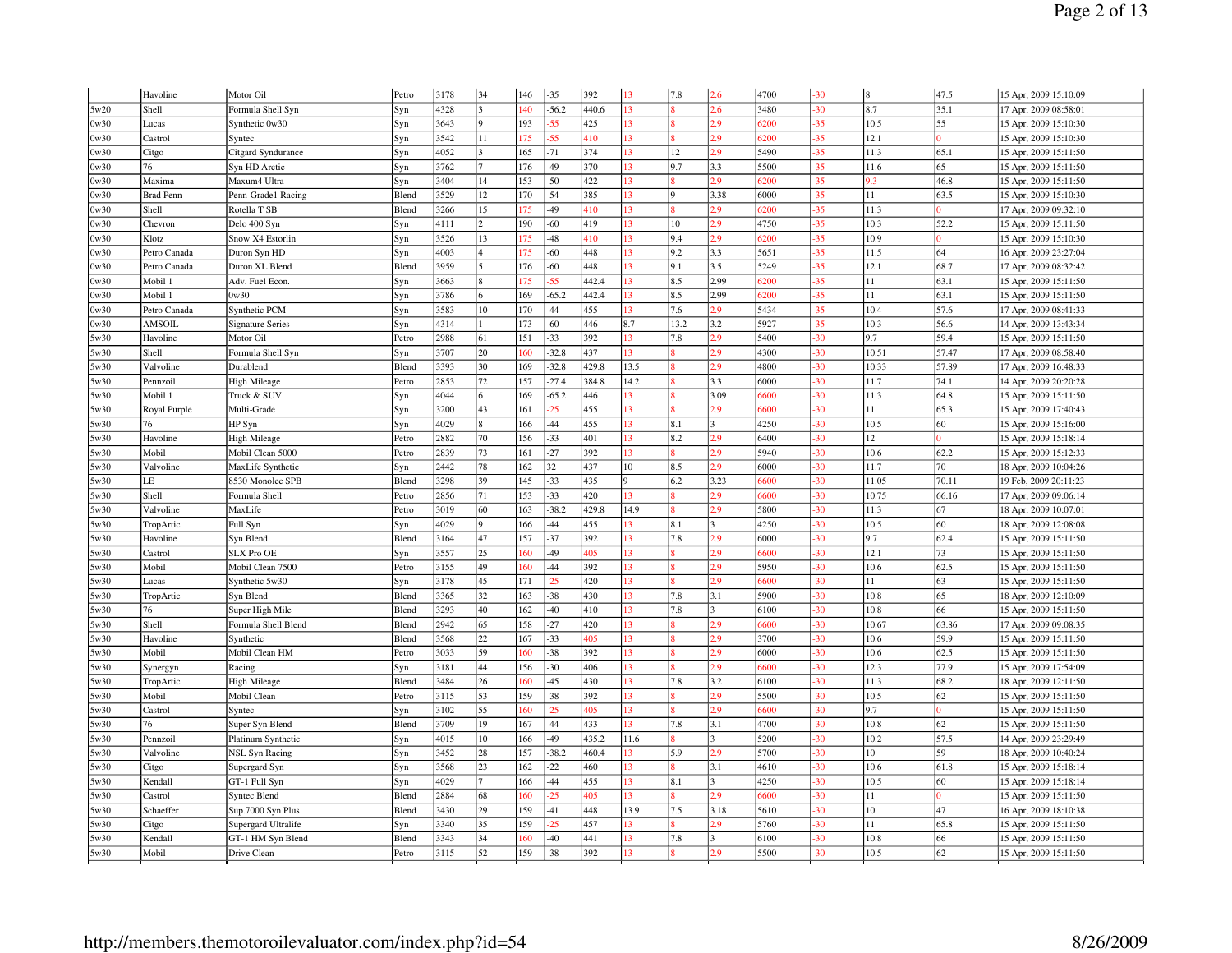|       | Valvoline         | Synpower                | Syn   | 3845 | 14             | 170 | $-43.6$ | 433.4 | 13   |      | 2.9                     | 4900 | $-30$ | 10.7  | 60       | 18 Apr, 2009 10:45:13 |
|-------|-------------------|-------------------------|-------|------|----------------|-----|---------|-------|------|------|-------------------------|------|-------|-------|----------|-----------------------|
| 5w30  | Maxima            | Maxum4 Premium          | Petro | 3137 | 50             | 167 | $-45$   | 416   | 13   |      | 2.9                     | 6600 | $-30$ | 10.69 | 60.8     | 15 Apr, 2009 15:11:50 |
| 5w30  | Pennzoil          | Multi-Grade             | Petro | 3162 | 48             | 160 | $-44$   | 420   | 13   |      | 3.1                     | 6600 | $-30$ | 10.5  | 60       | 15 Apr, 2009 15:11:50 |
| 5w30  | Valvoline         | Synpower MST            | Syn   | 3850 | 13             | 163 | $-49$   | 440.6 | 10   |      | 2.9                     | 6200 | $-30$ | 11.7  | 69.9     | 18 Apr, 2009 10:50:59 |
| 5w30  | Citgo             | Supergard               | Petro | 3042 | 58             | 157 | $-31$   | 448   | 13   |      | 3.1                     | 6100 | $-30$ | 10.6  | 64       | 15 Apr, 2009 15:11:50 |
| 5w30  | Mystik            | JT-8 Premium            | Blend | 2975 | 64             | 158 | $-22$   | 446   | 13   |      | 2.9                     | 6140 | $-30$ | 10.9  | 158      | 18 Apr, 2009 12:34:42 |
| 5w30  | Petro Canada      | Maximum Multigrade      | Petro | 3323 | 37             | 162 | $-38$   | 444   | 13   |      | 2.9                     | 4530 | $-30$ | 10.8  | 63.1     | 16 Apr, 2009 23:02:49 |
| 5w30  | Pennzoil          | Syn w/ Pennzane         | Syn   | 4134 |                | 159 | $-54$   | 405   | 6.9  |      | 3.05                    | 6600 | $-30$ | 9.87  | 57.4     | 15 Apr, 2009 17:15:55 |
| 5w30  | Maxima            | Snowmobile 4T           | Petro | 3137 | 51             | 167 | $-45$   | 416   | 13   |      | 2.9                     | 5600 | $-30$ | 10.69 | 60.8     | 15 Apr, 2009 15:11:50 |
| 5w30  | Quaker State      | <b>Higher Mileage</b>   | Petro | 2984 | 63             | 176 | $-43$   | 410   | 15   |      | 2.9                     | 6600 | $-30$ | 12.2  | 68.91    | 15 Apr, 2009 16:18:19 |
| 5w30  | Petro Canada      | Supreme Multigrade      | Petro | 3207 | 42             | 60  | $-33$   | 444   | 13   |      | 2.9                     | 4600 | $-30$ | 10.6  | 62.3     | 16 Apr, 2009 23:07:44 |
| 5w30  | Kendall           | GT-1 HP Blend           | Blend | 3251 | 41             | 155 | $-38$   | 433   | 13   | 7.8  |                         | 6200 | $-30$ | 10.6  | 65       | 15 Apr, 2009 15:12:33 |
| 5w30  | AMSOIL            | Synthetic 5w30          | Syn   | 4909 |                | 170 | $-58$   | 439   | 6.9  | 12.2 | 3.2                     | 5190 | $-30$ | 10.8  | 60.7     | 15 Apr, 2009 15:15:09 |
| 5w30  | Quaker State      | Peak Perf.              | Petro | 2740 | 74             | 159 | $-27$   | 405   | 13   |      | 2.9                     | 6600 | $-30$ | 10.7  | 64.1     | 15 Apr, 2009 16:23:26 |
| 5w30  | AMSOIL            | S3000 HD Diesel         | Syn   | 4905 | $\mathcal{D}$  | 170 | $-58$   | 439   | 7.6  | 12.1 | 3.4                     | 5271 | $-30$ | 11.4  | 65.4     | 14 Apr, 2009 12:48:58 |
| 5w30  | Wolfs Head        | Syn-Pack PCMO           | Syn   | 3464 | 27             | 60  | $-43.6$ | 410   | 13   |      | 2.9                     | 6600 | $-30$ | 10.5  | 60       | 18 Apr, 2009 11:19:44 |
| 5w30  | Mobil 1           | Ext Perf                | Syn   | 3843 | 15             | 169 | .54.4   | 446   | 13   |      | 3.1                     | 6600 | $-30$ | 11    | 61       | 17 Aug, 2009 23:09:12 |
| 5w30  | AMSOIL            | XL 5w30                 | Syn   | 4481 | $\overline{4}$ | 173 | $-45$   | 453   | 8.9  | Q    | 3.2                     | 4341 | $-30$ | 10.5  | 58.2     | 14 Apr, 2009 12:54:45 |
| 5w30  | <b>Wolfs Head</b> | Super Duty PCMO         | Petro | 2902 | 67             | 145 | $-38.2$ | 410   | 13   |      | 2.9                     | 6600 | $-30$ | 10.5  | 60       | 18 Apr, 2009 11:21:03 |
| 5w30  | Quaker State      | Full Synthetic          | Syn   | 3697 | 21             | 177 | 49      | 440   | 13   |      | 2.9                     | 6600 | $-30$ | 10.5  | 56.8     | 15 Apr, 2009 16:27:22 |
| 5w30  | Exxon             | Superflo                | Petro | 3115 | 54             | 159 | $-38$   | 392   | 13   |      | 2.9                     | 5500 | $-30$ | 10.5  | 62       | 15 Apr, 2009 15:11:50 |
| 5w30  | Pennzoil          | SUV, Truck              | Blend | 3325 | 36             | 160 | $-38.2$ | 404.6 | 13.7 |      | $\mathbf{a}$            | 5400 | $-30$ | 10.6  | 62.8     | 15 Apr, 2009 16:38:07 |
| 5w30  | Conoco            | Super Syn Blend         | Blend | 3365 | 33             | 163 | $-38$   | 430   | 13   | 7.8  | 3.1                     | 5900 | $-30$ | 10.8  | 65       | 15 Apr, 2009 15:11:50 |
| 5w30  | Castrol           | <b>GTX</b>              | Petro | 2707 | 75             | 60  | 25      | 405   | 13   |      | 2.9                     | 6600 | $-30$ | 9.3   |          | 15 Apr, 2009 15:11:50 |
| 5w30  | Conoco            | Syncon HP Syn           | Blend | 3812 | 17             | 166 | $-44$   | 455   | 13   | 8.1  | $\overline{\mathbf{3}}$ | 4250 | $-30$ | 10.5  | 60       | 15 Apr, 2009 15:11:50 |
| 5w30  | Chevron           | Supreme Blend           | Blend | 3164 | 46             | 157 | $-37$   | 392   | 13   | 7.8  | 2.9                     | 6000 | $-30$ | 9.7   | 62.4     | 15 Apr, 2009 15:11:50 |
| 5w30  | Petro Canada      | Syn Blend PCM           | Blend | 3070 | 56             | 150 | 25      | 437   | 13   |      | 2.9                     | 5218 | $-30$ | 10.8  | 64.9     | 17 Apr, 2009 08:38:44 |
| 5w30  | Torco             | SR-1 Syn                | Syn   | 3306 | 38             | 60  | 31      | 453.2 | 13   |      | 2.9                     | 5600 | $-30$ | 12.05 | 67.91    | 18 Apr, 2009 11:48:10 |
| 5w30  | Redline           | Synthetic               | Syn   | 4623 | 2              | 162 | -49     | 486   | 6    |      | 3.8                     | 6000 | $-30$ | 10.6  | 62       | 15 Apr, 2009 16:55:39 |
| 5w30  | Chevron           | Supreme High Mileage    | Petro | 2882 | 69             | 156 | $-33$   | 401   | 13   | 8.2  | 2.9                     | 6400 | $-30$ | 12    | $\Omega$ | 15 Apr, 2009 15:12:33 |
| 5w30  | Exxon             | Superflo HM             | Petro | 3067 | 57             | 159 | 38.2    | 442.4 | 13   |      | 3.03                    | 6600 | $-30$ | 10.4  | 61.8     | 15 Apr, 2009 15:18:14 |
| 5w30  | Castrol           | <b>GTX High Mileage</b> | Petro | 2707 | 76             | 60  | 25      | 405   | 13   |      | 2.9                     | 6600 | $-30$ | 12    |          | 15 Apr, 2009 15:18:14 |
| 5w30  | Valvoline         | Prem. Conv.             | Petro | 2919 | 66             | 162 | 32.8    | 428   | 14.9 | 7.5  | 2.9                     | 5541 | $-30$ | 10.78 | 63       | 17 Apr, 2009 16:34:22 |
| 5w30  | Petro Canada      | Synthetic PCM           | Syn   | 3868 | 12             | 167 | 33      | 437   | 13   | 7.6  | 2.9                     | 3404 | $-30$ | 10.3  | 58.2     | 17 Apr, 2009 08:42:12 |
| 5w30  | Mobil 1           | 5w30                    | Syn   | 3839 | 16             | 169 | .54.4   | 446   | 13   |      | 3.09                    | 6600 | $-30$ | 11.3  | 64.8     | 15 Apr, 2009 15:11:50 |
| 5w30  | Chevron           | Supreme Syn             | Syn   | 3785 | 18             | 167 | 33      | 105   | 13   |      | 2.9                     | 3700 | $-30$ | 10.6  | 59.9     | 15 Apr, 2009 15:11:50 |
| 5w30  | Torco             | SR-5 Syn Racing         | Syn   | 3372 | 31             | 160 | $-40$   | 397.4 | 13   |      | 2.9                     | 6600 | $-30$ | 11.96 | 67.2     | 18 Apr, 2009 11:51:37 |
| 5w30  | Castrol           | <b>GTX Startup</b>      | Petro | 2707 | 77             | 60  | 25      | 405   | 13   |      | 2.9                     | 6600 | $-30$ | 10.3  | $\Omega$ | 15 Apr, 2009 15:11:50 |
| 5w30  | Mobil 1           | ESP 5w30                | Syn   | 3960 | 11             | 164 | -49     | 489.2 | 13   |      | 3.58                    | 6600 | $-30$ | 12.1  | 72.8     | 15 Apr, 2009 15:11:50 |
| 5w30  | Chevron           | Supreme                 | Petro | 2988 | 62             | 151 | $-33$   | 392   | 13   | 7.8  | 2.9                     | 5400 | $-30$ | 9.7   | 65.3     | 15 Apr, 2009 15:11:50 |
| 5w30  | Petro Canada      | Turbo Syn               | Syn   | 3567 | 24             | 175 | 25      | 441   | 13   |      | 2.9                     | 4672 | $-30$ | 11.3  | 63.4     | 17 Apr, 2009 08:50:46 |
| 10w30 | Klotz             | Racing Techniplate      | Syn   | 3527 | 58             | 140 | $-30$   | 415   | 13   |      | 2.9                     | 7000 | $-25$ | 9.3   | 10       | 15 Apr, 2009 15:23:03 |
| 10w30 | Castrol           | PowerRS GPS 4T          | Blend | 3100 | 107            | 40  | 20      | 420   | 13   |      | 2.9                     | 7000 | $-25$ | 10.5  |          | 15 Apr, 2009 15:23:03 |
| 10w30 | Havoline          | Motor Oil               | Petro | 3386 | 75             | 134 | $-35$   | 401   | 13   | 7.8  | 2.9                     | 5400 | $-25$ | 9.7   | 65.3     | 15 Apr, 2009 15:23:03 |
| 10w30 | 76                | Guardol QLT             | Petro | 3720 | 42             | 142 | $-33$   | 430   | 13   | 12.2 | 3.5                     | 6700 | $-25$ | 11.8  | 77.3     | 15 Apr, 2009 15:23:03 |
| 10w30 | Shell             | Formula Shell Syn       | Syn   | 3953 | 29             | 40  | $-27.4$ | 442.4 | 13   |      | 2.9                     | 4090 | $-25$ | 10.5  | 61.5     | 17 Apr, 2009 08:59:22 |
| 10w30 | Valvoline         | Durablend               | Blend | 3499 | 62             | 141 | $-27.4$ | 420.8 | 10   |      | 2.9                     | 6200 | $-25$ | 10.84 | 71.45    | 17 Apr, 2009 16:49:30 |
| 10w30 | LE                | 8130                    | Blend | 3615 | 52             | 140 | $-24$   | 420   | 13   | 10   | 3.7                     | 6700 | $-25$ | 11.5  | 77.3     | 15 Apr, 2009 15:23:03 |
| 10w30 | Pennzoil          | <b>High Mileage</b>     | Petro | 3257 | 91             | 138 | $-27.4$ | 384.8 | 13.7 |      | 3.4                     | 6100 | $-25$ | 11.7  | 80       | 14 Apr, 2009 20:22:13 |
| 10w30 | Royal Purple      | Multi-Grade             | Syn   | 3399 | 74             | 141 | 20      | 455   | 13   |      | 2.9                     | 7000 | $-25$ | 10.7  | 70.3     | 15 Apr, 2009 17:41:12 |
| 10w30 | Shell             | <b>High Mileage</b>     | Petro | 2985 | 109            | 143 | $-22$   | 430   | 13   |      | 2.9                     | 7000 | $-25$ | 12    | 80.7     | 17 Apr, 2009 09:03:13 |
| 10w30 | 76                | HP Syn                  | Syn   | 4587 |                | 154 | $-44$   | 450   | 13   | 8.1  | 3.1                     | 3100 | $-25$ | 10.4  | 63       | 15 Apr, 2009 15:23:03 |
| 10w30 | Havoline          | <b>High Mileage</b>     | Petro | 3248 | 92             | 40  | 33      | 401   | 13   | 8.2  | 2.9                     | 6400 | $-25$ | 12    | 10       | 15 Apr, 2009 15:23:03 |
| 10w30 | Mobil             | Mobil Clean 5000        | Petro | 3304 | 83             | 138 | $-33$   | 392   | 13   |      | 2.9                     | 5760 | $-25$ | 10.4  | 68.7     | 15 Apr, 2009 15:23:03 |
|       |                   |                         |       |      |                |     |         |       |      |      |                         |      |       |       |          |                       |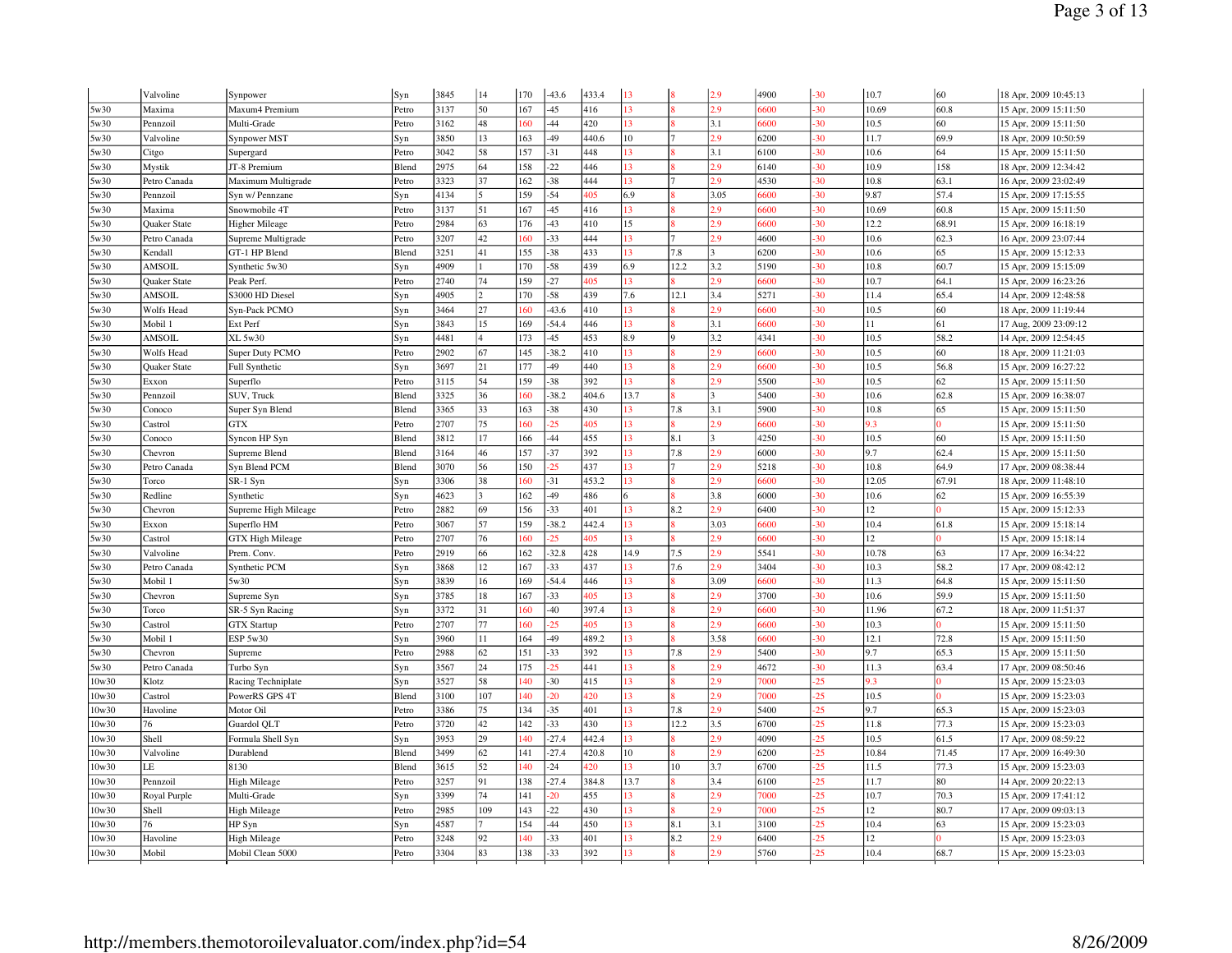|       | Valvoline        | MaxLife Synthetic     | Syn   | 4397 | 14  | 152 | $-38.2$ | 455   | l8.            | 8.5             | 2.9          | 4700 | $-25$ | 11.7  | 76       | 18 Apr, 2009 10:05:30 |
|-------|------------------|-----------------------|-------|------|-----|-----|---------|-------|----------------|-----------------|--------------|------|-------|-------|----------|-----------------------|
| 10w30 | Pennzoil         | Long-Life HD          | Petro | 3662 | 46  | 144 | $-38$   | 400   | 13             | 10              | 3.5          | 6500 | $-25$ | 11.7  | 78       | 14 Apr, 2009 20:27:47 |
| 10w30 | Shell            | Formula Shell         | Petro | 2861 | 116 | 138 | $-17$   | 430   | 13             |                 | 2.9          | 7000 | $-25$ | 10.5  | 69.04    | 17 Apr, 2009 09:06:40 |
| 10w30 | Valvoline        | MaxLife               | Petro | 3356 | 79  | 146 | $-38.2$ | 420.8 | 14.9           |                 | 2.9          | 6200 | $-25$ | 11.5  | 75       | 18 Apr, 2009 10:07:49 |
| 10w30 | Havoline         | Syn Blend             | Blend | 3443 | 69  | 138 | $-33$   | 392   | 13             | 7.8             | 2.9          | 6000 | $-25$ | 9.7   | 64.3     | 15 Apr, 2009 15:18:57 |
| 10w30 | Royal Purple     | Max-Cycle             | Syn   | 3480 | 65  | 145 | 20      | 420   | 13             | 10              | 2.9          | 7000 | $-25$ | 11    | 71.2     | 15 Apr, 2009 17:46:41 |
| 10w30 | Mobil            | Mobil Clean 7500      | Petro | 3454 | 68  | 145 | $-38$   | 392   | 13             |                 | 2.9          | 5640 | $-25$ | 10.7  | 68.6     | 15 Apr, 2009 15:18:57 |
| 10w30 | Pure Power       | Motor Oil             | Petro | 3574 | 54  | 145 | $-33$   | 430   | 13             | 13.43           | 2.9          | 7000 | $-25$ | 10.7  | 68.5     | 15 Apr, 2009 17:49:40 |
| 10w30 | TropArtic        | Syn Blend             | Blend | 3682 | 45  | 157 | $-33$   | 435   | 13             | 7.8             | 3.1          | 5900 | $-25$ | 10.4  | 69       | 18 Apr, 2009 12:10:46 |
| 10w30 | 76               | Super High Mile       | Blend | 3755 | 41  | 144 | $-35$   | 435   | 13             | 7.8             | $\mathbf{3}$ | 5100 | $-25$ | 10.4  | 77.4     | 15 Apr, 2009 15:23:03 |
| 10w30 | Shell            | Formula Shell Blend   | Blend | 3260 | 89  | 139 | $-27$   | 430   | 13             |                 | 2.9          | 7000 | $-25$ | 10.6  | 70.74    | 17 Apr, 2009 09:09:01 |
| 10w30 | Mobil            | Mobil Clean HM        | Petro | 3311 | 82  | 138 | $-33$   | 392   | 13             |                 | 2.9          | 5710 | $-25$ | 10.4  | 68.7     | 15 Apr, 2009 15:23:03 |
| 10w30 | TropArtic        | High Mileage          | Blend | 3889 | 34  | 142 | $-40$   | 450   | 13             | 7.8             | 3.4          | 5900 | $-25$ | 11.6  | 77.6     | 18 Apr, 2009 12:12:31 |
| 10w30 | Havoline         | Synthetic             | Blend | 4182 | 20  | 149 | $-38$   | 420   | $\overline{7}$ |                 | 2.9          | 4100 | $-25$ | 10    | 61.1     | 19 Feb, 2009 17:07:31 |
| 10w30 | Lucas            | Synthetic 10w30       | Syn   | 3827 | 38  | 185 | $-35$   | 420   | 13             |                 | 2.9          | 7000 | $-25$ | 10.5  | 57       | 15 Apr, 2009 15:23:03 |
| 10w30 | Mobil            | Mobil Clean           | Petro | 3220 | 96  | 137 | $-33$   | 392   | 13             |                 | 2.9          | 6300 | $-25$ | 10.6  | 71       | 15 Apr, 2009 15:23:03 |
| 10w30 | Shell            | Rimula Prem           | Petro | 3281 | 86  | 141 | $-30$   | 400   | 13             | $\overline{11}$ | 2.9          | 7000 | $-25$ | 11.9  | 78       | 17 Apr, 2009 09:15:50 |
| 10w30 | Valvoline        | <b>NSL Racing</b>     | Petro | 2918 | 112 | 133 | $-27.4$ | 413.6 | 13             | 5.9             | 2.9          | 6800 | $-25$ | 11.2  | 78.03    | 18 Apr, 2009 10:38:04 |
| 10w30 | Citgo            | Citgard 600           | Petro | 3512 | 60  | 143 | $-27$   | 431   | 14             | 11              | 3.5          | 6500 | $-25$ | 11.9  | 81       | 18 Feb, 2009 22:04:13 |
| 10w30 | TropArtic        | Turbo                 | Petro | 3422 | 73  | 142 | $-33$   | 424   | 13             | 8.3             | 3.1          | 6050 | $-25$ | 11.5  | 177      | 18 Apr, 2009 12:21:33 |
| 10w30 | 76               | Super Syn Blend       | Blend | 4379 | 15  | 163 | $-44$   | 444   | 13             | 7.8             | 3.1          | 3000 | $-25$ | 10.8  | 63.1     | 15 Apr, 2009 15:23:03 |
| 10w30 | Shell            | Rimula Super          | Petro | 3123 | 102 | 144 | $-23$   | 400   | 13             | 10.6            | 2.9          | 7000 | $-25$ | 12    | 80       | 17 Apr, 2009 09:17:58 |
| 10w30 | Castrol          | Syntec                | Syn   | 3329 | 81  | 140 | 20      | 420   | 13             |                 | 2.9          | 7000 | $-25$ | 10.1  | 10       | 15 Apr, 2009 15:23:03 |
| 10w30 | Pennzoil         | Platinum Synthetic    | Syn   | 4482 | 11  | 154 | 38.2    | 464   | 9.9            |                 | 3.1          | 3990 | $-25$ | 10.2  | 61.4     | 14 Apr, 2009 23:31:04 |
| 10w30 | Shell            | Rotella T             | Petro | 3434 | 71  | 142 | $-40$   | 400   | 13             | 10.1            | 2.9          | 7000 | $-25$ | 12.1  | 83       | 17 Apr, 2009 09:20:04 |
| 10w30 | Mystik           | JT-8 Blend            | Blend | 3621 | 49  | 148 | $-27$   | 442   | 14             | 11              | 2.9          | 6000 | $-25$ | 11.8  | 77       | 18 Apr, 2009 12:26:04 |
| 10w30 | Valvoline        | <b>NSL Syn Racing</b> | Syn   | 3863 | 36  | 156 | $-38.2$ | 478.4 | 13             | 5.9             | 2.9          | 6200 | $-25$ | 10.2  | 60.81    | 18 Apr, 2009 10:40:58 |
| 10w30 | 76               | Fleet Sup EC          | Petro | 3948 | 30  | 146 | 49      | 441   | 13             | 8.4             | 3.6          | 6200 | $-25$ | 12.2  | 81.2     | 15 Apr, 2009 15:23:03 |
| 10w30 | Citgo            | Supergard Syn         | Syn   | 4083 | 23  | 148 | $-27$   | 464   | 13             |                 | 3.2          | 4310 | $-25$ | 10.6  | 66.5     | 15 Apr, 2009 15:23:03 |
| 10w30 | Shell            | Rotella T w/ ASC      | Petro | 3565 | 55  | 155 | $-40$   | 410   | 13             | 11              | 2.9          | 7000 | $-25$ | 11.9  | $\Omega$ | 17 Apr, 2009 09:22:27 |
| 10w30 | Kendall          | GT-1 Full Syn         | Syn   | 4587 | 6   | 154 | $-44$   | 450   | 13             | 8.1             | 3.1          | 3100 | $-25$ | 10.4  | 63       | 15 Apr, 2009 15:18:14 |
| 10w30 | Pennzoil         | High Mileage          | Petro | 3103 | 104 | 137 | $-22$   | 420   | 13             |                 | 3.4          | 7000 | $-25$ | 12    | 83.3     | 15 Apr, 2009 14:55:43 |
| 10w30 | Castrol          | <b>Syntec Blend</b>   | Blend | 3100 | 106 | 140 | 20      | 420   | 13             |                 | 2.9          | 7000 | $-25$ | 11    |          | 15 Apr, 2009 15:18:57 |
| 10w30 | Citgo            | Supergard Ultralife   | Syn   | 3518 | 59  | 144 | 20      | 457   | 13             |                 | 2.9          | 6300 | $-25$ | 11.9  | 79.1     | 15 Apr, 2009 15:18:57 |
| 10w30 | <b>Brad Penn</b> | Penn-Grade1 Racing    | Petro | 3813 | 39  | 138 | $-44$   | 400   | 13             | 10.6            | 3.54         | 6500 | $-25$ | 10.8  | 68.6     | 15 Apr, 2009 15:18:57 |
| 10w30 | Kendall          | GT-1 HM Syn Blend     | Blend | 3606 | 53  | 144 | $-29$   | 430   | 13             | 7.8             |              | 5200 | $-25$ | 10.6  | 70       | 15 Apr, 2009 15:18:57 |
| 10w30 | Mobil            | Drive Clean           | Petro | 3222 | 94  | 134 | $-33$   | 392   | 13             |                 | 2.9          | 6200 | $-25$ | 10.4  | 70       | 15 Apr, 2009 15:18:57 |
| 10w30 | Schaeffer        | Sup.7000 Syn Plus     | Blend | 3837 | 37  | 150 | $-41$   | 444   | 13.57          | 7.5             | 3.16         | 5728 | $-25$ | 10    | 62       | 16 Apr, 2009 18:14:46 |
| 10w30 | Valvoline        | Synpower              | Syn   | 4271 | 19  | 152 | $-38.2$ | 433.4 | 9.3            |                 | 2.9          | 4700 | $-25$ | 11    | 69       | 18 Apr, 2009 10:46:30 |
| 10w30 | Pennzoil         | Multi-Grade           | Petro | 3269 | 88  | 40  | $-33$   | 415   | 13             |                 | 3.2          | 7000 | $-25$ | 10.5  | 67       | 15 Apr, 2009 15:18:57 |
| 10w30 | Castrol          | <b>Tection HD</b>     | Petro | 3787 | 40  | 140 | $-49$   | 420   | 12             | 10.7            | 2.9          | 6613 | $-25$ | 11.3  | 77       | 18 Feb, 2009 19:53:51 |
| 10w30 | Citgo            | Supergard             | Petro | 3189 | 97  | 140 | 20      | 448   | 13             |                 | $\mathbf{3}$ | 5700 | $-25$ | 10.4  | 68       | 15 Apr, 2009 15:23:03 |
| 10w30 | Mystik           | JT-8 Premium          | Blend | 3619 | 50  | 40  | $-33$   | 451   | 13             |                 | 2.9          | 5700 | $-25$ | 10.4  | 67.6     | 18 Apr, 2009 12:35:16 |
| 10w30 | Schaeffer        | Sup.7000 Syn Plus     | Blend | 3945 | 33  | 155 | 38      | 444   | 11.03          | 8.2             | 3.16         | 5728 | $-25$ | 10    | 62       | 16 Apr, 2009 18:20:58 |
| 10w30 | Shell            | Rotella T SB          | Blend | 3617 | 51  | 140 | $-35$   | 405   | 13             | 10.7            | 2.9          | 6600 | $-25$ | 12.1  | lo.      | 17 Apr, 2009 09:30:15 |
| 10w30 | Mobil            | Super HP SM           | Petro | 3148 | 99  | 139 | $-27.4$ | 431.6 | 13             |                 | 3.1          | 7000 | $-25$ | 10.3  | 68       | 15 Apr, 2009 15:23:03 |
| 10w30 | Petro Canada     | Maximum Multigrade    | Petro | 3356 | 78  | 142 | $-27$   | 441   | 13             |                 | 2.9          | 4860 | $-25$ | 10.4  | 67.2     | 16 Apr, 2009 23:04:25 |
| 10w30 | Pennzoil         | Syn w/ Pennzane       | Syn   | 4465 | 12  | 150 | $-52$   | 420   | 4.4            |                 | 3.15         | 7000 | $-25$ | 10.15 | 63       | 15 Apr, 2009 17:21:36 |
| 10w30 | AMSOIL           | HD Diesel             | Syn   | 4489 | 10  | 141 | $-33$   | 446   | 6.7            | 12              | 3.4          | 5917 | $-25$ | 10.5  | 66.3     | 10 Apr, 2009 00:05:52 |
| 10w30 | Valvoline        | VR-1 Racing           | Petro | 3107 | 103 | 143 | $-27.4$ | 413.6 | 14.9           |                 | 2.9          | 6200 | $-25$ | 11.5  | 77       | 18 Apr, 2009 10:55:21 |
| 10w30 | Castrol          | Act>Evo X-tra 4T      | Blend | 3100 | 105 | 40  | 20      | 420   | 13             |                 | 2.9          | 7000 | $-25$ | 11    | $\Omega$ | 15 Apr, 2009 15:23:03 |
| 10w30 | Mobil 1          | Synthetic 10w30       | Syn   | 4065 | 25  | 147 | 49      | 435.2 | 13             |                 | 3.14         | 7000 | $-25$ | 10    | 62       | 07 May, 2009 22:47:02 |
| 10w30 | Conoco           | Guardol ECT           | Blend | 3993 | 27  | 144 | $-40$   | 439   | 13             | 9.5             | 3.6          | 6300 | $-25$ | 12.2  | 79       | 15 Apr, 2009 15:23:03 |
| 10w30 | Chevron          | Delo 400 LE           | Petro | 2966 | 110 | 145 | $-17$   | 399   | 13             | 8.7             | 2.9          | 6400 | $-25$ | 12    | 80       | 15 Apr, 2009 15:23:03 |
|       |                  |                       |       |      |     |     |         |       |                |                 |              |      |       |       |          |                       |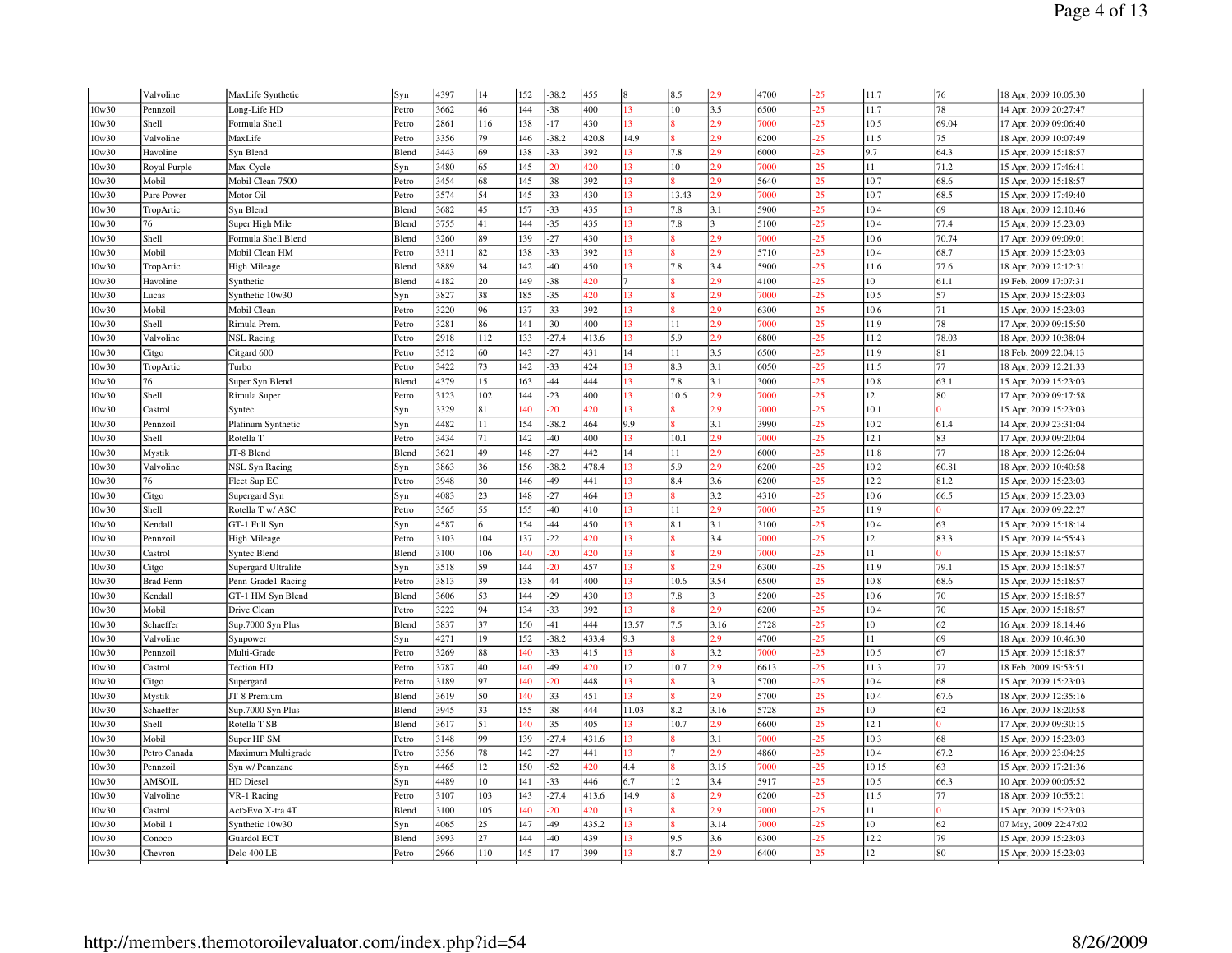|       | <b>Quaker State</b> | Higher Mileage          | Petro | 3259 | 90                       | 150        | $-22$       | 425        | 15       |              | 2.9  | 3500 | $-20$          | 12.2  | 79.33 | 15 Apr, 2009 16:20:04 |
|-------|---------------------|-------------------------|-------|------|--------------------------|------------|-------------|------------|----------|--------------|------|------|----------------|-------|-------|-----------------------|
| 10w30 | AMSOIL              | Synthetic 10w30         | Syn   | 5373 |                          | 164        | $-58$       | 441        | 5.4      | 12.2         | 3.2  | 4034 | $-25$          | 10.7  | 62    | 10 Apr, 2009 00:14:30 |
| 10w30 | Petro Canada        | Supreme Multigrade      | Petro | 3468 | 66                       | 143        | $-33$       | 448        | 13       |              | 2.9  | 5060 | $-25$          | 10.5  | 67.4  | 16 Apr, 2009 23:08:15 |
| 10w30 | Kendall             | GT-1 HP Blend           | Blend | 3682 | 44                       | 157        | $-33$       | 435        | 13       | 7.8          | 3.1  | 5900 | $-25$          | 10.4  | 69    | 15 Apr, 2009 15:23:03 |
| 10w30 | Phillips 66         | <b>Injex Marine</b>     | Petro | 3423 | 72                       | 145        | $-44$       | 406        | 13       | 6.3          | 3.3  | 7000 | $-25$          | 11.9  | 48.8  | 17 Apr, 2009 14:20:59 |
| 10w30 | Quaker State        | Peak Perf.              | Petro | 2931 | 111                      | 139        | $-22$       | 410        | 13       |              | 2.9  | 7000 | $-25$          | 10.5  | 69.1  | 15 Apr, 2009 16:24:52 |
| 10w30 | Conoco              | Hydroclear Power-D      | Petro | 3157 | 98                       | 142        | $-33$       | 130        | 13       | 12.2         | 3.5  | 6700 | $-25$          | 11.8  | 77.3  | 15 Apr, 2009 15:18:14 |
| 10w30 | Mobil               | Delvac 1300 Super       | Petro | 3486 | 64                       | 145        | $-22$       | 446        | 13       | 10.5         | 3.6  | 6500 | $-25$          | 11.9  | 79    | 15 Apr, 2009 15:23:03 |
| 10w30 | Phillips 66         | Super HD II             | Petro | 3641 | 48                       | 143        | $-38$       | 419        | 13       | 9.3          | 3.5  | 6550 | $-25$          | 12    | 79.4  | 17 Apr, 2009 14:24:41 |
| 10w30 | Mobil 1             | Ext Perf                | Syn   | 4076 | 24                       | 148        | -49         | 446        | 13       |              | 3.1  | 7000 | $-25$          | 10.7  | 66.1  | 17 Aug, 2009 23:11:21 |
| 10w30 | Petro Canada        | Duron Multi HD          | Petro | 4178 | 22                       | 146        | -49         | 448        | 13       | 9.1          | 3.5  | 4814 | $-25$          | 11.4  | 74    | 16 Apr, 2009 23:17:18 |
| 10w30 | AMSOIL              | XL 10w30                | Syn   | 4722 | $\overline{4}$           | 155        | $-40$       | 450        | 6.7      | 9            | 3.2  | 4007 | $-25$          | 10.5  | 63.6  | 14 Apr, 2009 12:56:33 |
| 10w30 | Wolfs Head          | Super Duty PCMO         | Petro | 3139 | 100                      | 140        | $-31$       | 419        | 13       |              | 2.9  | 7000 | $-25$          | 10.5  | 69    | 18 Apr, 2009 11:21:34 |
| 10w30 | Conoco              | <b>HD Fleet Supreme</b> | Petro | 3641 | 47                       | 143        | $-38$       | 419        | 13       | 9.3          | 3.5  | 6550 | $-25$          | 12    | 79.4  | 15 Apr, 2009 15:18:57 |
| 10w30 | <b>Quaker State</b> | <b>Full Synthetic</b>   | Syn   | 3864 | 35                       | 160        | $-40$       | 440        | 13       |              | 2.9  | 7000 | $-25$          | 10.5  | 61.9  | 15 Apr, 2009 16:27:47 |
| 10w30 | Kendall             | Super-D XA              | Blend | 3993 | 28                       | 144        | $-40$       | 439        | 13       | 9.5          | 3.6  | 6300 | $-25$          | 12.2  | 79    | 15 Apr, 2009 15:23:03 |
| 10w30 | Exxon               | Superflo                | Petro | 3220 | 95                       | 137        | $-33$       | 392        | 13       |              | 2.9  | 6300 | $-25$          | 10.6  | 71    | 15 Apr, 2009 15:23:03 |
| 10w30 | Chevron             | <b>RPM HD</b>           | Petro | 3275 | 87                       | 145        | $-22$       | 453        | 13       | 10.3         | 2.9  | 6400 | $-25$          | 12    | 80    | 15 Apr, 2009 15:23:03 |
| 10w30 | Pennzoil            | SUV, Truck              | Blend | 3498 | 63                       | 139        | $-27.4$     | 411.8      | 12.8     |              | 3.1  | 5700 | $-25$          | 10.6  | 70    | 15 Apr, 2009 16:39:04 |
| 10w30 | Phillips 66         | Fleet Sup. EC           | Petro | 3948 | 32                       | 146        | 49          | 441        | 13       | 8.4          | 3.6  | 6200 | $-25$          | 12.2  | 81.2  | 17 Apr, 2009 14:33:55 |
| 10w30 | AMSOIL              | 4-Stroke Marine         | Syn   | 4876 | $\overline{\mathcal{L}}$ | 152        | $-54$       | 457        | 4.8      | 10.5         | 3.6  | 7000 | $-25$          | 11.7  | 74.5  | 14 Apr, 2009 13:24:18 |
| 10w30 | Conoco              | Super Syn Blend         | Blend | 3682 | 43                       | 157        | $-33$       | 435        | 13       | 7.8          | 3.1  | 5900 | $-25$          | 10.4  | 69    | 15 Apr, 2009 15:23:03 |
| 10w30 | Quaker State        | <b>Universal HDX</b>    | Petro | 3065 | 108                      | 140        | $-22$       | 410        | 13       | 10           | 2.9  | 7000 | $-25$          | 11.5  | 78    | 15 Apr, 2009 16:47:20 |
| 10w30 | Castrol             | <b>GTX</b>              | Petro | 2912 | 113                      | 140        | 20          | 420        | 13       |              | 2.9  | 7000 | $-25$          | 9.3   |       | 15 Apr, 2009 15:23:03 |
| 10w30 | <b>AMSOIL</b>       | 4-Stroke Small Engine   | Syn   | 4287 | 17                       | 146        | $-38$       | 451        | 4.1      | 8.4          | 3.25 | 7000 | $-25$          | 10.6  | 67    | 14 Apr, 2009 13:24:32 |
| 10w30 | Conoco              | Syncon HP Syn           | Blend | 4358 | 16                       | 154        | $-44$       | 450        | 13       | 8.1          | 3.1  | 3100 | $-25$          | 10.4  | 63    | 15 Apr, 2009 15:23:03 |
| 10w30 | Valvoline           | All-Fleet Plus          | Petro | 3461 | 67                       | 143        | $-27.4$     | 420        | 13       | 10           | 3.5  | 6600 | $-25$          | 11.9  | 80    | 17 Apr, 2009 16:11:39 |
| 10w30 | Chevron             | Supreme Blend           | Blend | 3443 | 70                       | 138        | $-33$       | 392        | 13       | 7.8          | 2.9  | 6000 | $-25$          | 9.7   | 64.3  | 15 Apr, 2009 15:23:03 |
| 10w30 | Petro Canada        | Syn Blend PCM           | Blend | 3302 | 84                       | 140        | 20          | 455        | 13       |              | 2.9  | 5631 | $-25$          | 11.4  | 77.1  | 17 Apr, 2009 08:39:22 |
| 10w30 | Torco               | SR-1 Syn                | Syn   | 3334 | 80                       | 40         | $-16.6$     | 460.4      | 13       |              | 2.9  | 7000 | $-25$          | 12.27 | 82.64 | 18 Apr, 2009 11:48:37 |
| 10w30 | Conoco              | Fleet Supreme EC        | Petro | 3948 | 31                       | 146        | -49         | 441        | 13       | 8.4          | 3.6  | 6200 | $-25$          | 12.2  | 81.2  | 15 Apr, 2009 15:23:03 |
| 10w30 | Chevron             | Supreme High Mileage    | Petro | 3248 | 93                       | 140        | $-33$       | 401        | 13       | 8.2          | 2.9  | 6400 | $-25$          | 12    |       | 15 Apr, 2009 15:23:03 |
| 10w30 | Castrol             | <b>GTX High Mileage</b> | Petro | 2912 | 114                      | 140        | 20          | 420        | 13       |              | 2.9  | 7000 | $-25$          | 12.1  |       | 15 Apr, 2009 15:23:03 |
| 10w30 | Exxon               | Superflo HM             | Petro | 3372 | 77                       | 139        | $-38.2$     | 431.6      | 13       |              | 3.1  | 7000 | $-25$          | 10.5  | 69.4  | 15 Apr, 2009 15:23:03 |
| 10w30 | Redline             | Synthetic               | Syn   | 4701 | 5                        | 142        | -49         | 480        |          |              | 3.8  | 6500 | $-25$          | 10.7  | 70    | 15 Apr, 2009 17:03:02 |
| 10w30 | 76                  | Guardol ECT             | Blend | 3993 | 26                       | 144        | 40          | 439        | 13       | 9.5          | 3.6  | 6300 | $-25$          | 12.2  | 79    | 15 Apr, 2009 15:18:14 |
| 10w30 | Valvoline           | Prem. Conv              | Petro | 3138 | 101                      | 141        | $-27.4$     | 420.8      | 14.9     | 7.5          | 2.9  | 5800 | $-25$          | 10.67 | 69.74 | 17 Apr, 2009 16:35:20 |
| 10w30 | AMSOIL              | Motorcycle              | Syn   | 4754 | 3                        | 150        | $-51$       | 450        | 5.89     | 11           | 3.52 | 7000 | $-25$          | 10.9  | 69.2  | 14 Apr, 2009 13:50:05 |
| 10w30 | Petro Canada        | Synthetic PCM           | Syn   | 4180 | 21                       | 153        | $-33$       | 455        | 13       | 7.6          | 2.9  | 3687 | $-25$          | 10.3  | 62.8  | 17 Apr, 2009 08:43:52 |
| 10w30 | Chevron             | Supreme Syn             | Syn   | 4412 | 13                       | 149        | $-38$       | 420        |          |              | 2.9  | 4100 | $-25$          | 10    | 61.1  | 18 Feb, 2009 20:56:34 |
| 10w30 | Klotz               | MC Techniplate          | Syn   | 3546 | 56                       | 140        | $-30$       | 425        | 13       |              | 2.9  | 7000 | $-25$          | 9.3   |       | 15 Apr, 2009 15:18:57 |
| 10w30 | Castrol             | <b>GTX Startup</b>      | Petro | 2912 | 115                      | 140        | 20          | 420        | 13       |              | 2.9  | 7000 | $-25$          | 11    |       | 15 Apr, 2009 15:18:57 |
| 10w30 | AMSOIL              | Dominator Racing        | Syn   | 4283 | 18                       | 161        | -44         | 459        | 13       |              | 3.6  | 6524 | $-25$          | 11.5  | 69    | 15 Apr, 2009 15:18:57 |
| 10w30 | Exxon               | XD-3 Mono               | Petro | 3297 | 85                       | 145        | $-27.4$     | 428        | 13       | 11           | 2.9  | 7000 | $-25$          | 11.5  | 76    | 15 Apr, 2009 15:23:03 |
| 10w30 | Redline             | Racing                  | Syn   | 4548 | 9                        | 131        | $-58$       | 518        | 6        |              | 2.9  | 7000 | $-25$          | 10.5  | 72    | 15 Apr, 2009 17:29:03 |
| 10w30 | 76                  | Firebird LD             | Petro | 3501 | 61                       | 141        | $-38$       | 428        | 13       | 8.1          | 3.1  | 6150 | $-25$          | 10.5  | 67.7  | 15 Apr, 2009 15:23:03 |
| 10w30 | Chevron             | Supreme                 | Petro | 3386 | 76                       | 134        | $-35$       | 401        | 13       | 7.8          | 2.9  | 5400 | $-25$          | 9.7   | 65.3  | 15 Apr, 2009 15:23:03 |
| 10w30 | Klotz               | MX4 Techniplate         | Syn   | 3546 | 57                       | 140        | $-30$       | 425        | 13       |              | 2.9  | 7000 | $-25$          | 9.3   |       | 15 Apr, 2009 15:23:03 |
| 10w30 | Mobil 1             | <b>High Mileage</b>     | Syn   | 4584 | $\overline{\mathbf{x}}$  | 145        | $-65.2$     | 447.8      | 13       |              | 3.66 | 7000 | $-25$          | 11.79 | 78.2  | 15 Apr, 2009 15:23:03 |
| 0w40  | Castrol             | <b>SLX</b> Pro Longtec  | Blend | 3661 | 4                        | 169        | $-70.6$     | 464        | 13       | 10.2         | 2.9  | 6200 | $-35$          | 13.5  | 79.3  | 15 Apr, 2009 15:23:03 |
| 0w40  | AMSOIL              | Formula 4-Stroke PS     | Syn   | 4000 | $\mathcal{P}$            | 184        | $-60$       | 439        | 7.3      | 10.5         | 2.9  | 6139 | $-35$          | 14.7  | 83.7  | 14 Apr, 2009 13:10:59 |
| 0w40  | Klotz               | Snow X4 Estorlin        | Syn   | 3432 | 3                        | 75         | 48          | 410        | 13       | 9.4          | 2.9  | 5200 | $-35$          | 14.4  |       | 15 Apr, 2009 15:23:03 |
| 0w40  | Mobil 1             | 0w40                    | Syn   | 3991 |                          | 186<br>179 | 55<br>$-66$ | 446<br>430 | 13<br>13 | 11.3<br>8.11 | 3.7  | 6200 | $-35$<br>$-35$ | 14    | 78.3  | 15 Apr, 2009 15:23:03 |
| 0w40  | Petro Canada        | Duron E Syn             | Syn   | 4130 |                          |            |             |            |          |              | 4.04 | 5548 |                | 15    | 88.7  | 17 Apr, 2009 08:53:27 |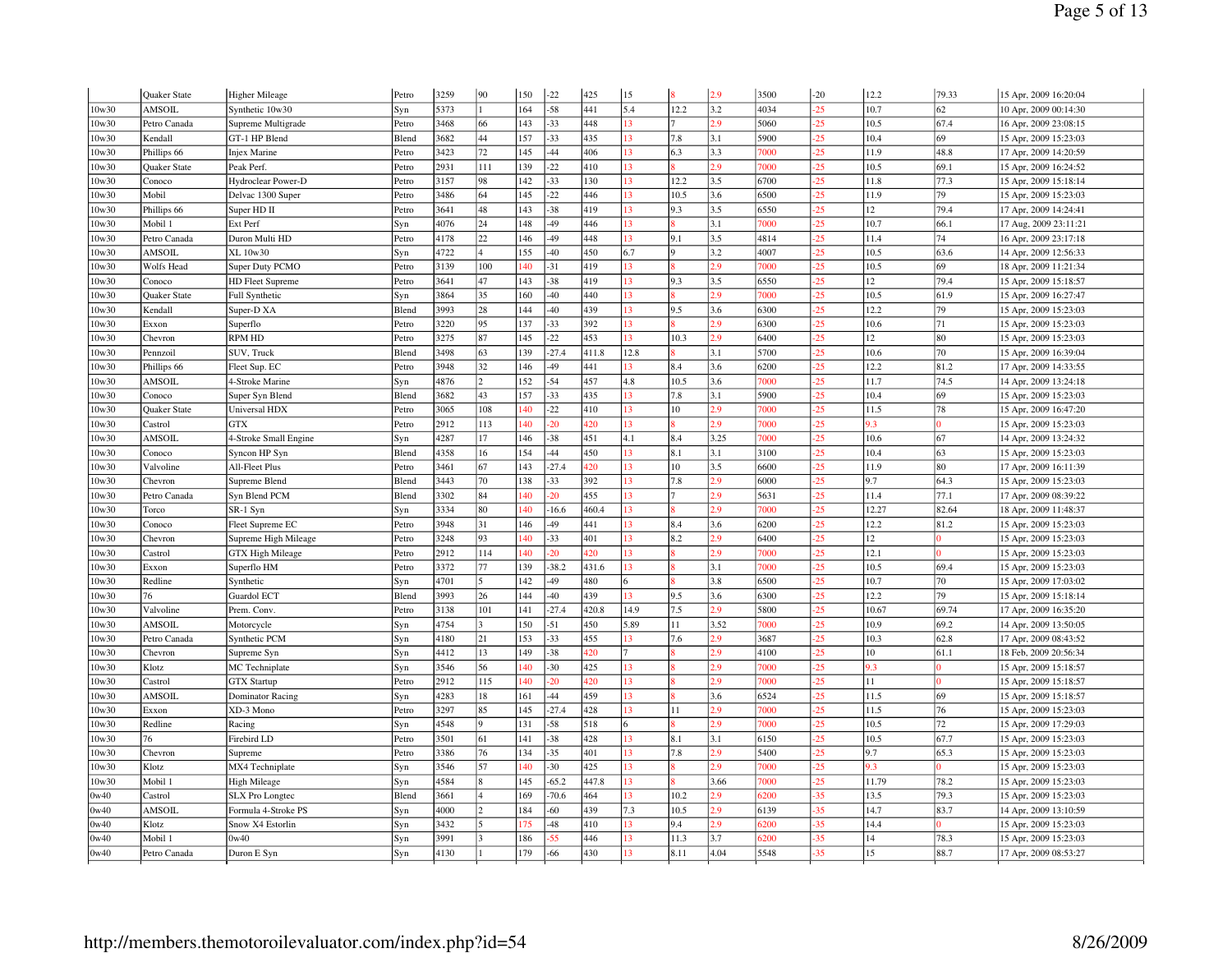|       | Castrol          | PowerRS R4 4T        | Syn   | 3538 | 24 | 165 | $-40$   | 440   | 13              |      | 2.9  | 6600 | $-30$ | 13    |       | 15 Apr, 2009 15:26:27 |
|-------|------------------|----------------------|-------|------|----|-----|---------|-------|-----------------|------|------|------|-------|-------|-------|-----------------------|
| 5w40  | Mobil 1          | Turbo Diesel         | Syn   | 3980 | 11 | 155 | $-40$   | 455   | 13              | 10.7 | 3.9  | 6600 | $-30$ | 14.9  | 100.4 | 15 Apr, 2009 15:26:27 |
| 5w40  | Castrol          | R4 Superbike         | Petro | 3435 | 26 | 165 | $-40$   | 440   | 13              |      | 2.9  | 5150 | $-30$ | 13    |       | 15 Apr, 2009 15:23:03 |
| 5w40  | 76               | Pure Syn             | Syn   | 4253 |    | 175 | $-51$   | 450   | 13              | 10.1 | 3.8  | 6100 | $-30$ | 14.3  | 84.5  | 15 Apr, 2009 15:23:03 |
| 5w40  | Havoline         | Synthetic            | Blend | 3817 | 17 | 170 | $-43.6$ | 440   | 10              |      | 2.9  | 5000 | $-30$ | 13.9  | 87    | 19 Feb, 2009 17:07:01 |
| 5w40  | Shell            | Helix Ultra          | Syn   | 3631 | 22 | 187 | $-43.6$ | 402.8 | 13              |      | 2.9  | 5600 | 30    | 13.8  | 76.3  | 17 Apr, 2009 09:10:34 |
| 5w40  | Valvoline        | Prem Blue Extreme    | Syn   | 3973 | 12 | 170 | $-38.2$ | 440   | 13              | 10   | 3.8  | 6300 | $-30$ | 14.5  | 88.6  | 18 Apr, 2009 10:36:38 |
| 5w40  | Castrol          | Syntec               | Syn   | 3538 | 23 | 165 | $-40$   | 440   | 13              |      | 2.9  | 6600 | $-30$ | 14    |       | 15 Apr, 2009 15:26:27 |
| 5w40  | Citgo            | Citgard Syndurance   | Syn   | 3730 | 19 | 174 | $-33$   | 446   | 13              | 10   | 2.9  | 5800 | 30    | 15.7  | 174   | 15 Apr, 2009 15:26:27 |
| 5w40  | Kendall          | GT-1 Full Syn        | Syn   | 4261 |    | 175 | $-51$   | 450   | 13              | 10.1 | 3.8  | 6050 | $-30$ | 14.3  | 84.5  | 15 Apr, 2009 15:26:27 |
| 5w40  | Shell            | Rotella T Syn        | Syn   | 3814 | 18 | 176 | $-40$   | 431.6 | 13              | 11.5 | 2.9  | 6400 | $-30$ | 15    | 90    | 17 Apr, 2009 09:28:22 |
| 5w40  | Valvoline        | Synpower             | Syn   | 3709 | 20 | 170 | $-38.2$ | 446   | 10              |      | 2.9  | 6000 | $-30$ | 14.5  | 89    | 18 Apr, 2009 10:51:10 |
| 5w40  | Valvoline        | Synpower HST         | Syn   | 4007 |    | 178 | $-43.6$ | 446   | 10              | 10   | 2.9  | 6000 | $-30$ | 14.5  | 85    | 18 Apr, 2009 10:52:15 |
| 5w40  | Maxima           | Maxum4 Ultra         | Syn   | 3694 | 21 | 171 | $-50$   | 424   | 13              |      | 29   | 5600 | $-30$ | 12.66 | 74.5  | 15 Apr, 2009 15:26:27 |
| 5w40  | Mobil            | Delvac 1             | Syn   | 3846 | 14 | 151 | $-49$   | 438.8 | 13              | 12   | 2.9  | 6600 | $-30$ | 14.8  | 102   | 15 Apr, 2009 15:26:27 |
| 5w40  | Chevron          | Delo 400 Syn         | Syn   | 4028 |    | 172 | $-45$   | 449   | 13              | 12.5 | 2.9  | 6000 | $-30$ | 15.6  | 96.6  | 15 Apr, 2009 15:26:27 |
| 5w40  | Mobil            | Delvac 1 ESP         | Syn   | 3917 | 13 | 156 | $-54.4$ | 480.2 | 13              | 10.1 | 2.9  | 5600 | 30    | 14.7  | 98    | 15 Apr, 2009 15:26:27 |
| 5w40  | Mobil            | Delvac 1 SHC         | Syn   | 4434 |    | 172 | $-65.2$ | 438.8 | 13              | 16   | 2.9  | 5600 | $-30$ | 14.5  | 93    | 15 Apr, 2009 15:26:27 |
| 5w40  | AMSOIL           | European             | Syn   | 4331 |    | 177 | $-44$   | 446   | 8.7             |      | 3.7  | 5121 | $-30$ | 13.7  | 79.7  | 14 Apr, 2009 13:13:16 |
| 5w40  | Petro Canada     | Duron Syn HD         | Syn   | 4425 |    | 173 | $-54$   | 426   | 13              | 10.8 | 4.3  | 6187 | $-30$ | 15.5  | 95.4  | 16 Apr, 2009 23:25:03 |
| 5w40  | AMSOIL           | Premium CJ-4         | Syn   | 4473 |    | 175 | $-51$   | 450   | 9.7             | 10.4 |      | 6075 | $-30$ | 14.6  | 87.1  | 14 Apr, 2009 13:26:54 |
| 5w40  | Redline          | Synthetic            | Syn   | 4761 |    | 170 | $-49$   | 480   | 6               |      | 4.6  | 5500 | $-30$ | 15.1  | 94    | 15 Apr, 2009 17:00:44 |
| 5w40  | Torco            | SR-5 Syn Racing      | Syn   | 3487 | 25 | 165 | $-40$   | 411.8 | 13              |      | 2.9  | 6600 | $-30$ | 14.47 | 85.47 | 18 Apr, 2009 11:52:03 |
| 5w40  | Chevron          | Supreme Syn          | Syn   | 4004 | 10 | 170 | $-43.6$ | 440   | 10              |      | 2.9  | 5000 | $-30$ | 13.9  | 87    | 18 Feb, 2009 20:58:55 |
| 5w40  | Mobil 1          | ESP 5w40             | Syn   | 3822 | 16 | 167 | 38.2    | 456.8 | 13              |      | 3.8  | 5600 | $-30$ | 13.35 | 81.1  | 15 Apr, 2009 15:23:03 |
| 5w40  | Mobil 1          | Formula M 5w40       | Syn   | 3831 | 15 | 167 | 38.2    | 456.8 | 13              |      | 3.83 | 6600 | $-30$ | 13.39 | 81.1  | 15 Apr, 2009 15:26:27 |
| 10w40 | Castrol          | <b>MTX</b>           | Petro | 3638 | 36 | 157 | $-38$   | 415   | 13              |      | 2.9  | 7000 | $-25$ | 15.5  | 104   | 15 Apr, 2009 15:26:27 |
| 10w40 | Mobil 1          | High Mileage         | Syn   | 4516 |    | 156 | $-38.2$ | 464   | 13              |      | 4.06 | 7000 | $-25$ | 14.71 | 98.16 | 15 Apr, 2009 15:26:27 |
| 10w40 | Mobil 1          | MC Racing 4T         | Syn   | 5266 |    | 164 | $-65$   | 487   | 13              |      | 2.9  | 2900 | $-20$ | 13.8  | 86    | 15 Apr, 2009 15:26:27 |
| 10w40 | Klotz            | Racing Techniplate   | Syn   | 3840 | 23 | 50  | $-30$   | 415   | 13              |      | 2.9  | 7000 | $-25$ | 12.5  |       | 15 Apr, 2009 15:26:27 |
| 10w40 | Castrol          | PowerRS GPS 4T       | Blend | 3484 | 46 | 50  | $-25$   | 415   | 13              |      | 2.9  | 7000 | $-25$ | 13.5  |       | 15 Apr, 2009 15:30:14 |
| 10w40 | Havoline         | Motor Oil            | Petro | 3257 | 68 | 146 | $-22$   | 401   | 13              |      | 2.9  | 6400 | $-25$ | 14    | 109.7 | 15 Apr, 2009 15:30:14 |
| 10w40 | Torco            | TR-1 Prem Racing     | Petro | 3100 | 75 | 50  | $-14.8$ | 444.2 | 13              |      | 2.9  | 7000 | $-25$ | 16    | 111   | 18 Apr, 2009 11:58:47 |
| 10w40 | Valvoline        | Durablend            | Blend | 3699 | 33 | 155 | $-27.4$ | 428   | 13 <sup>°</sup> |      | 2.9  | 6200 | $-25$ | 14.02 | 93.04 | 17 Apr, 2009 16:50:33 |
| 10w40 | Pennzoil         | High Mileage         | Petro | 3624 | 38 | 148 | $-22$   | 384.8 | 13.4            |      | 4.1  | 6150 | $-25$ | 15.5  | 110.6 | 14 Apr, 2009 20:22:55 |
| 10w40 | Royal Purple     | Multi-Grade          | Syn   | 3686 | 34 | 149 | 25      | 400   | 13              |      | 2.9  | 7000 | $-25$ | 13.8  | 94    | 15 Apr, 2009 17:41:43 |
| 10w40 | Shell            | High Mileage         | Petro | 3257 | 70 | 152 | $-22$   | 430   | 13              |      | 2.9  | 7000 | $-25$ | 15.5  | 108.4 | 17 Apr, 2009 09:03:47 |
| 10w40 | Havoline         | <b>High Mileage</b>  | Petro | 3289 | 66 | 50  | $-22$   | 401   | 13              | 8.2  | 2.9  | 6400 | $-25$ | 15.8  |       | 15 Apr, 2009 15:26:27 |
| 10w40 | Mobil            | Mobil Clean 5000     | Petro | 3545 | 39 | 147 | $-33$   | 392   | 13              |      | 2.9  | 6140 | $-25$ | 14.55 | 102.1 | 15 Apr, 2009 15:30:14 |
| 10w40 | Royal Purple     | Max-Cycle            | Syn   | 3879 | 17 | 155 | 25      | 415   | 13              | 10   | 2.9  | 7000 | $-25$ | 13.7  | 90    | 15 Apr, 2009 17:46:13 |
| 10w40 | Shell            | Formula Shell        | Petro | 3113 | 74 | 147 | $-17$   | 430   | 13              |      | 2.9  | 7000 | $-25$ | 14    | 96.95 | 17 Apr, 2009 09:07:04 |
| 10w40 | Valvoline        | MaxLife              | Petro | 3314 | 59 | 158 | $-38.2$ | 220   | 14.9            |      | 2.9  | 6200 | $-25$ | 15.3  | 102   | 18 Apr, 2009 10:08:49 |
| 10w40 | Pennzoil         | Motorcycle           | Petro | 3721 | 30 | 159 | $-27$   | 415   | 13              |      | 3.69 | 6300 | $-25$ | 15.9  | 107   | 14 Apr, 2009 23:13:33 |
| 10w40 | Castrol          | Small Engine         | Petro | 3353 | 56 | 135 | $-29$   | 433   | 13              |      | 2.9  | 7000 | $-25$ | 14    | 86.6  | 15 Apr, 2009 15:26:27 |
| 10w40 | Pennzoil         | Motorcycle           | Petro | 3721 | 31 | 159 | $-27$   | 415   | 13              |      | 3.69 | 6300 | $-25$ | 15.9  | 107   | 14 Apr, 2009 23:15:56 |
| 10w40 | 76               | Super                | Petro | 3935 | 15 | 50  | $-33$   | 441   | 13              | 7.8  | 3.8  | 6000 | $-25$ | 15.4  | 106   | 15 Apr, 2009 15:26:27 |
| 10w40 | Mobil            | Mobil Clean HM       | Petro | 3756 | 26 | 148 | $-38$   | 440   | 13              |      | 2.9  | 6179 | $-25$ | 14.7  | 103   | 15 Apr, 2009 15:26:27 |
| 10w40 | Lucas            | Semi-Synthetic 10w40 | Blend | 3510 | 41 | 170 | 25      | 380   | 13              |      | 2.9  | 7000 | $-25$ | 15    | 97    | 15 Apr, 2009 15:26:27 |
| 10w40 | TropArtic        | Racing Blend         | Blend | 4131 | 11 | 50  | $-33$   | 441   | 13              | 7.8  | 3.9  | 6200 | $-25$ | 15    | 103   | 18 Apr, 2009 12:17:16 |
| 10w40 | Mobil            | Mobil Clean          | Petro | 3406 | 52 | 147 | $-27$   | 392   | 13              |      | 2.9  | 6100 | $-25$ | 14    | 97    | 15 Apr, 2009 15:26:27 |
| 10w40 | Castrol          | Syntec               | Syn   | 3719 | 32 | 50  | 25      | 415   | 13              |      | 2.9  | 7000 | $-25$ | 13.2  |       | 15 Apr, 2009 15:30:14 |
| 10w40 | Maxima           | Maxum4 Extra         | Syn   | 3844 | 22 | 144 | $-30$   | 432   | 13              |      | 2.9  | 7000 | 25    | 12.5  | 82.2  | 15 Apr, 2009 15:30:14 |
| 10w40 | Mystik           | JT-8 Blend           | Blend | 3909 | 16 | 155 | $-27$   | 442   | 14              | 11   | 2.9  | 6000 | $-25$ | 15    | 102   | 18 Apr, 2009 12:27:02 |
| 10w40 | <b>Brad Penn</b> | V2 4-Stroke          | Petro | 4088 | 12 | 162 | $-35$   | 425   | 13              | 7.5  | 4.39 | 6600 | $-25$ | 13.5  | 85.5  | 15 Apr, 2009 15:26:27 |
|       |                  |                      |       |      |    |     |         |       |                 |      |      |      |       |       |       |                       |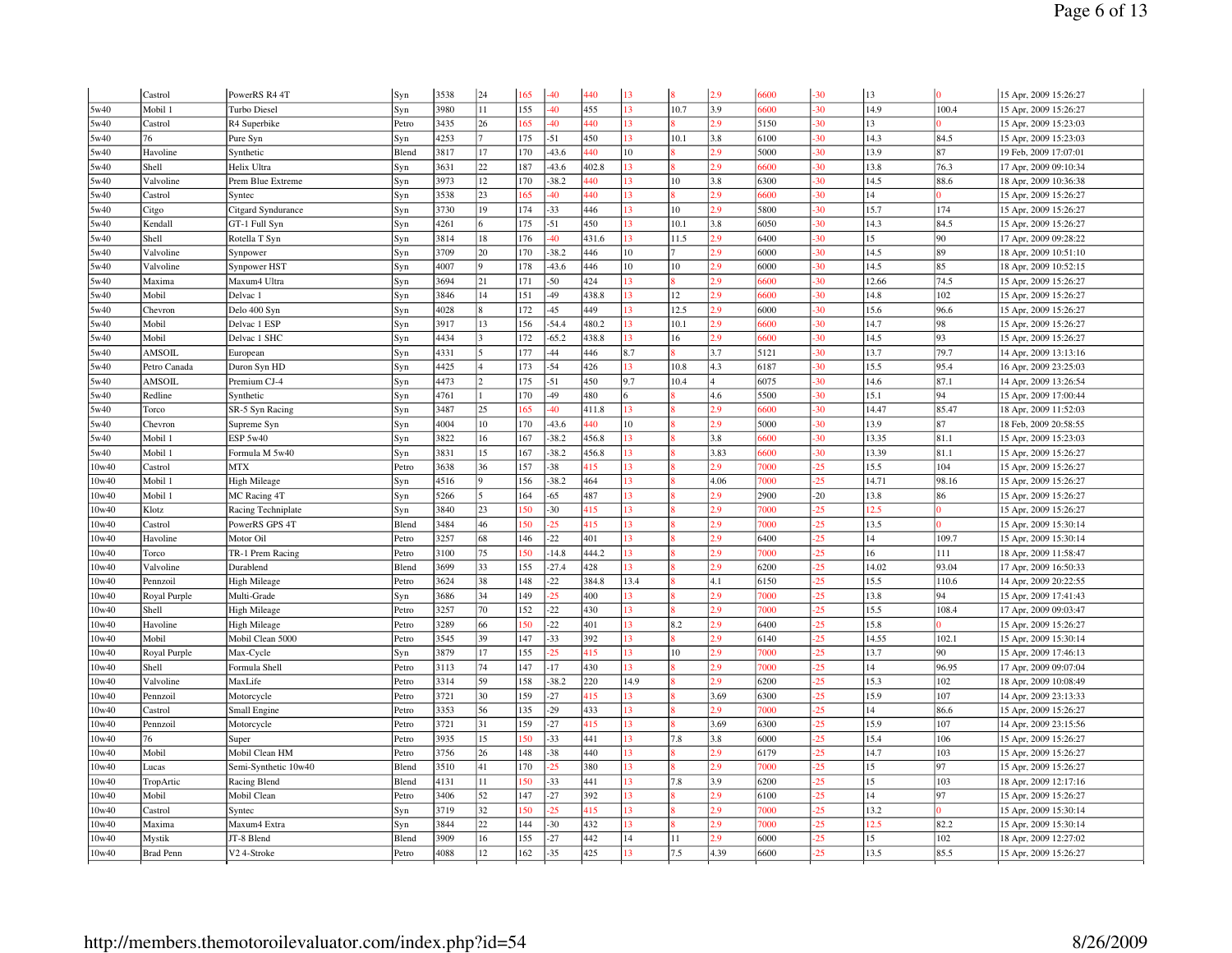|                | Maxima              | Maxum4 Blend            | Blend | 3491         | 43             | 143        | $-25$          | 436          | 13        |      | 2.9        | 7000         | $-25$          | 15.17         | 111.2          | 15 Apr, 2009 15:30:14 |
|----------------|---------------------|-------------------------|-------|--------------|----------------|------------|----------------|--------------|-----------|------|------------|--------------|----------------|---------------|----------------|-----------------------|
| 10w40          | Pennzoil            | High Mileage            | Petro | 3533         | 40             | 149        | $-22$          | 415          | 13        |      | 3.93       | 7000         | $-25$          | 15.5          | 109.4          | 15 Apr, 2009 14:56:21 |
| 10w40          | Castrol             | Syntec Blend            | Blend | 3484         | 45             | 50         | $-25$          | 415          | 13        |      | 2.9        | 7000         | $-25$          | 15.9          | $\Omega$       | 15 Apr, 2009 15:26:27 |
| 10w40          | Citgo               | Supergard Ultralife     | Syn   | 3845         | 21             | 153        | $-25$          | 442          | 13        |      | 2.9        | 6555         | $-25$          | 15.8          | 110.2          | 15 Apr, 2009 15:26:27 |
| 10w40          | Maxima              | Maxum4 Premium          | Petro | 3346         | 57             | 184        | $-20$          | 425          | 13        |      | 2.9        | 7000         | $-25$          | 14.88         | 85.44          | 15 Apr, 2009 15:26:27 |
| 10w40          | Kendall             | GT-1 HM Syn Blend       | Blend | 4162         | 10             | 155        | $-29$          | 435          | 13        | 7.8  | 4.3        | 6250         | .25            | 15.5          | 104            | 15 Apr, 2009 15:26:27 |
| 10w40          | Mobil               | Drive Clean             | Petro | 3406         | 51             | 147        | $-27$          | 392          | 13        |      | 2.9        | 6100         | $-25$          | 14            | 97             | 15 Apr, 2009 15:26:27 |
| 10w40          | Pennzoil            | Multi-Grade             | Petro | 3746         | 28             | 153        | $-33$          | 415          | 13        |      | 3.7        | 7000         | $-25$          | 13.5          | 88             | 15 Apr, 2009 15:02:37 |
| 10w40          | Shell               | Rotella T SB            | Blend | 3771         | 25             | 50         | $-30$          | 405          | 13        | 9.5  | 2.9        | 6400         | $-25$          | 13.5          |                | 17 Apr, 2009 09:29:37 |
| 10w40          | Kendall             | GT-1 HP                 | Petro | 3739         | 29             | 150        | $-27$          | 441          | 13        | 7.8  | 3.9        | 6600         | $-25$          | 15.3          | 108            | 15 Apr, 2009 15:26:27 |
| 10w40          | Citgo               | Supergard               | Petro | 3681         | 35             | 148        | 25             | 432          | 13        |      | 3.6        | 5900         | $-25$          | 13.9          | 96             | 15 Apr, 2009 15:26:27 |
| 10w40          | Castrol             | Act>Evo X-tra Offroad   | Blend | 3484         | 44             | 50         | 25             | 415          | 13        |      | 2.9        | 7000         | $-25$          | 14            | $\Omega$       | 15 Apr, 2009 15:26:27 |
| 10w40          | Maxima              | <b>ATV Premium 4T</b>   | Petro | 3139         | 73             | 139        | $-20$          | 425          | 13        |      | 2.9        | 7000         | $-25$          | 14.92         | 111.6          | 15 Apr, 2009 15:26:27 |
| 10w40          | Petro Canada        | Maximum Multigrade      | Petro | 3215         | 72             | 147        | $-17$          | 448          | 13        |      | 2.9        | 6000         | $-25$          | 14.5          | 101            | 16 Apr, 2009 23:05:28 |
| 10w40          | Castrol             | Act>Evo X-tra 4T        | Blend | 3484         | 47             | <b>50</b>  | 25             | 415          | 13        |      | 2.9        | 7000         | $-25$          | 14            | 10             | 15 Apr, 2009 15:30:14 |
| 10w40          | Maxima              | PWC Marine 4T           | Petro | 3346         | 58             | 184        | $-20$          | 425          | 13        |      | 2.9        | 7000         | $-25$          | 14.88         | 85.44          | 15 Apr, 2009 15:30:14 |
| 0w40           | Petro Canada        | Supreme Multigrade      | Petro | 3405         | 54             | 148        | $-22$          | 433          | 13        |      | 2.9        | 5320         | $-25$          | 14.1          | 97.2           | 16 Apr, 2009 23:08:58 |
| 10w40          | <b>Quaker State</b> | Peak Perf.              | Petro | 3238         | 71             | 148        | $-22$          | 430          | 13        |      | 2.9        | 7000         | $-25$          | 14.4          | 99.9           | 15 Apr, 2009 16:24:22 |
| 10w40          | Castrol             | Go! ATV                 | Petro | 3292         | 60             | 150        | $-25$          | 415          | 13        |      | 2.9        | 7000         | $-25$          | 16.1          | Ю              | 15 Apr, 2009 15:26:27 |
| 0w40           | AMSOIL              | XL 10w40                | Syn   | 5024         | 6              | 160        | $-36$          | 453          | 5.7       |      | 4.3        | 6036         | $-25$          | 15.7          | 104.4          | 14 Apr, 2009 13:07:25 |
| 10w40          | Wolfs Head          | Super Duty PCMO         | Petro | 3291         | 64             | 145        | $-25.6$        | 419          | 13        |      | 2.9        | 7000         | $-25$          | 13.5          | 97             | 18 Apr, 2009 11:26:33 |
| 10w40          | Castrol             | <b>GPS</b>              | Petro | 3282         | 67             | 150        | $-25$          | 410          | 13        |      | 2.9        | 7000         | $-25$          | 15.3          | lo             | 15 Apr, 2009 15:26:27 |
| 10w40          | Conoco              | Super                   | Petro | 3938         | 13             | 150        | $-33$          | 441          | 13        | 7.8  | 3.9        | 6200         | $-25$          | 15            | 103            | 15 Apr, 2009 15:26:27 |
| 10w40          | Castrol             | Grand Prix MC           | Petro | 3384         | 55             | 50         | 25             | 464          | 13        |      | 2.9        | 7000         | $-25$          | 15.9          | $\overline{0}$ | 15 Apr, 2009 15:26:27 |
| 10w40          | Exxon               | Superflo                | Petro | 3454         | 48             | 147        | $-27$          | 439          | 13        |      | 2.9        | 6400         | .25            | 14.1          | 94             | 15 Apr, 2009 15:26:27 |
| 10w40          | AMSOIL              | Motorcycle              | Syn   | 5394         |                | 152        | $-51$          | 453          | 6.44      | 11   | 4.52       | 7000         | $-25$          | 13.9          | 93.36          | 14 Apr, 2009 13:15:49 |
| 10w40          | Valvoline           | 4-Stroke MC             | Petro | 3418         | 50             | 155        | $-27.4$        | 420.8        | 14.9      |      | 2.9        | 6200         | $-25$          | 15.2          | 104.1          | 17 Apr, 2009 16:06:52 |
| 0w40           | AMSOIL              | 4-Stroke Marine         | Syn   | 5364         |                | 154        | $-51$          | 453          | 6.4       | 10.5 | 4.5        | 7000         | .25            | 14.1          | 93.8           | 14 Apr, 2009 13:24:18 |
| 10w40          | Petro Canada        | Duron XL Blend          | Blend | 4949         | $\overline{1}$ | 156        | $-54$          | 448          | 13        | 10.3 | 4.3        | 6385         | $-25$          | 15.7          | 106.9          | 17 Apr, 2009 08:35:10 |
| 0w40           | Castrol             | <b>GTX</b>              | Petro | 3292         | 62             | 50         | 25             | 415          | 13        |      | 2.9        | 7000         | $-25$          | 12.5          | $\Omega$       | 15 Apr, 2009 15:30:14 |
| 10w40          | Klotz               | American V-Twin         | Syn   | 3849         | 20             | 150        | $-30$          | 420          | 13        |      | 2.9        | 7000         | $-25$          | 12.5          | $\Omega$       | 15 Apr, 2009 15:30:14 |
| 10w40          | 76                  | 4T MC                   | Petro | 3825         | 24             | 150        | $-33$          | 441          | 13        | 7.8  | 3.8        | 6800         | $-25$          | 15.8          | 109            | 15 Apr, 2009 15:30:14 |
| 10w40          | Petro Canada        | Syn Blend PCM           | Blend | 3751         | 27             | 155        | 25             | 466          | 13        |      | 2.9        | 5415         | .25            | 15            | 101.4          | 17 Apr, 2009 08:39:55 |
| 10w40          | Torco               | SR-1 Syn                | Syn   | 3491         | 42             | 150        | $-13$          | 447.8        | 13        |      | 2.9        | 7000         | $-25$          | 14.37         | 96.7           | 18 Apr, 2009 11:49:09 |
| 10w40          | Chevron             | Supreme High Mileage    | Petro | 3289         | 65             | 150        | $-22$          | 401          | 13        | 8.2  | 2.9        | 6400         | $-25$          | 15.8          |                | 15 Apr, 2009 15:30:14 |
| 0w40           | <b>AMSOIL</b>       | 4-Stroke Scooter        | Syn   | 4742         |                | 162        | $-36$          | 450          | 5.4       | 7.4  | 4.12       | 7000         | $-25$          | 14.7          | 94.3           | 14 Apr, 2009 13:31:08 |
| 10w40          | Castrol             | <b>GTX High Mileage</b> | Petro | 3292         | 61             | 50         | 25             | 415          | 13        |      | 2.9        | 7000         | $-25$          | 16            | lo.            | 15 Apr, 2009 15:26:27 |
| 10w40          | Exxon               | Superflo HM             | Petro | 3635         | 37             | 150        | $-27.4$        | 435.2        | 13        |      | 3.7        | 7000         | $-25$          | 14.4          | 99             | 15 Apr, 2009 15:26:27 |
| 10w40          | Redline             | Synthetic               | Syn   | 5383         | $\overline{2}$ | 164        | -49            | 478          |           |      | 4.7        | 6500         | $-25$          | 14.6          | 93             | 15 Apr, 2009 17:02:36 |
| 10w40          | Klotz               | Skicraft X4             | Syn   | 3937         | 14             | 50         | $-33$          | 410          | 13        | 8.5  | 2.9        | 7000         | $-25$          | 12.5          | $\Omega$       | 15 Apr, 2009 15:30:14 |
| 10w40          | Valvoline           | Prem. Conv.             | Petro | 3406         | 53             | 151        | $-27.4$        | 428          | 14.9      | 7.5  | 2.9        | 6000         | $-25$          | 14            | 95.41          | 17 Apr, 2009 16:39:00 |
| 10w40          | Petro Canada        | Duron-E Syn             | Syn   | 5274         | $\overline{4}$ | 160        | $-54$          | 455          | 13        | 10.3 | 4.3        | 5957         | $-25$          | 15.1          | 99             | 17 Apr, 2009 08:47:30 |
| 10w40          | Klotz               | MC Techniplate          | Syn   | 3859         | 19             | 50         | $-30$          | 425          | 13        |      | 2.9        | 7000         | $-25$          | 12.5          | $\Omega$       | 15 Apr, 2009 15:26:27 |
| 10w40          | Castrol             | <b>GTX Startup</b>      | Petro | 3292         | 63             | 150        | 25             | 415          | 13        |      | 2.9        | 7000         | $-25$          | 15.9          | $\Omega$       | 15 Apr, 2009 15:26:27 |
| 10w40          | Klotz               | MX4 Techniplate         | Syn   | 3859         | 18             | 150        | $-30$          | 425          | 13        |      | 2.9        | 7000         | $-25$          | 12.5          | lo.            | 15 Apr, 2009 15:26:27 |
| 10w40          | Valvoline           | ATV 4-Stroke            | Petro | 3427         | 49             | 150        | $-27.4$        | 420          | 13        |      | 2.9        | 6000         | $-25$          | 15            | 105.6          | 17 Apr, 2009 16:45:23 |
| 10w40          | Chevron             | Supreme                 | Petro | 3257         | 69             | 146        | $-22$          | 401          | 13        |      | 2.9        | 6400         | $-25$          | 14            | 109.7          | 15 Apr, 2009 15:26:27 |
| 15w40          | 76                  | Guardol QLT             | Petro | 3548         | 24             | 139        | $-33$          | 437          | 13        | 12.2 | 4.4        | 6500         | $-20$          | 15.3          | 116            | 13 Feb, 2009 18:59:30 |
| 15w40          | Chevron             | Ursa Super Plus EC      | Petro | 2903         | 73             | 138        | $-25$          | 410          | 13        |      | 3.7        | 6400         | $-20$          | 15.4          | 117            | 18 Feb, 2009 21:44:49 |
| 15w40          | Valvoline           | Durablend               | Blend | 3342<br>3227 | 33<br>47       | 141        | $-16.6$        | 438.8<br>435 | 19.<br>13 |      | 3.7<br>3.7 | 5700<br>7000 | $-20$<br>$-20$ | 14.04<br>14.9 | 105.58         | 17 Apr, 2009 16:51:33 |
| 15w40          | Royal Purple        | Multi-Grade             | Syn   |              | 44             | 140        | 20             |              | 13        | 11   |            | 6400         | $-20$          |               | 110.1          | 15 Apr, 2009 17:43:00 |
| 15w40<br>15w40 | Pennzoil            | Long-Life HD            | Petro | 3253<br>3738 | 16             | 136<br>139 | $-27$<br>$-33$ | 400<br>446   | 13        | 10.8 | 4.3<br>4.3 | 5850         | $-20$          | 15.8<br>15.3  | 118<br>116     | 14 Apr, 2009 20:26:47 |
|                | TropArtic           | Diesel Motor Oil        | Blend | 3090         | 55             | 30         | $-24$          | 430          | 13        | 10   | 4.1        | 6500         | $-20$          |               | 129.3          | 18 Apr, 2009 12:06:01 |
| 15w40          | LE                  | 8800 Monolec Ultra      | Petro |              |                |            |                |              |           |      |            |              |                | 16.1          |                | 19 Feb, 2009 20:13:24 |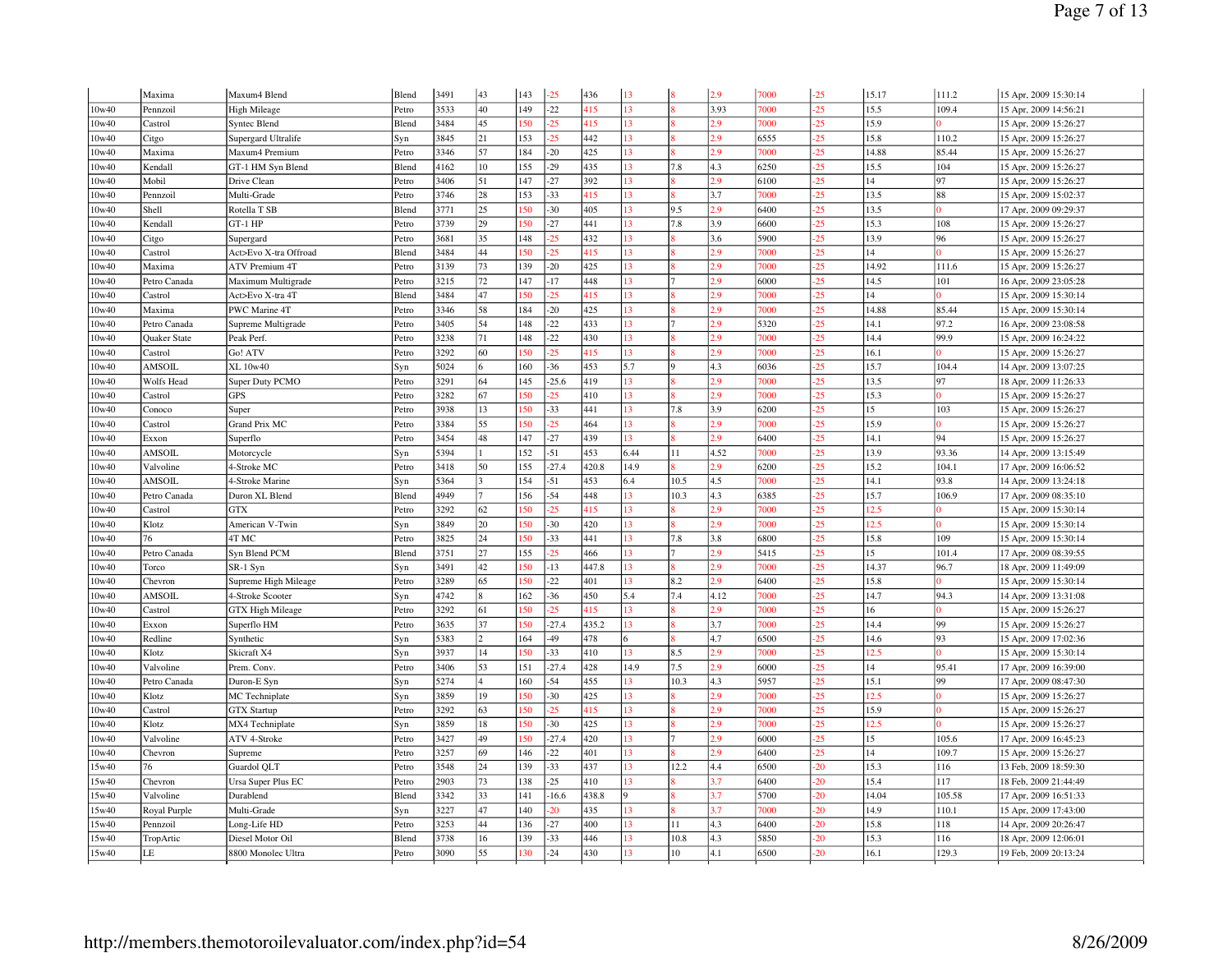|       | 76           | Royal Triton QLT          | Blend | 4350 | l5           | 144 | $-40$   | 445   | 13    | 13.7 | 4.5  | 4200 | $-20$ | 15.5  | 115   | 18 Feb. 2009 13:39:26 |
|-------|--------------|---------------------------|-------|------|--------------|-----|---------|-------|-------|------|------|------|-------|-------|-------|-----------------------|
| 15w40 | 76           | <b>Super Diesel</b>       | Blend | 3633 | 17           | 139 | $-33$   | 444   | 13    | 9.5  | 4.4  | 6200 | $-20$ | 15.3  | 115   | 18 Feb, 2009 13:40:56 |
| 15w40 | Citgo        | Citgard 500               | Petro | 3031 | 63           | 140 | $-11$   | 450   | 12    | 10   | 4.2  | 6200 | $-20$ | 15.7  | 119   | 18 Feb, 2009 21:54:09 |
| 15w40 | Valvoline    | Prem Blue GEO             | Petro | 2690 | 79           | 135 | $-22$   | 425   | 13    | 5.8  | 3.7  | 6600 | $-20$ | 15    | 115.3 | 18 Apr, 2009 10:29:28 |
| 15w40 | Pennzoil     | Marine                    | Petro | 3590 | 23           | 145 | $-38$   | 415   | 13    | 10   |      | 3500 | $-15$ | 14.6  | 105   | 14 Apr, 2009 23:21:43 |
| 15w40 | Valvoline    | Prem Blue Classic         | Petro | 3304 | 39           | 135 | $-22$   | 415   | 11.22 | 12   | 4.23 | 6600 | $-20$ | 15    | 112.9 | 18 Apr, 2009 10:32:58 |
| 15w40 | Citgo        | Citgard 600               | Petro | 3059 | 56           | 137 | $-17$   | 450   | 13    | 10   | 4.3  | 6540 | $-20$ | 15.5  | 119   | 18 Feb, 2009 21:59:27 |
| 15w40 | TropArtic    | Racing Blend              | Blend | 3738 | 15           | 139 | $-33$   | 446   | 13    | 10.8 | 4.3  | 5850 | $-20$ | 15.3  | 116   | 18 Apr, 2009 12:15:24 |
| 15w40 | Valvoline    | Prem Blue                 | Petro | 3129 | 52           | 134 | $-22$   | 415   | 12    | 10   | 4.2  | 6500 | $-20$ | 15.2  | 118   | 18 Apr, 2009 10:34:38 |
| 15w40 | Citgo        | Citgard 700               | Blend | 3298 | 40           | 138 | $-17$   | 440   | 13    | 10   | 4.3  | 6150 | $-20$ | 15.4  | 117   | 18 Feb, 2009 22:01:10 |
| 15w40 | Lucas        | 15/40 Magnum              | Petro | 2963 | 66           | 145 | $-15$   | 375   | 13    | 14   | 3.7  | 7000 | $-20$ | 16    | 130   | 09 Apr, 2009 15:06:57 |
| 15w40 | Shell        | Rimula Prem               | Petro | 3033 | 62           | 137 | $-27$   | 400   | 13    | 11   | 3.7  | 7000 | $-20$ | 15.8  | 118   | 17 Apr, 2009 09:15:20 |
| 15w40 | Citgo        | Citgard 600               | Petro | 3121 | 53           | 139 | $-17$   | 442   | 12.7  | 11   | 4.2  | 6470 | $-20$ | 15.4  | 116   | 18 Feb, 2009 22:03:04 |
| 15w40 | Shell        | Rimula Super              | Petro | 2976 | 65           | 139 | $-25$   | 400   | 13    | 10.6 | 3.7  | 7000 | $-20$ | 15.5  | 118   | 17 Apr, 2009 09:17:33 |
| 15w40 | Synergyn     | Magnum                    | Petro | 3027 | 64           | 138 | 20      | 440   | 13    | 12   | 3.7  | 7000 | $-20$ | 14.6  | 108   | 15 Apr, 2009 18:01:07 |
| 15w40 | Mystik       | JT-8 Blend                | Blend | 3280 | 41           | 139 | $-17$   | 457   | 12    | 11   | 3.7  | 6400 | $-20$ | 15.5  | 118   | 18 Apr, 2009 12:24:20 |
| 5w40  | Mobil        | Delvac 1300 Super 531     | Petro | 3330 | 38           | 133 | $-22$   | 446   | 13    | 12   | 4.3  | 6000 | $-20$ | 15.6  | 123   | 09 Apr, 2009 22:39:25 |
| 15w40 | Shell        | Rotella T                 | Petro | 3239 | 45           | 135 | $-40$   | 400   | 13    | 10.1 | 3.7  | 7000 | $-20$ | 15.5  | 120   | 17 Apr, 2009 09:19:27 |
| 15w40 | Schaeffer    | Moly Bond X-200           | Petro | 4089 | 10           | 140 | $-41$   | 442   | 13.37 | 12   | 4.08 | 2791 | $-20$ | 14.5  | 109   | 16 Apr, 2009 17:53:27 |
| 15w40 | 76           | T5X HD                    | Petro | 3354 | 32           | 137 | $-33$   | 455   | 13    | 9.5  | 4.1  | 6300 | $-20$ | 15.2  | 115   | 18 Feb, 2009 14:00:46 |
| 15w40 | Shell        | Rotella T w/ ASC          | Petro | 3237 | 46           | 141 | $-33$   | 415   | 13    | 11.5 | 3.7  | 7000 | $-20$ | 15.7  | 118   | 17 Apr, 2009 09:21:55 |
| 15w40 | Schaeffer    | Sup.7000 Syn Plus         | Blend | 4101 | <sub>Q</sub> | 154 | $-38$   | 440   | 9.5   | 10   | 4.3  | 5700 | $-20$ | 14    | 102   | 16 Apr, 2009 18:08:26 |
| 15w40 | 76           | Fleet Sup EC              | Petro | 3334 | 36           | 137 | $-36$   | 441   | 13    | 8.4  | 4.3  | 6600 | $-20$ | 15.3  | 117   | 18 Feb, 2009 14:04:15 |
| 15w40 | Mobil        | Delvac Elite              | Blend | 3474 | 27           | 140 | $-32.8$ | 465.8 | 13    | 10.7 | 3.7  | 7000 | $-20$ | 15.2  | 111   | 09 Apr, 2009 23:05:23 |
| 15w40 | Kendall      | GT-1 Diesel               | Blend | 3633 | 19           | 139 | $-33$   | 444   | 13    | 9.5  | 4.4  | 6200 | $-20$ | 15.3  | 115   | 19 Feb, 2009 17:35:52 |
| 15w40 | Mystik       | JT-8 EMT                  | Blend | 3254 | 43           | 137 | $-17$   | 415   | 13    | 10   | 4.3  | 6100 | $-20$ | 15.3  | 117   | 18 Apr, 2009 12:32:39 |
| 15w40 | Castrol      | <b>Syntec Blend Truck</b> | Blend | 2933 | 69           | 130 | $-20$   | 437   | 13    |      | 3.7  | 7000 | $-20$ | 14.8  | I٥    | 18 Feb, 2009 19:50:41 |
| 15w40 | Castrol      | <b>Tection HD</b>         | Petro | 3054 | 59           | 139 | $-20.2$ | 415   | 13    | 12   | 3.7  | 6500 | $-20$ | 14.9  | 111.7 | 18 Feb, 2009 19:55:24 |
| 15w40 | Pennzoil     | Syn Blend                 | Blend | 2698 | 78           | 135 | $-17$   | 415   | 17    |      | 4.1  | 7000 | $-20$ | 16    | 125.1 | 15 Apr, 2009 16:08:26 |
| 15w40 | Mystik       | Power Lube                | Petro | 2907 | 70           | 140 | $-11$   | 450   | 12    | 10   | 3.7  | 6200 | $-20$ | 15.7  | 119   | 18 Apr, 2009 12:37:14 |
| 15w40 | Castrol      | <b>Tection Extra</b>      | Petro | 3430 | 28           | 136 | $-43.6$ | 449.6 | 13    | 10   | 3.7  | 6800 | $-20$ | 14.89 | 114   | 18 Feb, 2009 20:00:30 |
| 15w40 | Chevron      | Delo 400 LE               | Petro | 2885 | 76           | 131 | $-22$   | 399   | 13    | 9.6  | 3.7  | 6400 | $-20$ | 15.7  | 125   | 18 Feb, 2009 20:05:52 |
| 15w40 | AMSOIL       | HD Blend                  | Blend | 4236 | 6            | 144 | $-32$   | 450   | 9.4   | 12.1 | 4.4  | 4677 | $-20$ | 15.6  | 114.9 | 10 Apr, 2009 00:08:59 |
| 15w40 | Conoco       | Guardol ECT               | Blend | 3633 | 21           | 139 | $-33$   | 444   | 13    | 9.5  | 4.4  | 6200 | $-20$ | 15.3  | 115   | 19 Feb, 2009 08:44:48 |
| 15w40 | Cenex        | SuperLube TMS             | Petro | 3423 | 29           | 142 | $-40$   | 415   | 13    | 10   | 3.7  | 6000 | $-20$ | 15.6  | 118.1 | 16 Aug, 2009 15:12:04 |
| 5w40  | Chevron      | Delo 400 Multi            | Petro | 3137 | 51           | 125 | $-23$   | 460   | 13    | 12.2 | 3.7  | 6500 | $-20$ | 15.1  | 125   | 18 Feb, 2009 20:08:27 |
| 15w40 | Texaco       | Ursa Super Plus EC        | Petro | 2903 | 71           | 138 | $-25$   | 410   | 13    |      | 3.7  | 6400 | $-20$ | 15.4  | 117   | 17 Apr, 2009 14:17:55 |
| 15w40 | Castrol      | Agri Powermax             | Petro | 3043 | 61           | 138 | $-20$   | 449   | 13    | 12   | 3.7  | 7000 | $-20$ | 14.62 | 108.8 | 18 Feb, 2009 16:37:46 |
| 15w40 | AMSOIL       | <b>HD Diesel Marine</b>   | Syn   | 4985 | $\mathbf{1}$ | 157 | $-44$   | 460   |       | 12.1 | 4.3  | 4386 | $-20$ | 14.2  | 93.2  | 14 Apr, 2009 12:46:38 |
| 15w40 | Petro Canada | Supreme Multigrade        | Petro | 2958 | 67           | 136 | $-16$   | 491   | 13    |      | 3.7  | 5090 | $-20$ | 14.6  | 110   | 16 Apr, 2009 23:09:39 |
| 15w40 | Kendall      | <b>SHP</b> Diesel         | Blend | 3938 | 11           | 143 | $-33$   | 442   | 13    | 13.7 | 4.4  | 6000 | $-20$ | 15.5  | 113   | 19 Feb, 2009 17:48:46 |
| 15w40 | Conoco       | Hydroclear Power-D        | Petro | 3487 | 26           | 136 | $-33$   | 439   | 13    | 12.2 | 4.3  | 6700 | $-20$ | 15.3  | 117   | 19 Feb, 2009 08:49:26 |
| 15w40 | Petro Canada | Duron Multi HD            | Petro | 3874 | 12           | 143 | $-44$   | 437   | 13    | 10.6 | 4.5  | 5327 | $-20$ | 15.4  | 112.8 | 16 Apr, 2009 23:14:07 |
| 15w40 | Conoco       | <b>HD Fleet Supreme</b>   | Petro | 3421 | 30           | 135 | $-38$   | 440   | 13    | 9.5  | 4.1  | 6300 | $-20$ | 15.2  | 115   | 19 Feb, 2009 08:52:09 |
| 15w40 | Mobil        | Delvac Delvac 1300 Super  | Petro | 3213 | 48           | 137 | $-22$   | 456.8 | 13    | 10.5 | 4.3  | 6500 | $-20$ | 15    | 114   | 09 Apr, 2009 18:14:52 |
| 15w40 | Phillips 66  | Super HD II               | Petro | 3421 | 31           | 135 | $-38$   | 440   | 13    | 9.5  | 4.2  | 6500 | $-20$ | 15    | 115   | 17 Apr, 2009 14:25:36 |
| 15w40 | Mobil        | Delvac Delvac MX          | Petro | 3274 | 42           | 138 | $-27.4$ | 442.4 | 13    | 10   | 4.3  | 6500 | $-20$ | 14.2  | 105   | 09 Apr, 2009 18:18:18 |
| 15w40 | Phillips 66  | Super HD 3000             | Blend | 3738 | 14           | 139 | $-33$   | 446   | 13    | 10.8 | 4.3  | 5850 | $-20$ | 15.3  | 116   | 17 Apr, 2009 14:27:26 |
| 15w40 | Kendall      | Super-D 3                 | Petro | 3497 | 25           | 138 | $-33$   | 439   | 13    | 12.2 | 4.3  | 6700 | $-20$ | 15.3  | 118   | 19 Feb, 2009 17:53:23 |
| 15w40 | Kendall      | Super-D XA                | Blend | 3633 | 18           | 139 | $-33$   | 444   | 13    | 9.5  | 4.4  | 6200 | $-20$ | 15.3  | 115   | 19 Feb, 2009 18:50:56 |
| 15w40 | Chevron      | <b>RPM HD</b>             | Petro | 3141 | 50           | 130 | $-25$   | 446   | 13    | 11.6 | 3.7  | 6500 | $-20$ | 15.5  | 125   | 18 Feb, 2009 20:18:58 |
| 5w40  | Phillips 66  | Fleet Sup. EC             | Petro | 3334 | 35           | 137 | $-36$   | 441   | 13    | 8.4  | 4.3  | 6600 | $-20$ | 15.3  | 117   | 17 Apr, 2009 14:33:00 |
| 15w40 | Pennzoil     | SUV, Truck                | Blend | 2955 | 68           | 139 | $-13$   | 415.4 | 13    |      | 4.1  | 6500 | $-20$ | 15.5  | 118   | 15 Apr, 2009 16:40:21 |
| 15w40 | Wolfs Head   | ED Syn Blend              | Blend | 3332 | 37           | 145 | $-31$   | 419   | 13    | 10   | 3.7  | 7000 | $-20$ | 15.8  | 115   | 18 Apr, 2009 11:42:44 |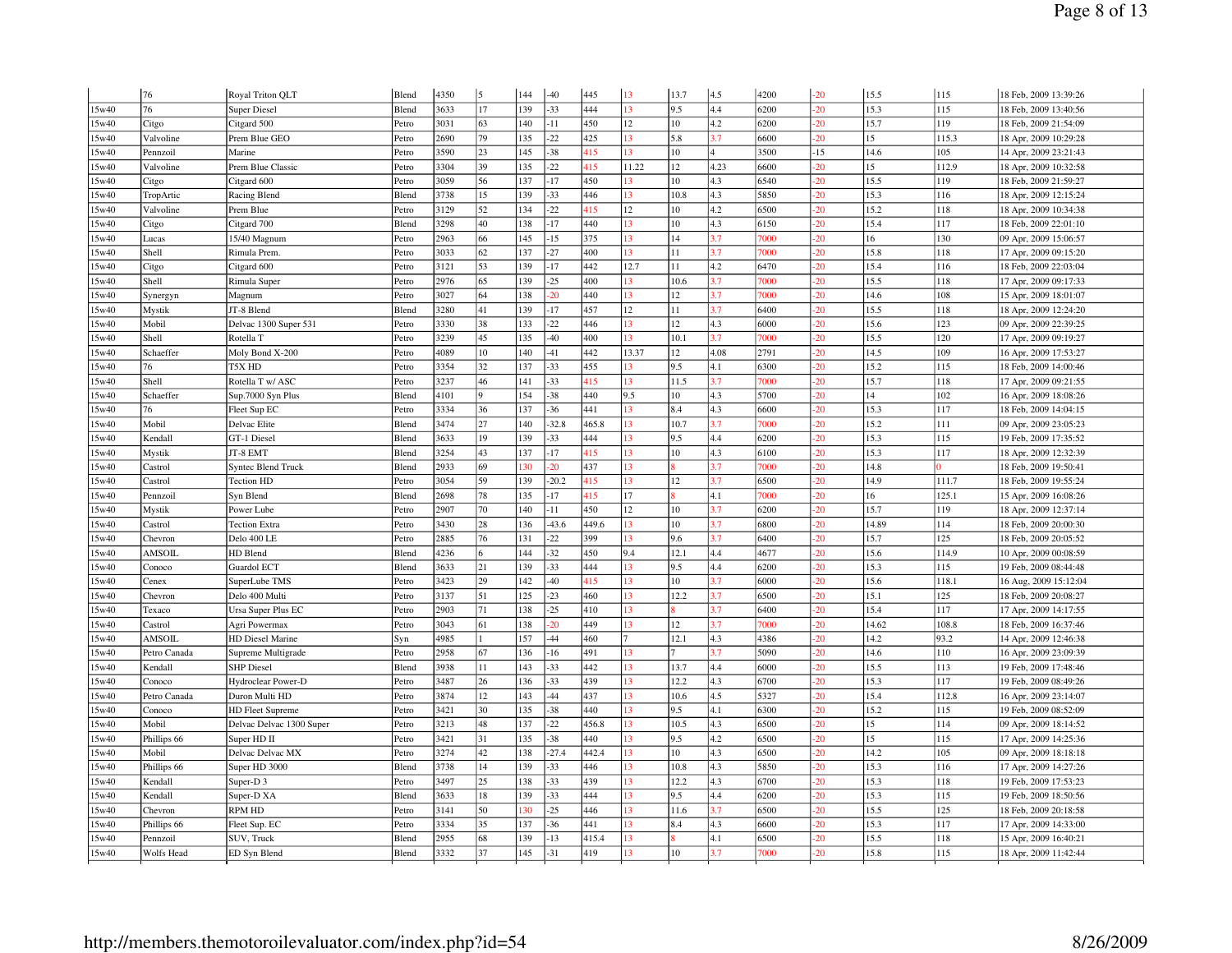|       | Quaker State  | Universal HDX      | Petro | 3051 | 60                       | 137 | $-27$   | 410   | 13           | 11   | 3.7  | 7000 | $-20$ | 15.8  | 118    | 15 Apr, 2009 16:45:51 |
|-------|---------------|--------------------|-------|------|--------------------------|-----|---------|-------|--------------|------|------|------|-------|-------|--------|-----------------------|
| 15w40 | Chevron       | <b>RPM LE</b>      | Petro | 2903 | 72                       | 138 | $-25$   | 410   | 13           |      | 3.7  | 6400 | $-20$ | 15.4  | 117    | 18 Feb, 2009 20:23:51 |
| 15w40 | Mobil         | Fleet              | Petro | 2891 | 74                       | 132 | $-22$   | 400   | 13           | 10   | 3.7  | 6600 | $-20$ | 15.4  | 124    | 09 Apr, 2009 18:35:04 |
| 15w40 | Valvoline     | All-Fleet Plus     | Petro | 3057 | 57                       | 135 | $-22$   | 415   | 13           | 10   | 4.2  | 6600 | $-20$ | 15.2  | 117    | 17 Apr, 2009 16:10:41 |
| 15w40 | Petro Canada  | Duron XL Blend     | Blend | 4194 | 7                        | 146 | $-44$   | 444   | 13           | 10.7 | 4.5  | 4677 | $-20$ | 15.3  | 109.6  | 17 Apr, 2009 08:36:25 |
| 15w40 | Mobil         | Fleet              | Petro | 2891 | 75                       | 132 | $-22$   | 400   | 13           | 10   | 3.7  | 6600 | $-20$ | 15.4  | 124    | 09 Apr, 2009 18:38:28 |
| 15w40 | Conoco        | Fleet Supreme EC   | Petro | 3334 | 34                       | 137 | $-36$   | 441   | 13           | 8.4  | 4.3  | 6600 | $-20$ | 15.3  | 117    | 19 Feb, 2009 16:42:18 |
| 15w40 | Castrol       | <b>GTX</b> Diesel  | Petro | 2731 | 77                       | 130 | 20      | 437   | 13           |      | 3.7  | 7000 | $-20$ | 14.8  |        | 18 Feb, 2009 17:09:42 |
| 15w40 | Redline       | Synthetic          | Syn   | 4764 | $\overline{2}$           | 155 | -49     | 486   | 6            |      | 4.7  | 6500 | $-20$ | 14.5  | 97     | 15 Apr, 2009 17:04:07 |
| 15w40 | 76            | Guardol ECT        | Blend | 3633 | 20                       | 139 | $-33$   | 444   | 13           | 9.5  | 4.4  | 6200 | $-20$ | 15.3  | 115    | 16 Feb, 2009 13:50:50 |
| 15w40 | 76            | Firebird HD        | Petro | 3168 | 49                       | 137 | $-24$   | 460   | 13           | 9.6  | 4.1  | 6400 | $-20$ | 15.2  | 115    | 13 Feb, 2009 17:24:50 |
| 5w40  | Petro Canada  | Duron-E XL         | Blend | 4107 | 8                        | 142 | 49      | 448   | 13           | 10.3 | 4.4  | 5686 | $-20$ | 15.5  | 115    | 17 Apr, 2009 08:48:20 |
| 15w40 | Petro Canada  | Duron-E            | Petro | 3591 | 22                       | 139 | $-44$   | 446   | 13           | 8.3  | 4.3  | 6000 | $-20$ | 15.4  | 117    | 17 Apr, 2009 08:49:16 |
| 15w40 | <b>AMSOIL</b> | Premium CJ-4       | Syn   | 4664 | $\overline{3}$           | 153 | $-40$   | 464   | 6.8          | 10.4 | 4.2  | 5210 | $-20$ | 14.5  | 98.2   | 14 Apr, 2009 16:26:14 |
| 15w40 | Torco         | MPZ Sup. Diesel    | Petro | 2512 | 80                       | 130 | $-9.4$  | 438.8 | 13           |      | 3.7  | 7000 | $-20$ | 15.7  | 112.2  | 18 Apr, 2009 11:54:58 |
| 15w40 | Exxon         | XD-3 Mono          | Petro | 3101 | 54                       | 138 | $-27.4$ | 464   | 13           | 10   | 3.7  | 7000 | $-20$ | 15    | 113    | 19 Feb, 2009 16:52:06 |
| 15w40 | Redline       | Racing             | Syn   | 4467 | $\overline{4}$           | 143 | $-49$   | 527   | 6            |      | 3.7  | 7000 | $-20$ | 13.8  | 98     | 15 Apr, 2009 17:29:51 |
| 15w40 | Torco         | MPZ Syn Diesel     | Syn   | 3055 | 58                       | 130 | $-14.8$ | 428   | 13           |      | 3.7  | 7000 | $-20$ | 16.04 | 108    | 18 Apr, 2009 11:56:21 |
| 15w40 | Castrol       | Hypuron            | Blend | 3751 | 13                       | 140 | $-43.6$ | 415   | 13           | 11   | 3.7  | 6020 | $-20$ | 15    | 110    | 18 Feb, 2009 17:40:36 |
| 20w40 | Castrol       | PowerRS V-Twin 4T  | Blend | 3560 |                          | 125 | 10      | 415   | 13           |      | 3.7  | 9500 | $-15$ | 13.5  |        | 15 Apr, 2009 15:30:14 |
| 20w40 | Castrol       | Act>Evo X-tra 4T   | Blend | 3560 | $\overline{2}$           | 125 | 10      | 415   | 13           |      | 3.7  | 9500 | $-15$ | 14    |        | 15 Apr, 2009 15:30:14 |
| 5w50  | Synergyn      | Racing             | Syn   | 3811 | 8                        | 162 | $-36$   | 410   | 13           |      | 3.7  | 6600 | $-30$ | 17.6  | 162    | 15 Apr, 2009 17:53:11 |
| 5w50  | Castrol       | Syntec             | Syn   | 4046 | $\overline{4}$           | 185 | 40      | 435   | 13           |      | 3.7  | 6600 | $-30$ | 17.4  |        | 15 Apr, 2009 15:30:14 |
| 5w50  | Pennzoil      | Platinum Synthetic | Syn   | 4419 |                          | 186 | -49     | 435.2 | 12.5         |      | 4.1  | 5940 | $-30$ | 17.8  | 106    | 14 Apr, 2009 23:32:18 |
| 5w50  | Pennzoil      | Syn w/ Pennzane    | Syn   | 4562 |                          | 176 | $-50$   | 435   | 8.1          |      | 4.45 | 6600 | $-30$ | 18.5  | 118    | 15 Apr, 2009 17:15:55 |
| 5w50  | Maxima        | Maxum4 Ultra       | Syn   | 4005 | $\overline{\phantom{a}}$ | 178 | 40      | 432   | 13           |      | 3.7  | 6600 | $-30$ | 16.3  | 92.1   | 15 Apr, 2009 15:30:14 |
| 5w50  | Quaker State  | Full Synthetic     | Syn   | 4001 | 6                        | 193 | $-35$   | 435   | 13           |      | 3.7  | 6600 | $-30$ | 18.2  | 104.8  | 15 Apr, 2009 16:29:48 |
| 5w50  | Mobil 1       | 5w50               | Syn   | 4461 | $\overline{2}$           | 184 | 40      | 442.4 | 13           | 11.8 | 4.3  | 6600 | $-30$ | 17.4  | 104.6  | 15 Apr, 2009 15:30:14 |
| 5w50  | Torco         | SR-5 Syn Racing    | Syn   | 3975 |                          | 185 | $-38.2$ | 415.4 | 13           |      | 3.7  | 6600 | $-30$ | 20.26 | 134.11 | 18 Apr, 2009 11:52:34 |
| 10w50 | Castrol       | PowerRS R4 4T      | Syn   | 4099 |                          | 160 | 35      | 455   | 13           |      | 3.7  | 7000 | $-25$ | 17    |        | 15 Apr, 2009 15:30:50 |
| 10w50 | Kendall       | GT-1 HP Blend      | Blend | 3730 | $\overline{2}$           | 158 | $-22$   | 430   | 13           | 7.8  | 4.3  | 6700 | $-25$ | 19.6  | 142    | 15 Apr, 2009 15:30:50 |
| 15w50 | Synergyn      | Racing             | Syn   | 3498 | 11                       | 154 | $-20$   | 410   | 13           |      | 3.7  | 7000 | $-20$ | 20.9  | 162    | 15 Apr, 2009 17:54:47 |
| 15w50 | Joe Gibbs     | XP4                | Petro | 2437 | 13                       | 160 | 10.4    | 352.4 | 13           |      | 3.7  | 7000 | $-20$ | 17.1  | 130    | 15 Apr, 2009 15:30:50 |
| 15w50 | Synergyn      | Magnum             | Petro | 3427 | 12                       | 146 | $-20$   | 440   | 13           | 12   | 3.7  | 7000 | $-20$ | 17.7  | 134    | 15 Apr, 2009 18:00:36 |
| 5w50  | Joe Gibbs     | XP <sub>6</sub>    | Syn   | 3639 | $\overline{9}$           | 155 | $-38.2$ | 300.2 | 13           |      | 3.7  | 7000 | $-20$ | 16.3  | 113    | 15 Apr, 2009 15:30:50 |
| 15w50 | Mystik        | JT-8 Blend         | Blend | 3567 | 10                       | 147 | $-17$   | 435   | 12           | 11   | 3.7  | 6250 | $-20$ | 19    | 147    | 18 Apr, 2009 12:25:11 |
| 15w50 | Pennzoil      | Platinum Synthetic | Syn   | 4667 | $\overline{2}$           | 175 | $-27.4$ | 435.2 | 7.6          |      | 5.2  | 4070 | $-20$ | 21.4  | 143    | 14 Apr, 2009 23:33:00 |
| 15w50 | Maxima        | Maxum4 Extra       | Syn   | 4087 | 6                        | 164 | $-45$   | 426   | 13           |      | 3.7  | 7000 | $-20$ | 17.42 | 116.8  | 15 Apr, 2009 15:30:50 |
| 5w50  | Klotz         | MC Techniplate     | Syn   | 3762 |                          | 160 | $-30$   | 425   | 13           |      | 3.7  | 7000 | $-20$ | 16.3  |        | 15 Apr, 2009 15:30:50 |
| 5w50  | Redline       | Synthetic          | Syn   | 5138 |                          | 162 | -49     | 486   | 6            |      | 5.8  | 6500 | $-20$ | 19.6  | 138    | 15 Apr, 2009 17:04:59 |
| 15w50 | Mobil 1       | 15w50              | Syn   | 4152 | l5                       | 154 | $-38.2$ | 455   | 13           |      | 4.5  | 7000 | $-20$ | 18.1  | 131.2  | 15 Apr, 2009 15:30:50 |
| 15w50 | AMSOIL        | Dominator Racing   | Syn   | 4326 | $\overline{4}$           | 162 | $-33$   | 453   | 13           |      | 5.4  | 6695 | $-20$ | 17.5  | 119.6  | 14 Apr, 2009 16:23:20 |
| 15w50 | Redline       | Racing             | Syn   | 4645 |                          | 158 | $-49$   | 522   | 6            |      | 3.7  | 7000 | $-20$ | 16.8  | 116    | 15 Apr, 2009 17:30:49 |
| 15w50 | Klotz         | MX4 Techniplate    | Syn   | 3762 |                          | 160 | 30      | 425   | 13           |      | 3.7  | 7000 | $-20$ | 16.3  |        | 15 Apr, 2009 15:30:50 |
| 20w50 | Chevron       | Supreme            | Petro | 3166 | 58                       | 124 | $-11$   | 401   | 13           |      | 3.7  | 8000 | $-15$ | 18.5  | 175.2  | 15 Apr, 2009 15:34:05 |
| 20w50 | Mobil 1       | MC Racing 4T       | Syn   | 5340 | $\overline{\phantom{a}}$ | 150 | $-60$   | 518   | 13           |      | 3.7  | 2930 | $-10$ | 17.7  | 130    | 15 Apr, 2009 15:34:05 |
| 20w50 | Klotz         | Racing Techniplate | Syn   | 3989 | 19                       | 125 | $-30$   | 415   | 13           |      | 3.7  | 9500 | $-15$ | 16.3  |        | 15 Apr, 2009 15:34:05 |
| 20w50 | Castrol       | PowerRS GPS 4T     | Blend | 3418 | 43                       | 125 | 15      | 425   | 13           |      | 3.7  | 9500 | $-15$ | 17.5  |        | 15 Apr, 2009 15:34:05 |
| 20w50 | Havoline      | Motor Oil          | Petro | 3166 | 57                       | 124 | $-11$   | 401   | 13           |      | 3.7  | 8000 | $-15$ | 18.5  | 175.2  | 15 Apr, 2009 15:34:05 |
| 20w50 | Torco         | TR-1 Prem Racing   | Petro | 3006 | 61                       | 125 | $-4$    | 444.2 | 13           |      | 3.7  | 9500 | $-15$ | 21.3  | 189    | 18 Apr, 2009 11:59:17 |
| 20w50 | Valvoline     | Durablend          | Blend | 4006 | 17                       | 135 | $-16.6$ | 456.8 | $\mathbf{8}$ |      | 3.7  | 6200 | $-15$ | 18.6  | 155.27 | 17 Apr, 2009 16:52:26 |
| 20w50 | Pennzoil      | High Mileage       | Petro | 3947 | 23                       | 130 | $-11.2$ | 384.8 |              |      | 5.3  | 7040 | $-15$ | 21    | 190.6  | 14 Apr, 2009 20:23:36 |
| 20w50 | Torco         | TR-4 Blend Racing  | Blend | 3555 | 37                       | 125 | $-18.4$ | 449.6 | 13           |      | 3.7  | 9500 | $-15$ | 21.4  | 165.3  | 18 Apr, 2009 12:01:17 |
| 20w50 | 76            | HP Syn             | Syn   | 5674 |                          | 153 | 49      | 507   | 13           |      | 5.7  | 4750 | $-15$ | 20.5  | 157    | 15 Apr, 2009 15:34:05 |
|       |               |                    |       |      |                          |     |         |       |              |      |      |      |       |       |        |                       |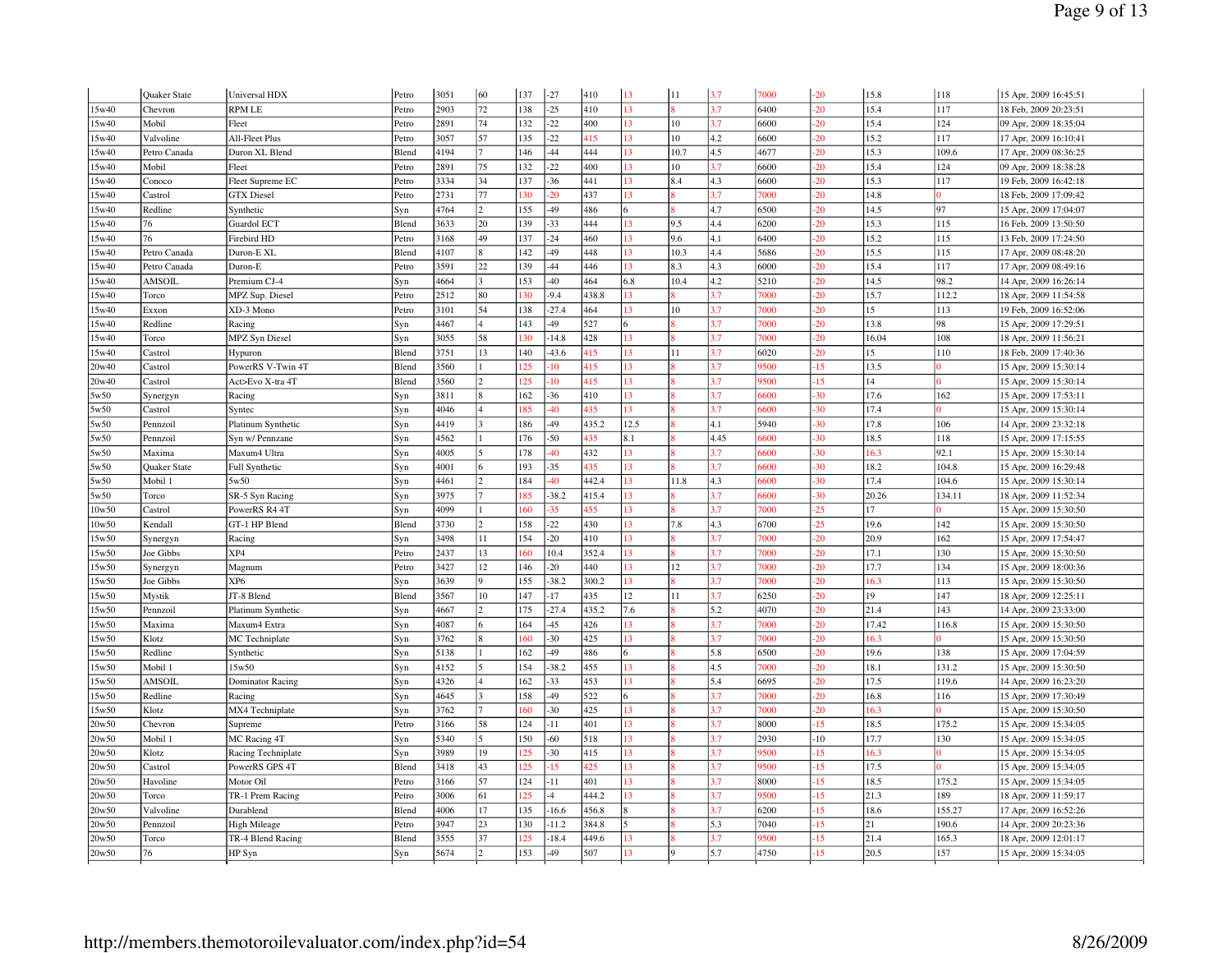|               | Castrol             | PowerRS V-Twin 4T       | Blend | 3418 | 40                      | 125 | $-15$           | 425   | 13     |      | 3.7  | 9500 | $-15$ | 17.5  | $\overline{0}$ | 15 Apr, 2009 15:34:05 |
|---------------|---------------------|-------------------------|-------|------|-------------------------|-----|-----------------|-------|--------|------|------|------|-------|-------|----------------|-----------------------|
| 20w50         | Royal Purple        | Multi-Grade             | Syn   | 3756 | 27                      | 138 | 15              | 435   | 13     |      | 3.7  | 9500 | $-15$ | 20.2  | 170            | 15 Apr, 2009 17:43:27 |
| 20w50         | 76                  | HP                      | Petro | 3994 | 18                      | 120 | $-27$           | 446   | 13     | 7.8  | 4.8  | 6150 | $-15$ | 18.6  | 173            | 15 Apr, 2009 15:34:05 |
| 20w50         | Royal Purple        | Max-Cycle               | Syn   | 3871 | 25                      | 138 | $-15$           | 425   | 13     | 10   | 3.7  | 9500 | $-15$ | 19.5  | 162.2          | 15 Apr, 2009 17:45:28 |
| 20w50         | LE                  | 8820                    | Petro | 3951 | 22                      | 127 | $-18$           | 445   | 13     | 10   | 5.42 | 8800 | $-15$ | 20.1  | 183.4          | 15 Apr, 2009 15:30:50 |
| 20w50         | Shell               | Formula Shell           | Petro | 3191 | 55                      | 122 | $-11$           | 460   | 13     |      | 3.7  | 9500 | $-15$ | 17.63 | 158.32         | 17 Apr, 2009 09:07:32 |
| 20w50         | Valvoline           | MaxLife                 | Petro | 3692 | 32                      | 132 | $-27.4$         | 456.8 | 14.9   |      | 3.7  | 7400 | $-15$ | 19.5  | 170            | 18 Apr, 2009 10:10:39 |
| 20w50         | Citgo               | Citgard 500             | Petro | 3910 | 24                      | 125 | -6              | 471   | $\tau$ | 10   | 4.8  | 7200 | $-15$ | 18.4  | 164            | 18 Feb, 2009 21:55:25 |
| 20w50         | Lucas               | Synthetic 20w50         | Syn   | 3653 | 33                      | 25  | 15              | 425   | 13     |      | 3.7  | 9500 | $-15$ | 18    | 111.5          | 15 Apr, 2009 15:34:05 |
| 20w50         | Pennzoil            | Motorcycle              | Petro | 3976 | 20                      | 140 | $-22$           | 425   | 13     |      | 4.64 | 5350 | $-15$ | 20.2  | 167            | 14 Apr, 2009 23:18:57 |
| 20w50         | 76                  | Super                   | Petro | 4135 | 13                      | 121 | $-33$           | 446   | 13     | 7.8  | 4.7  | 5900 | $-15$ | 18.6  | 172            | 15 Apr, 2009 15:34:05 |
| 20w50         | TropArtic           | Racing                  | Petro | 3966 | 21                      | 121 | $-27$           | 441   | 13     | 7.8  | 4.8  | 6500 | $-15$ | 18.6  | 173            | 18 Apr, 2009 12:13:33 |
| 20w50         | Joe Gibbs           | XP5                     | Blend | 3719 | 29                      | 130 | $-27.4$         | 413.6 | 13     |      | 3.7  | 9500 | $-15$ | 17.7  | 150            | 15 Apr, 2009 15:34:05 |
| 20w50         | Mobil               | Mobil Clean             | Petro | 3276 | 48                      | 124 | 17              | 392   | 13     |      | 3.7  | 8200 | $-15$ | 18.1  | 162            | 15 Apr, 2009 15:34:05 |
| 20w50         | Valvoline           | <b>NSL Racing</b>       | Petro | 3123 | 59                      | 119 | $-11.2$         | 478.4 | 13     | 5.9  | 3.7  | 8740 | $-15$ | 17.8  | 163.5          | 18 Apr, 2009 10:38:45 |
| 20w50         | Lucas               | 20/50 PLUS Racing       | Petro | 3262 | 49                      | 140 | 15              | 400   | 13     |      | 3.7  | 9500 | $-15$ | 21.5  | 195            | 15 Apr, 2009 15:34:05 |
| 20w50         | Castrol             | Syntec                  | Syn   | 3653 | 34                      | 25  | 15              | 125   | 13     |      | 3.7  | 9500 | $-15$ | 19.7  | 0              | 15 Apr, 2009 15:34:05 |
| 20w50         | Schaeffer           | Micron Moly Racing      | Petro | 4253 | 11                      | 125 | $-33$           | 450   | 12.2   | 7.1  | 4.47 | 3466 | $-15$ | 18.5  | 162.1          | 16 Apr, 2009 18:05:04 |
| 20w50         | Valvoline           | <b>NSL Syn Racing</b>   | Syn   | 4754 | $\overline{\mathbf{g}}$ | 153 | $-38.2$         | 500   | 13     | 5.9  | 3.7  | 4000 | $-15$ | 17.3  | 124.4          | 18 Apr, 2009 10:41:43 |
| 20w50         | Pennzoil            | <b>GT</b> Performance   | Petro | 3718 | 30                      | 130 | $-11$           | 450   | 13     |      | 5.1  | 4300 | $-10$ | 17.5  | 189            | 15 Apr, 2009 14:52:03 |
| 20w50         | Maxima              | Maxum4 Blend            | Blend | 3755 | 28                      | 137 | $-25$           | 436   | 13     |      | 3.7  | 9500 | $-15$ | 19.66 | 165.6          | 15 Apr, 2009 15:30:50 |
| 20w50         | Castrol             | <b>Syntec Blend</b>     | Blend | 3418 | 41                      | 25  | 15              | 125   | 13     |      | 3.7  | 9500 | $-15$ | 21.6  |                | 15 Apr, 2009 15:30:50 |
| 20w50         | <b>Brad Penn</b>    | Penn-Grade1 Racing      | Petro | 4829 | $\overline{7}$          | 140 | $-33$           | 420   | 13     | 10.6 | 6.2  | 4600 | $-15$ | 20    | 159            | 15 Apr, 2009 15:34:05 |
| 20w50         | Maxima              | Maxum4 Premium          | Petro | 3240 | 51                      | 146 | $-5$            | 480   | 13     |      | 3.7  | 9500 | $-15$ | 20.33 | 162.91         | 15 Apr, 2009 15:34:05 |
| 20w50         | Kendall             | GT-1 HP                 | Petro | 3846 | 26                      | 120 | $-22$           | 446   | 13     | 7.8  | 4.8  | 6600 | $-15$ | 18.6  | 175            | 15 Apr, 2009 15:34:05 |
| 20w50         | Mobil               | Drive Clean             | Petro | 3276 | 47                      | 124 | $-17$           | 392   | 13     |      | 3.7  | 8200 | $-15$ | 18.1  | 162            | 15 Apr, 2009 15:34:05 |
| 20w50         | Schaeffer           | Sup.7000 Syn Plus       | Blend | 5183 | 6                       | 140 | $-41$           | 465   | 7.5    | 7.5  | 5.31 | 3506 | $-15$ | 16.5  | 129.5          | 16 Apr, 2009 18:18:24 |
| 20w50         | Valvoline           | Synpower HST            | Syn   | 4741 | <b>Q</b>                | 154 | $-32.8$         | 446   | 8      |      | 3.7  | 4800 | $-15$ | 19.5  | 145            | 18 Apr, 2009 10:52:58 |
| 20w50         | Citgo               | Supergard               | Petro | 3634 | 35                      | 121 | 15 <sup>2</sup> | 473   | 13     |      | 4.6  | 7800 | $-15$ | 18    | 165            | 15 Apr, 2009 15:34:05 |
| 20w50         | Mobil               | Super HP SM             | Petro | 3705 | 31                      | 125 | $-22$           | 446   | 13     |      | 4.8  | 9500 | $-15$ | 18.5  | 166            | 15 Apr, 2009 15:34:05 |
| 20w50         | Valvoline           | VR-1 Racing             | Petro | 3316 | 46                      | 132 | $-11.2$         | 478.4 | 14.9   |      | 3.7  | 8000 | $-15$ | 20.5  | 181.8          | 18 Apr, 2009 10:54:32 |
| 20w50         | Castrol             | Act>Evo X-tra Offroad   | Blend | 3418 | 42                      | 125 | 15              | 425   | 13     |      | 3.7  | 9500 | $-15$ | 19.4  | $\Omega$       | 15 Apr, 2009 15:34:05 |
| 20w50         | AMSOIL              | 20w50 HP                | Syn   | 5673 |                         | 172 | $-33$           | 451   | 6.5    | 12.1 |      | 3525 | $-15$ | 18.9  | 123.8          | 22 May, 2009 15:33:06 |
| 20w50         | Castrol             | Act>Evo X-tra 4T        | Blend | 3418 | 44                      | 125 | 15              | 425   | 13     |      | 3.7  | 9500 | $-15$ | 19.4  |                | 15 Apr, 2009 15:34:05 |
| 20w50         | Petro Canada        | Supreme Multigrade      | Petro | 3412 | 45                      | 127 | $-11$           | 480   | 13     |      | 3.7  | 6140 | $-15$ | 19    | 169.5          | 16 Apr, 2009 23:10:53 |
| 20w50         | <b>Quaker State</b> | Peak Perf.              | Petro | 3016 | 60                      | 120 | $-6$            | 441   | 13     |      | 3.7  | 9500 | $-15$ | 18.1  | 167.6          | 15 Apr, 2009 16:25:25 |
| 20w50         | Conoco              | <b>High Performance</b> | Petro | 4131 | 14                      | 123 | $-33$           | 486   | 13     | 8.6  | 4.8  | 8800 | $-15$ | 19.6  | 182            | 15 Apr, 2009 15:34:05 |
| 20w50         | Wolfs Head          | Super Duty PCMO         | Petro | 2884 | 62                      | 125 | $-0.4$          | 428   | 13     |      | 3.7  | 9500 | $-15$ | 18    | 165            | 18 Apr, 2009 11:27:03 |
| 20w50         | Castrol             | <b>GPS</b>              | Petro | 3219 | 54                      | 125 | 15              | 422   | 13     |      | 3.7  | 9500 | $-15$ | 19.5  | lo.            | 15 Apr, 2009 15:34:05 |
| 20w50         | Castrol             | Grand Prix MC           | Petro | 3537 | 38                      | 125 | $-15$           | 464   | 13     |      | 3.7  | 6000 | $-15$ | 17    | $\Omega$       | 15 Apr, 2009 15:34:05 |
| 20w50         | Exxon               | Superflo                | Petro | 3175 | 56                      | 124 | $-6$            | 464   | 13     |      | 3.7  | 8200 | $-15$ | 18.1  | 162            | 15 Apr, 2009 15:34:05 |
| 20w50         | AMSOIL              | Motorcycle              | Syn   | 5608 | $\overline{\mathbf{A}}$ | 153 | $-38$           | 464   | 3.9    | 11.1 | 6.02 | 9500 | $-15$ | 20.1  | 152            | 14 Apr, 2009 13:17:23 |
| 20w50         | Valvoline           | 4-Stroke MC             | Petro | 3519 | 39                      | 124 | $-11.2$         | 446   | 7.3    |      | 3.7  | 7800 | $-15$ | 18.6  | 169.4          | 17 Apr, 2009 16:07:48 |
| 20w50         | Castrol             | <b>GTX</b>              | Petro | 3226 | 52                      | 25  | 15              | 425   | 13     |      | 3.7  | 9500 | $-15$ | 16.3  | $\Omega$       | 15 Apr, 2009 15:34:05 |
| 20w50         | Klotz               | American V-Twin         | Syn   | 4011 | 15                      | 125 | $-30$           | 425   | 13     |      | 3.7  | 9500 | $-15$ | 16.3  |                | 15 Apr, 2009 15:34:05 |
| 20w50         | 76                  | 4T MC                   | Petro | 4149 | 12                      | 121 | $-33$           | 493   | 13     | 9.4  | 4.7  | 9050 | $-15$ | 18.6  | 172            | 15 Apr, 2009 15:34:05 |
| 20w50         | Torco               | SR-1 Syn                | Syn   | 3607 | 36                      | 125 | $-9.4$          | 464   | 13     |      | 3.7  | 9500 | $-15$ | 18.88 | 140.48         | 18 Apr, 2009 11:49:37 |
| 20w50         | Castrol             | <b>GTX High Mileage</b> | Petro | 3226 | 53                      | 125 | 15              | 425   | 13     |      | 3.7  | 9500 | $-15$ | 21.4  |                | 15 Apr, 2009 15:30:50 |
| 20w50         | Redline             | Synthetic               | Syn   | 5950 |                         | 155 | -49             | 491   | 6      |      | 6.1  | 5000 | $-15$ | 19.8  | 148            | 15 Apr, 2009 17:05:44 |
| 20w50         | Valvoline           | Prem. Conv.             | Petro | 3246 | 50                      | 121 | $-16.6$         | 456.8 | 14.9   | 7.5  | 3.7  | 8751 | $-15$ | 18.5  | 170.9          | 17 Apr, 2009 16:39:55 |
| 20w50         | Klotz               | MC Techniplate          | Syn   | 4011 | 16                      | 125 | $-30$           | 425   | 13     |      | 3.7  | 9500 | $-15$ | 16.3  |                | 15 Apr, 2009 15:34:05 |
| 20w50         | Torco               | SR-5 Syn Racing         | Syn   | 4375 | 10                      | 25  | 38.2            | 500   | 13     |      | 3.7  | 9500 | $-15$ | 20.98 | 169.26         | 18 Apr, 2009 11:53:01 |
| 20w60         | Redline             | Racing                  | Syn   | 600  |                         | 167 | 49              | 518   | 6      |      | 3.7  | 9500 | $-15$ | 22.5  | 162            | 15 Apr, 2009 17:33:35 |
| <b>SAE 30</b> | Chevron             | Supreme                 | Petro | 2428 | 49                      | 107 | $-27$           | 401   | 13     |      | 2.9  |      | $-10$ | 10.3  | 80.8           | 15 Apr, 2009 15:42:11 |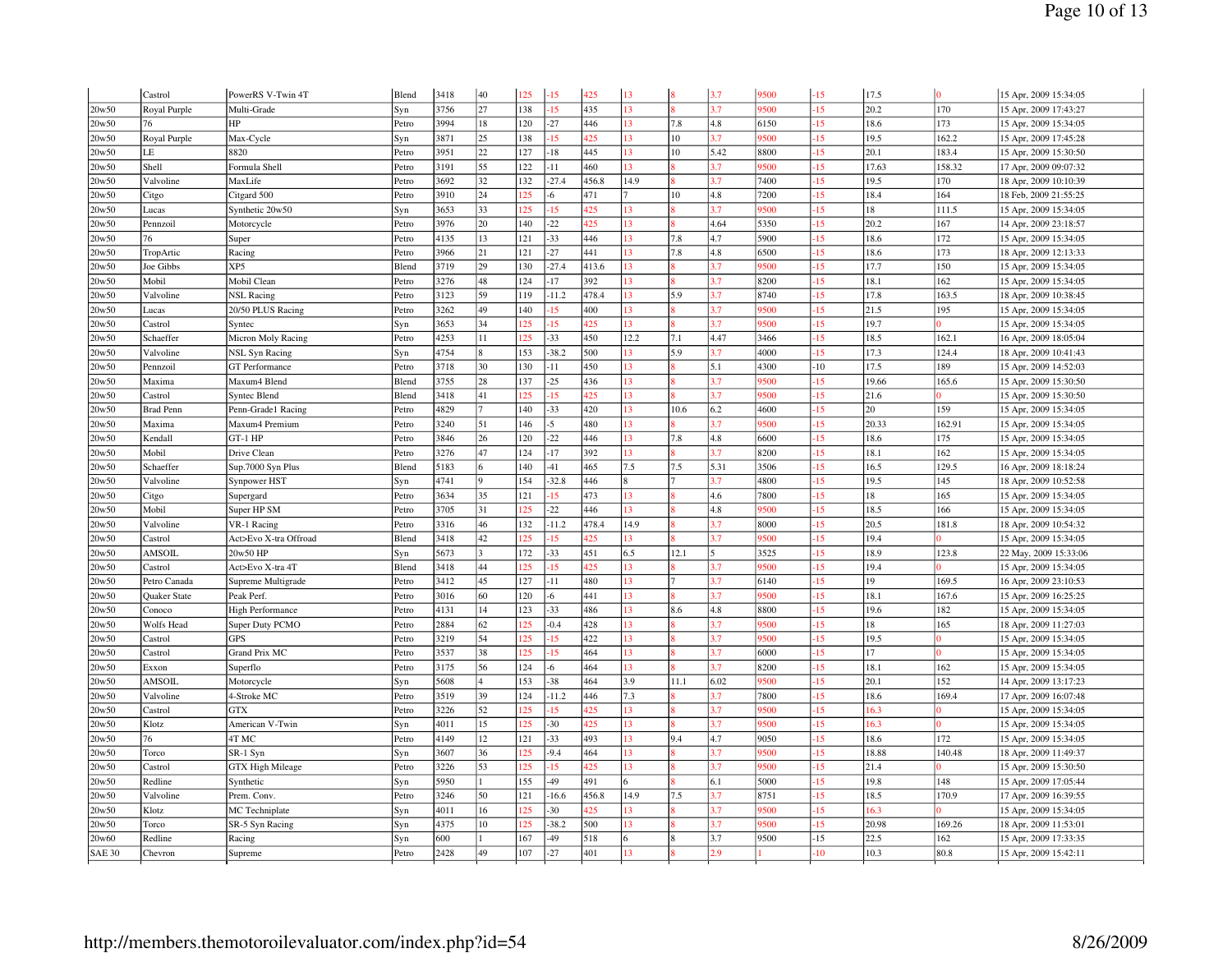|               | Shell         | Formula Shell HD       | Petro | 2449 | 46 | 101 | $\overline{0}$ | 425   | 13   |                | 2.9  | $-10$            | 11    | 94.2  | 17 Apr, 2009 09:00:57 |
|---------------|---------------|------------------------|-------|------|----|-----|----------------|-------|------|----------------|------|------------------|-------|-------|-----------------------|
| <b>SAE 30</b> | Havoline      | Motor Oil              | Petro | 2428 | 50 | 107 | $-27$          | 401   | 13   |                | 2.9  | $-10^{-1}$       | 10.3  | 80.8  | 15 Apr, 2009 15:42:11 |
| <b>SAE 30</b> | Chevron       | Ursa Super Plus        | Petro | 2512 | 36 | 105 | $-29$          | 474   | 13   | 7.4            | 2.9  | -10              | 11.5  | 98    | 15 Apr, 2009 15:42:11 |
| SAE 30        | LE            | 8430                   | Petro | 2771 | 19 | 95  | $-17$          | 425   | 13   | 10             | 3.57 | $-10^{-1}$       | 11.88 | 105.7 | 15 Apr, 2009 15:42:11 |
| <b>SAE 30</b> | Citgo         | Citgard 500            | Petro | 2801 | 16 | 105 | $\overline{0}$ | 489   | 13   |                | 3.6  | 10               | 12    | 104   | 15 Apr, 2009 15:42:11 |
| <b>SAE 30</b> | Pennzoil      | Long-Life HD           | Petro | 2648 | 28 | 107 | $-22$          | 400   | 13   | $\overline{7}$ | 3.8  | $-10^{-1}$       | 10.9  | 97    | 14 Apr, 2009 22:58:31 |
| <b>SAE 30</b> | Castrol       | Small Engine           | Petro | 2501 | 38 | 103 | $-24$          | 450   | 13   |                | 2.9  | $\overline{10}$  | 12    | 103   | 15 Apr, 2009 15:34:05 |
| <b>SAE 30</b> | Citgo         | Citgard 600            | Petro | 2918 |    | 10  | $-11$          | 471   | 13   | 10             | 3.6  | 10 <sup>10</sup> | 12    | 100   | 15 Apr, 2009 15:34:05 |
| <b>SAE 30</b> | Valvoline     | MaxLife                | Petro | 2467 | 42 | 124 | $-22$          | 429.8 | 14.9 |                | 2.9  | 10               | 11.4  | 85    | 18 Apr, 2009 10:25:02 |
| <b>SAE 30</b> | Shell         | Rimula                 | Petro | 2748 | 22 | 97  | $-10$          | 455   | 13   | 12             | 2.9  | $-10^{-1}$       | 10.9  | 105   | 17 Apr, 2009 09:12:09 |
| <b>SAE 30</b> | Joe Gibbs     | XP1                    | Syn   | 2851 | 13 | 10  | $-54.4$        | 366.8 | 13   |                | 2.9  | 10               | 9.1   | 50    | 15 Apr, 2009 15:34:05 |
| <b>SAE 30</b> | 76            | Super                  | Petro | 2782 | 17 | 10  | -0             | 482   | 13   | 8.6            | 3.4  | $-10^{-1}$       | 11.5  | 95    | 15 Apr, 2009 15:34:05 |
| <b>SAE 30</b> | Pennzoil      | Marine                 | Petro | 2699 | 26 | 100 | $-5$           | 460   | 13   |                | 3.5  | 10               | 11.5  | 101   | 14 Apr, 2009 23:22:50 |
| <b>SAE 30</b> | Joe Gibbs     | XP3                    | Syn   | 2860 | 11 | 110 | $-65.2$        | 372.2 | 13   |                | 2.9  | $-10^{-1}$       | 12    | 70    | 15 Apr, 2009 15:42:11 |
| <b>SAE 30</b> | Lucas         | 30 wt. PLUS            | Petro | 2505 | 37 | 109 | $-10$          | 440   | 13   |                | 2.9  | $\overline{10}$  | 11    | 94    | 15 Apr, 2009 15:34:05 |
| <b>SAE 30</b> | TropArtic     | Racing Blend           | Blend | 2964 |    | 105 | $-27$          | 475   | 13   | 8.6            | 3.4  | $-10^{-1}$       | 11.2  | 95    | 18 Apr, 2009 12:17:52 |
| <b>SAE 30</b> | Synergyn      | Magnum                 | Petro | 2771 | 18 | 113 | $-20$          | 435   | 13   | 12             | 2.9  | 10               | 11.9  | 97    | 15 Apr, 2009 18:01:51 |
| <b>SAE 30</b> | Mobil         | Delvac 1630            | Petro | 2805 | 15 | 117 | $-22$          | 446   | 13   | 12             | 2.9  | $-10^{-1}$       | 11.5  | 90    | 15 Apr, 2009 15:42:11 |
| <b>SAE 30</b> | Mystik        | JT-8 Blend             | Blend | 2996 |    | 113 | $-17$          | 478   | 13   | 11             | 2.9  | 10               | 12    | 98    | 18 Apr, 2009 12:28:13 |
| <b>SAE 30</b> | Schaeffer     | Sup.7000 Syn Plus      | Blend | 3052 |    | 105 | $-10^{-1}$     | 455   | 13   | 10             | 3.5  | 10 <sup>10</sup> | 11.5  | 97.79 | 16 Apr, 2009 18:12:36 |
| <b>SAE 30</b> | Shell         | Rotella T              | Petro | 2481 | 41 | 10  | 0              | 450   | 13   | 7.3            | 2.9  | 10               | 10.9  |       | 17 Apr, 2009 09:25:08 |
| <b>SAE 30</b> | Mobil         | Drive Clean            | Petro | 2513 | 34 | 105 | -6             | 453   | 13   |                | 2.9  | 10 <sup>10</sup> | 11.5  | 100   | 15 Apr, 2009 15:34:05 |
| <b>SAE 30</b> | Kendall       | GT-1 HP                | Petro | 2753 | 20 | 102 | $-22$          | 482   | 13   | 8.6            | 3.4  | $\overline{10}$  | 11.2  | 95    | 15 Apr, 2009 15:34:05 |
| <b>SAE 30</b> | Mystik        | Power Lube             | Petro | 2578 | 29 | 105 | $-11$          | 489   | 13   |                | 2.9  | 10 <sup>10</sup> | 12    | 104   | 18 Apr, 2009 12:38:08 |
| <b>SAE 30</b> | Chevron       | Delo 100               | Petro | 2466 | 43 | 99  | $-22$          | 475   | 13   |                | 2.9  | 10               | 12.1  | 110   | 15 Apr, 2009 15:34:05 |
| <b>SAE 30</b> | Citgo         | Supergard              | Petro | 2559 | 30 | 100 | $-10$          | 489   | 13   |                | 2.9  | $-10$            | 12.2  | 110   | 15 Apr, 2009 15:34:05 |
| <b>SAE 30</b> | Texaco        | <b>Ursa Super Plus</b> | Petro | 2512 | 35 | 105 | $-29$          | 474   | 13   | 7.4            | 2.9  | 10               | 11.5  | 98    | 17 Apr, 2009 14:15:11 |
| <b>SAE 30</b> | AMSOIL        | HD Diesel              | Syn   | 3773 |    | 141 | $-33$          | 446   | 6.7  | 12             | 3.4  | 10 <sup>10</sup> | 10.5  | 66.3  | 10 Apr, 2009 00:06:36 |
| <b>SAE 30</b> | Valvoline     | VR-1 Racing            | Petro | 2391 | 53 | 111 | $-22$          | 413.6 | 14.9 |                | 2.9  | 10               | 11    | 87.9  | 18 Apr, 2009 10:56:44 |
| <b>SAE 30</b> | Conoco        | Hydroclear Power-D     | Petro | 2878 |    | 115 | $-27$          | 464   | 13   | 9.3            | 3.6  | 10 <sup>10</sup> | 11.1  | 92    | 15 Apr, 2009 15:42:11 |
| <b>SAE 30</b> | Phillips 66   | <b>MM</b> Motor Oil    | Petro | 2434 | 48 | 104 | $-22$          | 444   | 13   | 6.1            | 3.1  | 10 <sup>10</sup> | 11.1  | 94    | 17 Apr, 2009 14:22:32 |
| <b>SAE 30</b> | Castrol       | Assuron                | Petro | 2425 | 51 | 104 | $-15$          | 424   | 13   | 7.5            | 2.9  | 10 <sup>10</sup> | 11    | 92.2  | 15 Apr, 2009 15:42:11 |
| <b>SAE 30</b> | Chevron       | Delo 400               | Petro | 2680 | 27 | 104 | $-24$          | 468   | 13   | 10.2           | 2.9  | 10               | 12.1  | 105   | 15 Apr, 2009 15:34:05 |
| <b>SAE 30</b> | Kendall       | Super-D <sub>3</sub>   | Petro | 2869 | 10 | 109 | $-13$          | 464   | 13   | 9.5            | 3.6  | $-10$            | 11.1  | 101   | 15 Apr, 2009 15:34:05 |
| <b>SAE 30</b> | Chevron       | Delo 1000 Marine       | Petro | 2732 | 23 | 97  | $-6$           | 446   | 13   | 12             | 2.9  | 10 <sup>10</sup> | 11.9  | 110   | 15 Apr, 2009 15:34:05 |
| <b>SAE 30</b> | Petro Canada  | Duron Single HD        | Petro | 2813 | 14 | 123 | $-33$          | 480   | 13   | 7.9            | 3.5  | 10 <sup>10</sup> | 11.2  | 83.2  | 16 Apr, 2009 23:20:13 |
| <b>SAE 30</b> | Phillips 66   | Super HD II            | Petro | 2714 | 24 | 115 | $-27$          | 369   | 13   | 9.4            | 3.6  | 10               | 11.1  | 92    | 17 Apr, 2009 14:29:11 |
| <b>SAE 30</b> | Wolfs Head    | HD PCMO                | Petro | 2461 | 44 | 103 | $-5.8$         | 428   | 13   |                | 2.9  | 10 <sup>10</sup> | 11.8  | 103   | 18 Apr, 2009 11:28:04 |
| <b>SAE 30</b> | Conoco        | Super                  | Petro | 2752 | 21 | 105 | $-27$          | 475   | 13   | 8.6            | 3.4  | 10               | 11.2  | 95    | 15 Apr, 2009 15:34:05 |
| <b>SAE 30</b> | Chevron       | <b>RPM HD</b>          | Petro | 2499 | 39 | 105 | $-16$          | 474   | 13   | 7.2            | 2.9  | 10               | 11.5  | 98    | 15 Apr, 2009 15:34:05 |
| <b>SAE 30</b> | Wolfs Head    | Non-Det. PCMO          | Petro | 2455 | 45 | 110 | 10.4           | 410   | 13   |                | 2.9  | 10               | 10.1  |       | 18 Apr, 2009 11:29:26 |
| <b>SAE 30</b> | Exxon         | Superflo               | Petro | 2521 | 31 | 107 | -6             | 453   | 13   |                | 2.9  | $\overline{10}$  | 11.5  | 100   | 15 Apr, 2009 15:34:05 |
| <b>SAE 30</b> | Wolfs Head    | <b>Extreme Duty</b>    | Blend | 2852 | 12 | 116 | $-5.8$         | 428   | 13   | 10             | 2.9  | 10               | 11.2  | 88    | 18 Apr, 2009 11:44:32 |
| <b>SAE 30</b> | Quaker State  | Universal HDX          | Petro | 2423 | 52 | 107 | $-22$          | 435   | 13   |                | 2.9  | 10 <sup>10</sup> | 10.9  | 97    | 15 Apr, 2009 16:48:42 |
| <b>SAE 30</b> | Valvoline     | All-Fleet Plus         | Petro | 2710 | 25 | 113 | $-11.2$        | 440   | 13   |                | 3.7  | 10               | 11    | 86.89 | 17 Apr, 2009 16:13:11 |
| <b>SAE 30</b> | <b>AMSOIL</b> | 4-Stroke Small Engine  | Syn   | 3630 |    | 146 | $-38$          | 457   | 4.1  | 8.4            | 3.25 | $-10$            | 10.6  | 67    | 14 Apr, 2009 13:23:33 |
| <b>SAE 30</b> | Exxon         | XD-3 Mono              | Petro | 2520 | 32 | 98  | $-22$          | 496.4 | 13   | 7.3            | 2.9  | $\overline{10}$  | 12    | 110   | 15 Apr, 2009 15:34:05 |
| <b>SAE 30</b> | 76            | Firebird HD            | Petro | 2910 |    | 115 | $-27$          | 464   | 13   | 9.3            | 3.7  | 10               | 11.5  | 91.6  | 15 Apr, 2009 15:34:05 |
| <b>SAE 30</b> | Valvoline     | Prem. Conv.            | Petro | 2498 | 40 | 114 | $-16.6$        | 444.2 | 13   | 7.5            | 2.9  | 10               | 11    | 86.45 | 17 Apr, 2009 16:42:51 |
| <b>SAE 30</b> | Castrol       | HD30                   | Petro | 2519 | 33 | 110 | $-10^{-1}$     | 446   | 13   |                | 2.9  | 10 <sup>10</sup> | 11.5  |       | 15 Apr, 2009 15:34:05 |
| <b>SAE 30</b> | 76            | Guardol QLT            | Petro | 2878 |    | 115 | $-27$          | 464   | 13   | 9.3            | 3.6  | 10               | 11.1  | 92    | 15 Apr, 2009 15:34:05 |
| <b>SAE 30</b> | Pennzoil      | 4-Cycle                | Petro | 2436 | 47 | 105 | $-10^{-1}$     | 410   | 13   |                | 2.9  | 10               | 10.5  | 90    | 14 Apr, 2009 20:04:16 |
| <b>SAE 40</b> | Chevron       | Supreme                | Petro | 2549 | 40 | 107 | $-22$          | 401   | 13   |                | 3.7  | 10               | 14    | 128   | 15 Apr, 2009 15:42:11 |
| <b>SAE 40</b> | Shell         | Formula Shell HD       | Petro | 2595 | 37 | 102 | 10             | 435   | 13   |                | 3.7  | 10 <sup>10</sup> | 14    | 134.5 | 17 Apr, 2009 09:01:31 |
|               |               |                        |       |      |    |     |                |       |      |                |      |                  |       |       |                       |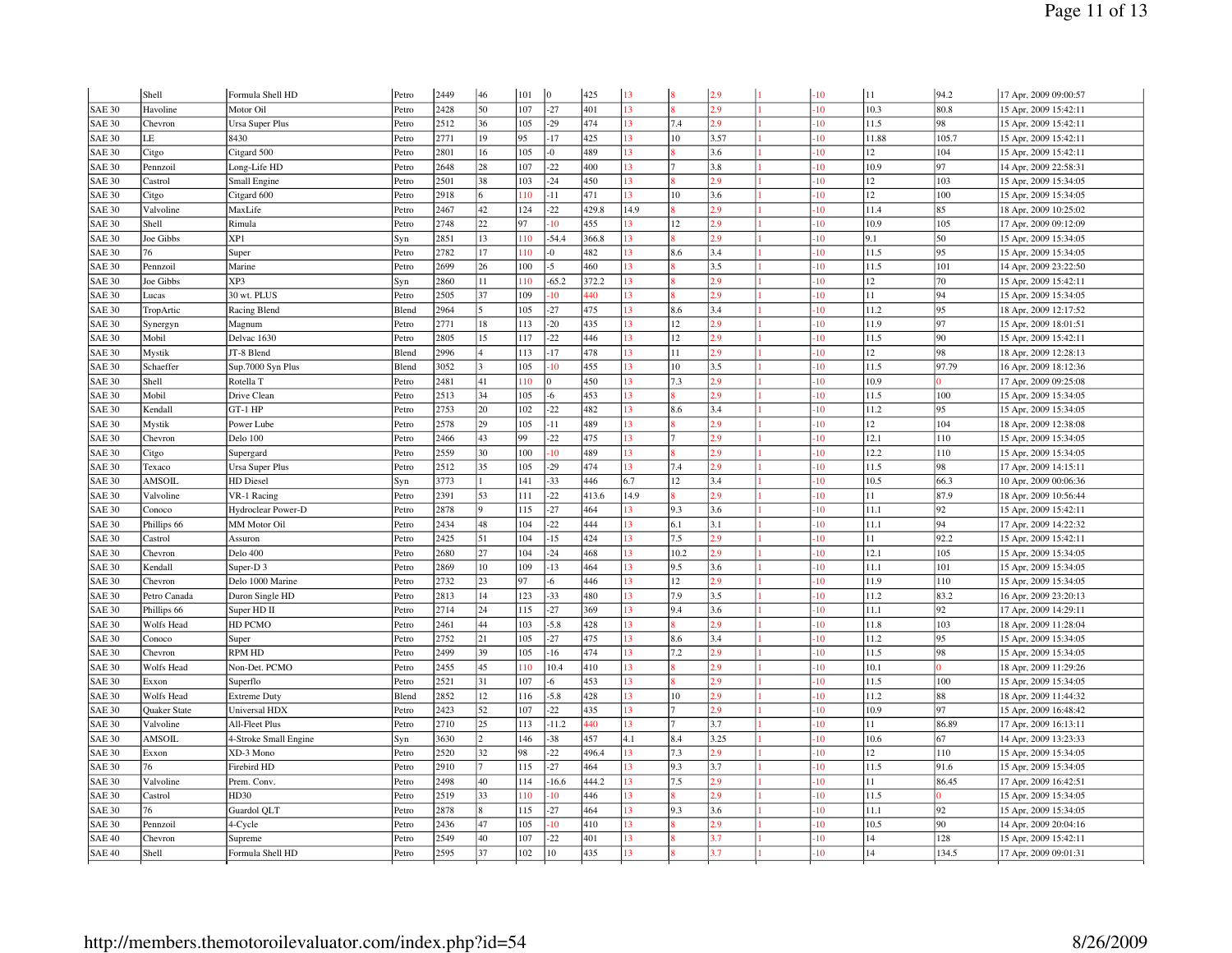|               | Havoline            | Motor Oil              | Petro | 2549 | 41               | 107 | $-22$                    | 401   | 13   | ١e   | 3.7                     | $-10$            | 14    | 128   | 15 Apr, 2009 15:42:11 |
|---------------|---------------------|------------------------|-------|------|------------------|-----|--------------------------|-------|------|------|-------------------------|------------------|-------|-------|-----------------------|
| <b>SAE 40</b> | Chevron             | <b>Ursa Super Plus</b> | Petro | 2687 | 24               | 102 | $-32$                    | 503   | 13   | 7.4  | 3.7                     | $-10^{-1}$       | 14.7  | 143   | 15 Apr, 2009 15:42:11 |
| <b>SAE 40</b> | LE                  | 8440                   | Petro | 2929 | 10 <sup>10</sup> | 95  | $-11$                    | 450   | 13   | 10   | 4.49                    | -10              | 16.1  | 165.4 | 15 Apr, 2009 15:42:11 |
| <b>SAE 40</b> | Citgo               | Citgard 500            | Petro | 2850 | 15               | 103 | 10                       | 486   | 13   |      | 4.3                     | $-10^{-1}$       | 14.9  | 145   | 15 Apr, 2009 15:42:11 |
| <b>SAE 40</b> | Pennzoil            | Long-Life HD           | Petro | 2695 | 23               | 103 | $-11$                    | 400   | 13   |      | 4.6                     | 10               | 14.4  | 146   | 14 Apr, 2009 23:02:05 |
| <b>SAE 40</b> | Citgo               | Citgard 600            | Petro | 2934 |                  | 103 | 10                       | 475   | 13   | 10   | 4.2                     | $-10^{-1}$       | 14.7  | 141   | 15 Apr, 2009 15:42:11 |
| <b>SAE 40</b> | Shell               | Rimula                 | Petro | 2849 | 16               | 95  | $-5$                     | 445   | 13   | 12   | 3.7                     | $\overline{10}$  | 14.4  | 146   | 17 Apr, 2009 09:12:41 |
| <b>SAE 40</b> | 76                  | Super                  | Petro | 2885 | 13               | 107 | $-27$                    | 489   | 13   | 8.6  | 4.2                     | $-10$            | 14.6  | 136   | 15 Apr, 2009 15:42:11 |
| <b>SAE 40</b> | Pennzoil            | Marine                 | Petro | 2872 | 14               | 96  | 5                        | 485   | 13   |      | 4.5                     | 10               | 15.5  | 164   | 14 Apr, 2009 23:23:42 |
| <b>SAE 40</b> | Mobil               | Delvac 1640            | Petro | 2948 |                  | 112 | $-5.8$                   | 462.2 | 13   | 12   | 3.7                     | $-10$            | 14.7  | 132   | 15 Apr, 2009 15:42:11 |
| <b>SAE 40</b> | Mystik              | JT-8 Blend             | Blend | 3125 |                  | 111 | $-11$                    | 475   | 13   | 11   | 3.7                     | 10               | 15.7  | 146   | 18 Apr, 2009 12:30:39 |
| <b>SAE 40</b> | Schaeffer           | Sup.7000 Syn Plus      | Blend | 3110 |                  | 105 | $\overline{\mathbf{s}}$  | 500   | 13   | 10   | 3.8                     | 10               | 14.5  | 136.7 | 16 Apr, 2009 18:13:10 |
| <b>SAE 40</b> | Shell               | Rotella T              | Petro | 2590 | 38               | 100 | $\overline{\phantom{a}}$ | 460   | 13   | 7.3  | 3.7                     | 10               | 14.4  |       | 17 Apr, 2009 09:25:36 |
| <b>SAE 40</b> | <b>Brad Penn</b>    | Penn-Grade1 Racing     | Petro | 2697 | 22               | 108 | $\Omega$                 | 425   | 13   | 9.5  | 3.7                     | $-10$            | 15.5  | 150   | 15 Apr, 2009 15:42:11 |
| <b>SAE 40</b> | Kendall             | $GT-1$ HP              | Petro | 2833 | 17               | 101 | $-22$                    | 500   | 13   | 8.6  | $\overline{\mathbf{4}}$ | 10 <sup>10</sup> | 13.8  | 131   | 15 Apr, 2009 15:42:11 |
| <b>SAE 40</b> | Mystik              | Power Lube             | Petro | 2698 | 21               | 103 | 10                       | 486   | 13   |      | 3.7                     | 10               | 14.9  | 145   | 18 Apr, 2009 12:38:46 |
| <b>SAE 40</b> | Chevron             | Delo 100               | Petro | 2640 | 31               | 99  | $-17$                    | 498   | 13   |      | 3.7                     | 10               | 15    | 152   | 15 Apr, 2009 15:42:11 |
| <b>SAE 40</b> | Citgo               | Supergard              | Petro | 2705 | 20               | 98  | $-5$                     | 500   | 13   |      | 3.7                     | $-10$            | 15.1  | 154   | 15 Apr, 2009 15:42:11 |
| <b>SAE 40</b> | Texaco              | <b>Ursa Super Plus</b> | Petro | 2687 | 25               | 102 | $-32$                    | 503   | 13   | 7.4  | 3.7                     | 10               | 14.7  | 143   | 17 Apr, 2009 14:15:38 |
| <b>SAE 40</b> | Valvoline           | VR-1 Racing            | Petro | 2618 | 33               | 105 | $-16.6$                  | 478.4 | 14.9 |      | 3.7                     | $10^{1}$         | 14.5  | 136.8 | 18 Apr, 2009 11:06:21 |
| <b>SAE 40</b> | Conoco              | Hydroclear Power-D     | Petro | 2996 |                  | 111 | $-27$                    | 475   | 13   | 9.3  | 4.5                     | 10               | 15    | 141   | 15 Apr, 2009 15:42:11 |
| <b>SAE 40</b> | Phillips 66         | <b>MM</b> Motor Oil    | Petro | 2595 | 36               | 101 | $-22$                    | 475   | 13   | 6.1  | 3.9                     | 10 <sup>10</sup> | 14    | 134   | 17 Apr, 2009 14:23:04 |
| <b>SAE 40</b> | Castrol             | Assuron                | Petro | 2547 | 42               | 98  | $-0$                     | 435   | 13   | 7.5  | 3.7                     | 10               | 14.83 | 150.1 | 15 Apr, 2009 15:42:11 |
| <b>SAE 40</b> | Chevron             | Delo 400               | Petro | 2830 | 18               | 102 | $-27$                    | 482   | 13   | 10.2 | 3.7                     | 10               | 14.9  | 146   | 15 Apr, 2009 15:42:11 |
| <b>SAE 40</b> | Kendall             | Super-D <sub>3</sub>   | Petro | 2957 |                  | 104 | $-11$                    | 475   | 13   | 9.5  | 4.4                     | $-10$            | 15    | 152   | 15 Apr, 2009 15:42:11 |
| <b>SAE 40</b> | Chevron             | Delo 1000 Marine       | Petro | 2915 | 11               | 98  | 5                        | 473   | 13   | 12   | 3.7                     | $-10$            | 14.4  | 145   | 15 Apr, 2009 15:42:11 |
| <b>SAE 40</b> | Petro Canada        | Duron Single HD        | Petro | 2898 | 12               | 109 | $-22$                    | 502   | 13   | 7.9  | 4.3                     | 10               | 14.4  | 131.1 | 16 Apr, 2009 23:21:08 |
| <b>SAE 40</b> | Phillips 66         | Super HD II            | Petro | 2678 | 27               | 106 | $-17$                    | 374   | 13   | 8.1  | 4.4                     | 10               | 15.4  | 149   | 17 Apr, 2009 14:30:02 |
| <b>SAE 40</b> | Wolfs Head          | HD PCMO                | Petro | 2620 | 32               | 103 | $\tilde{\mathbf{z}}$     | 446   | 13   |      | 3.7                     | $10^{1}$         | 14.6  | 141   | 18 Apr, 2009 11:28:34 |
| <b>SAE 40</b> | Conoco              | Super                  | Petro | 2785 | 19               | 102 | $-27$                    | 460   | 13   | 8.6  | 4.1                     | $-10^{-1}$       | 14.2  | 136   | 15 Apr, 2009 15:42:11 |
| <b>SAE 40</b> | Chevron             | <b>RPM HD</b>          | Petro | 2674 | 28               | 102 | $-11$                    | 503   | 13   | 7.2  | 3.7                     | 10               | 14.7  | 143   | 15 Apr, 2009 15:42:11 |
| <b>SAE 40</b> | Exxon               | Superflo               | Petro | 2680 | 26               | 105 | 0                        | 473   | 13   |      | 3.7                     | $-10$            | 15    | 140   | 15 Apr, 2009 15:42:11 |
| <b>SAE 40</b> | Wolfs Head          | <b>Extreme Duty</b>    | Blend | 2995 |                  | 109 | $-0.4$                   | 446   | 13   | 10   | 3.7                     | $10^{1}$         | 14.5  | 133   | 18 Apr, 2009 11:44:59 |
| <b>SAE 40</b> | <b>Ouaker State</b> | <b>Universal HDX</b>   | Petro | 2555 | 39               | 103 | $-11$                    | 446   | 13   |      | 3.7                     | $-10$            | 14.4  | 143   | 15 Apr, 2009 16:48:09 |
| <b>SAE 40</b> | Valvoline           | All-Fleet Plus         | Petro | 2602 | 35               | 105 | $-5.8$                   | 465   | 13   |      | 3.71                    | 10 <sup>10</sup> | 14.6  | 138.3 | 17 Apr, 2009 16:14:04 |
| <b>SAE 40</b> | Exxon               | XD-3 Mono              | Petro | 2646 | 30               | 98  | $-22$                    | 492.8 | 13   | 7.3  | 3.7                     | 10               | 15.5  | 160   | 15 Apr, 2009 15:42:11 |
| <b>SAE 40</b> | 76                  | Firebird HD            | Petro | 2996 |                  | 111 | $-27$                    | 475   | 13   | 9.3  | 4.5                     | $10^{1}$         | 15    | 141   | 15 Apr, 2009 15:42:11 |
| <b>SAE 40</b> | Valvoline           | Prem. Conv.            | Petro | 2670 | 29               | 108 | $-16.6$                  | 478.4 | 13   | 7.5  | 3.7                     | $-10^{-1}$       | 14.98 | 140   | 17 Apr, 2009 16:43:29 |
| <b>SAE 40</b> | Castrol             | HD30                   | Petro | 2609 | 34               | 100 | 5                        | 446   | 13   |      | 3.7                     | $\overline{10}$  | 14    |       | 15 Apr, 2009 15:42:11 |
| <b>SAE 40</b> | 76                  | Guardol QLT            | Petro | 2996 |                  | 111 | $-27$                    | 475   | 13   | 9.3  | 4.5                     | $-10$            | 15    | 141   | 15 Apr, 2009 15:42:11 |
| <b>SAE 50</b> | 76                  | Guardol QLT            | Petro | 3028 |                  | 107 | $-22$                    | 450   | 13   | 9.5  | 5.7                     | 10               | 20    | 217   | 15 Apr, 2009 15:42:11 |
| <b>SAE 50</b> | Chevron             | Ursa Super Plus        | Petro | 2544 | 17               | 101 | $-11$                    | 525   | 13   | 7.4  | 3.7                     | $-10$            | 19.3  | 217   | 15 Apr, 2009 15:42:11 |
| SAE 50        | LE                  | 8450                   | Petro | 3004 |                  | 95  | $\Omega$                 | 475   | 13   | 10   | 5.4                     | 10               | 19.84 | 219.5 | 15 Apr, 2009 15:42:11 |
| <b>SAE 50</b> | Citgo               | Citgard 500            | Petro | 2833 | 11               | 102 | 10                       | 482   | 13   |      | 5.1                     | $-10$            | 18.8  | 206   | 15 Apr, 2009 15:42:11 |
| <b>SAE 50</b> | Pennzoil            | Long-Life HD           | Petro | 2751 | 13               | 102 | $-4$                     | 400   | 13   |      | 5.7                     | 10               | 19    | 229   | 14 Apr, 2009 23:02:46 |
| <b>SAE 50</b> | Citgo               | Citgard 600            | Petro | 3017 |                  | 104 | 10                       | 493   | 13   | 10   | 5.2                     | 10               | 19.5  | 212   | 15 Apr, 2009 15:42:11 |
| <b>SAE 50</b> | Synergyn            | Racing                 | Syn   | 2902 |                  | 120 | $-18$                    | 411   | 13   |      | 3.7                     | 10               | 20.6  | 203   | 15 Apr, 2009 17:55:18 |
| <b>SAE 50</b> | Lucas               | 50 PLUS Racing         | Petro | 2343 | 30               | 00  |                          | 400   | 13   |      | 3.7                     | 10               | 20    |       | 15 Apr, 2009 15:42:11 |
| <b>SAE 50</b> | Valvoline           | <b>NSL Racing</b>      | Petro | 2387 | 29               | 105 | 15.8                     | 489.2 | 13   | 5.9  | 3.7                     | $-10^{-1}$       | 20    | 219.3 | 18 Apr, 2009 10:39:31 |
| <b>SAE 50</b> | Mobil               | Delvac 1650            | Petro | 2933 |                  | 110 | $-0.4$                   | 554   | 13   | 12   | 3.7                     | 10               | 19.5  | 202   | 15 Apr, 2009 15:42:11 |
| SAE 50        | Mystik              | JT-8 Blend             | Blend | 2968 |                  | 109 | 10                       | 496   | 13   | 11   | 3.7                     | 10 <sup>10</sup> | 20.5  | 220   | 18 Apr, 2009 12:31:12 |
| <b>SAE 50</b> | Shell               | Rotella T              | Petro | 2420 | 25               | 00  |                          | 465   | 13   | 7.3  | 3.7                     | 10               | 19.1  |       | 17 Apr, 2009 09:26:04 |
| <b>SAE 50</b> | <b>Brad Penn</b>    | Penn-Grade1 Racing     | Petro | 2522 | 19               | 101 |                          | 440   | 13   | 9.5  | 3.7                     | $-10^{-1}$       | 20    | 218.5 | 15 Apr, 2009 15:42:11 |
| <b>SAE 50</b> | Maxima              | Maxum4 Classic         | Petro | 2464 | 22               | 105 | $-20$                    | 456   | 13   |      | 3.7                     | 10               | 18.28 | 191.7 | 15 Apr, 2009 15:42:11 |
|               |                     |                        |       |      |                  |     |                          |       |      |      |                         |                  |       |       |                       |